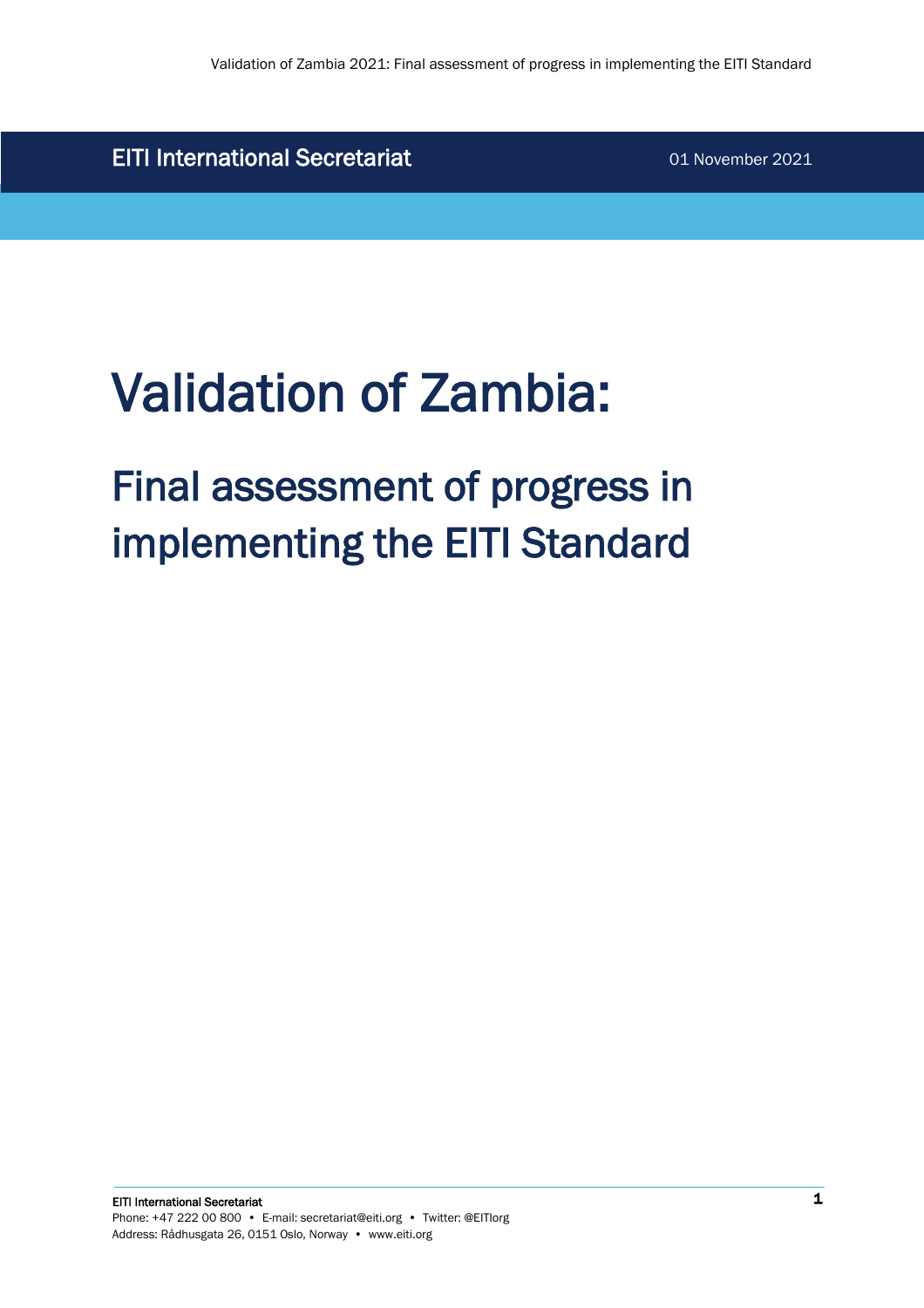# **Contents**

|                                                                       | .44 |
|-----------------------------------------------------------------------|-----|
| Annex A: PACRA printouts for extractive companies material in 2019 45 |     |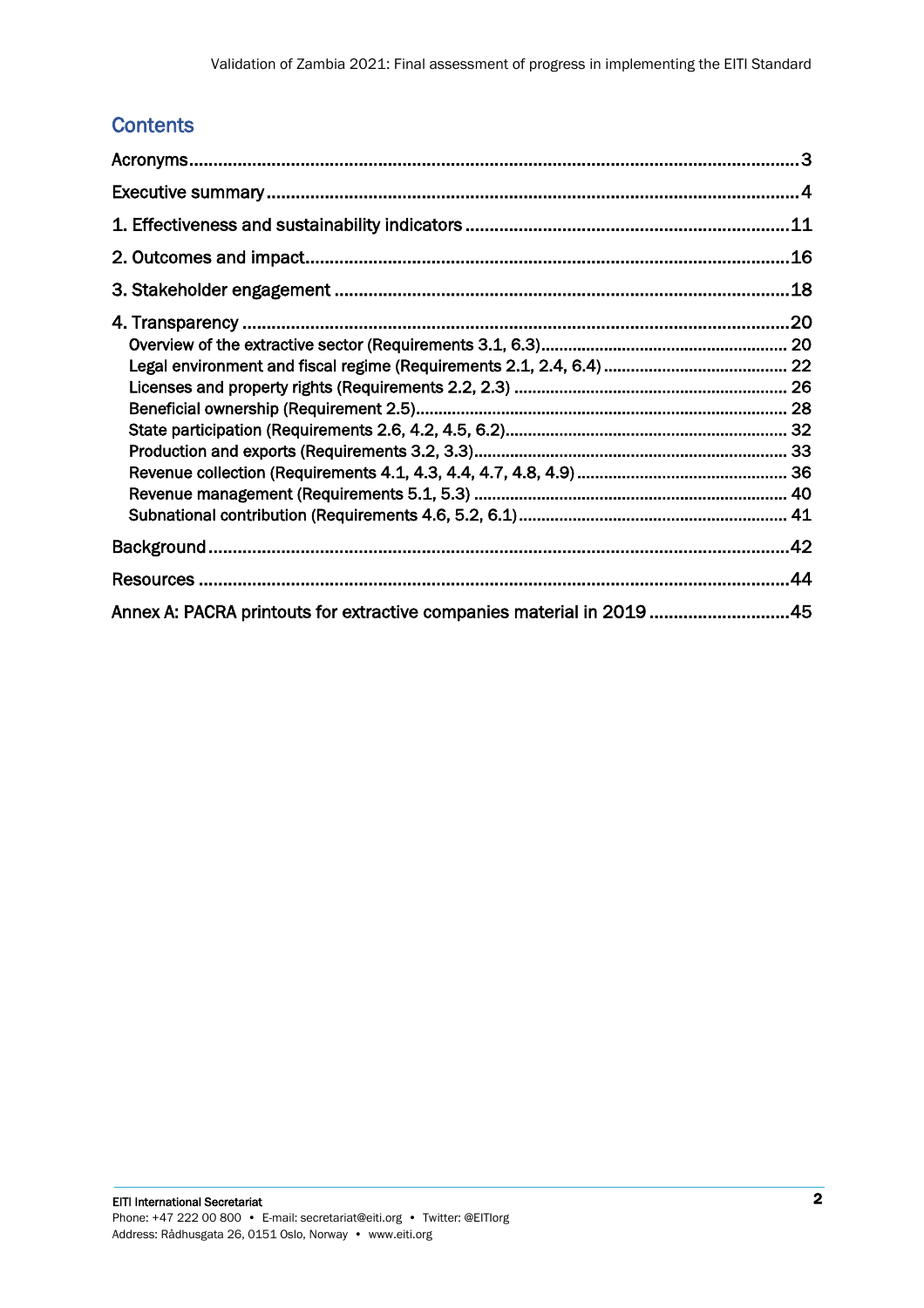# <span id="page-2-0"></span>Acronyms

| BO           | Beneficial owner/ownership                               |
|--------------|----------------------------------------------------------|
| <b>CSO</b>   | <b>Civil Society Organisation</b>                        |
| <b>EGPS</b>  | Extractives Global Programmatic Support                  |
| <b>FQM</b>   | First Quantum Minerals                                   |
| IA           | Independent Administrator                                |
| <b>IPs</b>   | <b>Indigenous Peoples</b>                                |
| LEL          | Large Scale Exploration Licence                          |
| LGU          | <b>Local Government Unit</b>                             |
| LML          | Large Scale Mining Licence                               |
| MMDA         | Mines and Minerals Development Act                       |
| <b>MMMD</b>  | Ministry of Mines and Minerals Development               |
| <b>MOSES</b> | Mineral Output Statistical Evaluation System             |
| MSG          | Multi-Stakeholder Group                                  |
| <b>MVCMP</b> | Mineral Value Chain Monitoring Project                   |
| <b>NRGI</b>  | Natural Resource Governance Institute                    |
| <b>OAG</b>   | Office of the Auditor General                            |
| <b>PACRA</b> | The Patents and Companies Registration Agency            |
| <b>PAYE</b>  | Paye-As-You-Earn                                         |
| <b>PEL</b>   | <b>Petroleum Exploration License</b>                     |
|              | PWYP-Zambia Publish What You Pay Zambia                  |
| <b>SOE</b>   | State-owned enterprise                                   |
| <b>TOR</b>   | <b>Terms of Reference</b>                                |
| <b>TPIN</b>  | <b>TaxPayer Identification Number</b>                    |
| <b>URL</b>   | Uniform Resource Locator/online hyperlink                |
| <b>USD</b>   | United States Dollar                                     |
| ZAMSTATS     | Zambia Central Statistical Office                        |
| <b>ZCCM</b>  | Zambia Consolidated Copper Mines Investment Holdings Plc |
| ZEC.         | Zambia EITI Council                                      |
| ZEITI        | Zambia EITI                                              |
| ZMW          | Zambian Kwacha                                           |
| ZRA          | Zambia Revenue Authority                                 |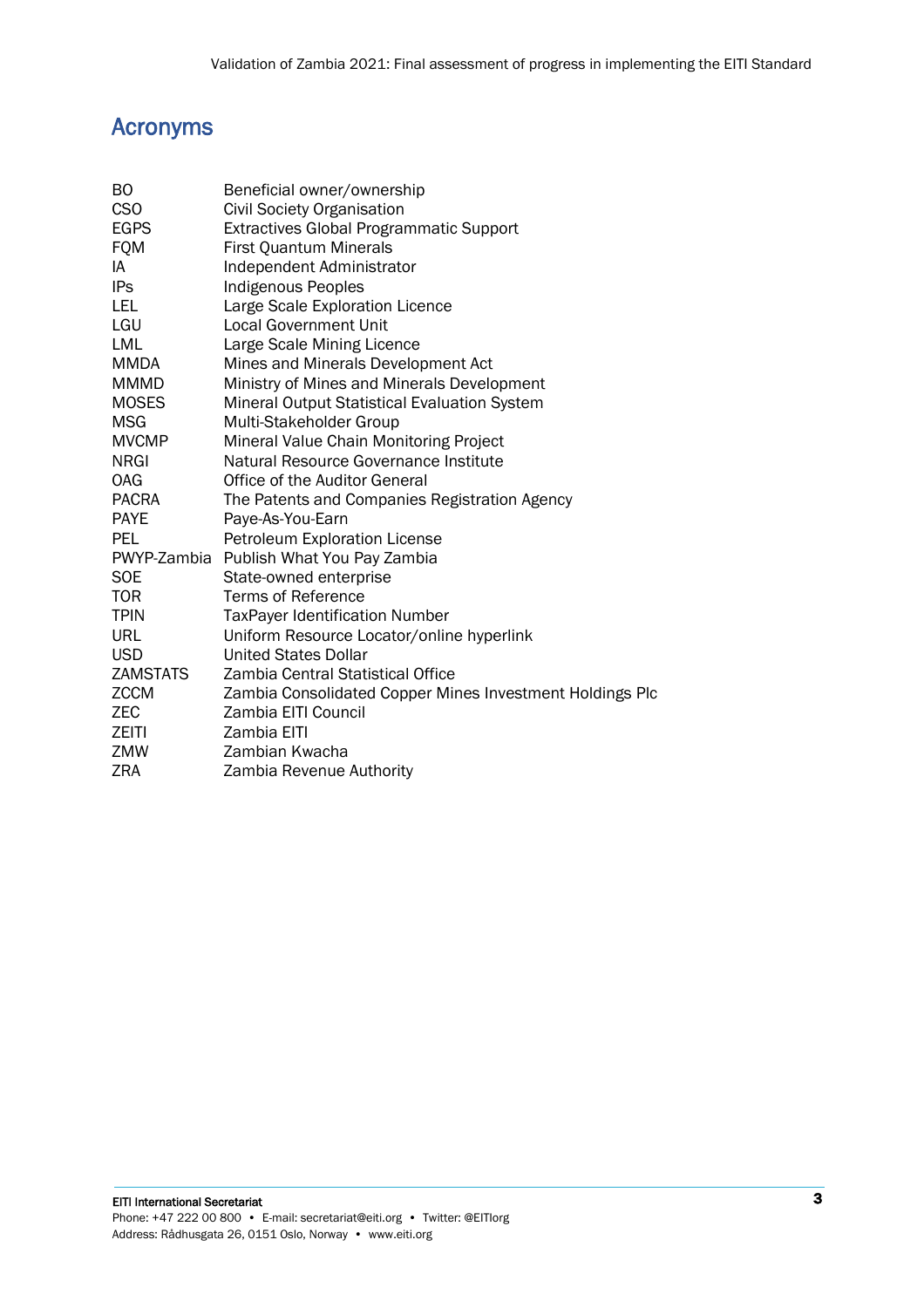# <span id="page-3-0"></span>Executive summary

This draft Validation report presents the findings of the International Secretariat's Validation of Zambia, which commenced on 1 July 2021. The draft report was finalised for review by the multistakeholder group (MSG), the Zambia EITI Council (ZEC), on 27 August 2021. Following comments from the ZEC expected by 26 September 2021, the Validation report will be finalised for consideration by the EITI Board. The final assessment suggests that Zambia has exceeded one EITI Requirements, fully met 20, and mostly met 4 requirements.

# Key achievements

- Zambia, as part of their reporting on government revenues from the extractive sector in 2019, demonstrated the added value of EITI reporting by identifying and mitigating shortcomings of government systems. From 2018 to 2019, Zambia EITI ensured that even though the government does not monitor financial data at a project/license level, data is increasingly made publicly accessible at this level albeit through EITI Reports. At the time of writing, Zambia EITI remains the sole platform to publicly disclose such data in Zambia, using its data collection platform. This resulted in the coverage of publicly available revenue data by project increased from 30% in 2018 to 70% in 2019. This represents strong progress on EITI fulfilling disclosure requirements in the absence of government disclosures.
- Zambia EITI and the Zambia EITI Council (ZEC) platform have firmly established themselves as a resource for government, industry, and civil society stakeholders. ZEITI has led contributions on the reform of the mining fiscal regime and the proposed transparency bill, the ZEITI Bill. ZEITI has also provided data analysis and training on analysing financial models and sub-national payments and this has contributed to government practice reform and civil society advocacy at the local community level. Based on consultations with industry and civil society, it was noted that Zambia EITI has contributed to structured dialogue through provision of credible data. While some national and stakeholder priorities such as the enactment of the ZEITI Bill and amendments of the Mines and Minerals Act remain to be addressed through the ZEITI platform, all stakeholders cited the ZEITI process as instrumental for collection and disclosure of information, as well as data use.
- Zambia's EITI reporting, increasingly builds on findings of systematic disclosures of audit reports. As an example, a  $2017$  audit report<sup>1</sup>, summarises and synthesises concerns surrounding the historic awards of licenses. ZEITI summarises the findings and ensure the findings are more accessible to a wider audience. ZEITI also used these findings as grounds for requesting additional assurances from government agencies for the purpose of EITI reporting. Focusing its reporting on gathering and synthesising findings of audit

<sup>1</sup> Office of the Auditor General, republished by ZEITI (2019), 'Compliance Audit Report on the awarding and Monitoring of Mining Rights for 2017 Accounts'. Available at: [http://zambiaeiti.org/wp-content/uploads/2020/04/Compliance-](http://zambiaeiti.org/wp-content/uploads/2020/04/Compliance-Audit-Report-on-the-awarding-and-Monitoring-of-Mining-Rights-for-2017-Accounts.pdf)[Audit-Report-on-the-awarding-and-Monitoring-of-Mining-Rights-for-2017-Accounts.pdf](http://zambiaeiti.org/wp-content/uploads/2020/04/Compliance-Audit-Report-on-the-awarding-and-Monitoring-of-Mining-Rights-for-2017-Accounts.pdf)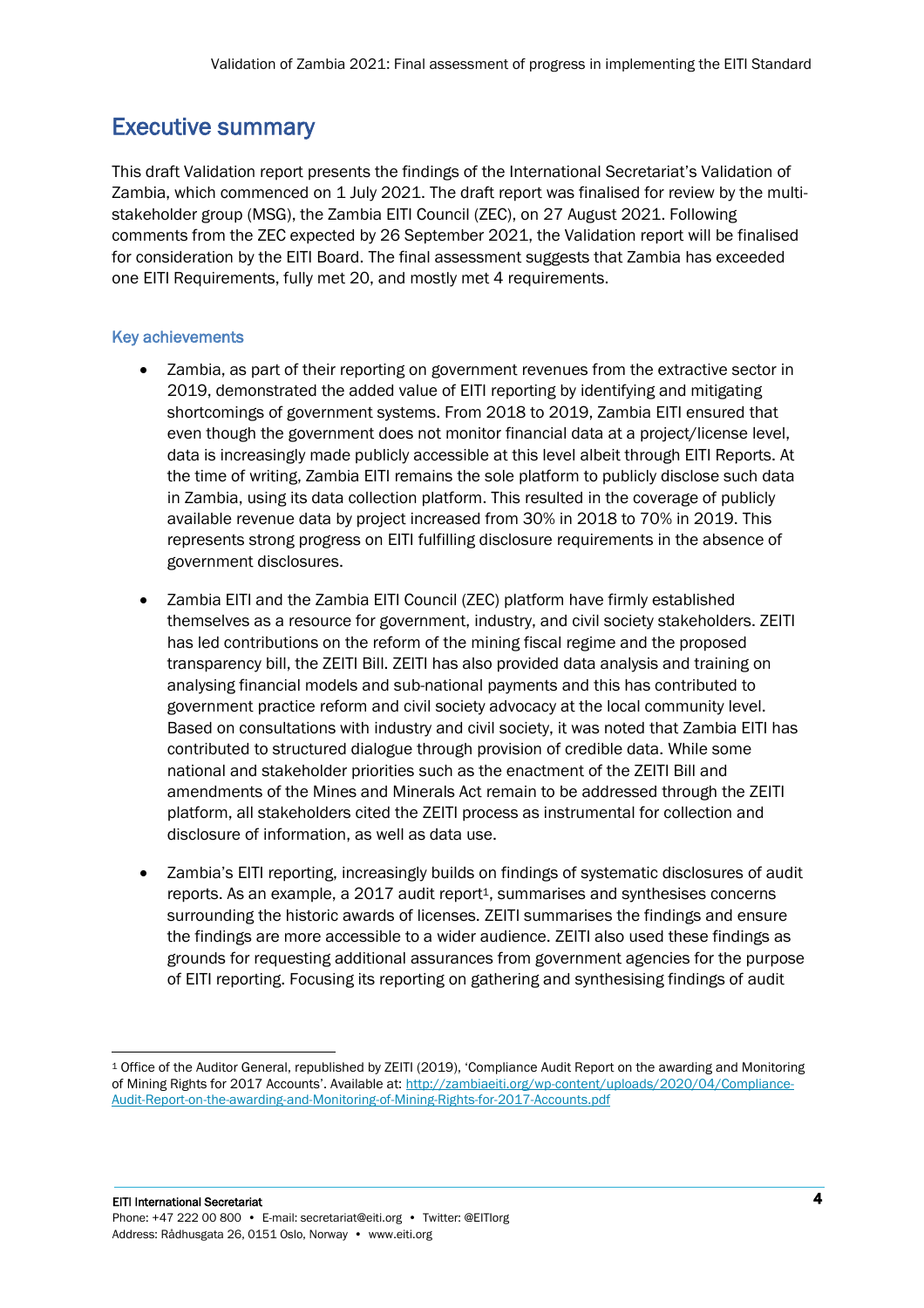reports is crucial for EITI's continued added value in ensuring data reliability, with a relatively lower cost than reconciliation findings.

#### Areas for development

- Zambia should increase their efforts to ensure the comprehensiveness of government and corporate data, and public access, by further advancing systematic disclosures. This Validation assessment identifies three wider-reaching systems where companies and governments both have responsibility for reporting, collection and (to some extent) publishing data:
	- i. The Mining cadastre portal of Zambia provides up to date and comprehensive overviews of extractive license locations but does not yet provide easy access to this information in open formats, nor the full texts of contract or license documents. If current systems are not suitable for responding to current information demands of stakeholders and EITI, other solutions should be explored to ensure better public access to the underlying information.
	- ii. PACRA's corporate registry provides access key information required by the EITI Standard for a prescribed fee of ZMW 90 per company printout. This information includes BO data and an indication of companies' compliance with certain reporting obligations to the Government of Zambia. However, the registry could improve on its data access by providing options for broader access to such data in open formats, including access to financial statements by companies.
	- iii. The MOSES monitoring system serves as a potential data collection and reporting tool to facilitate additional disclosures on more disaggregated revenue data for extractive companies.

These provisions would ensure that Zambia EITI assesses whether (i) government and corporate systems contain the relevant information required by the EITI Standard, (ii) that this information is comprehensively collected and assured for all extractive operations, and (iii) that the disclosures are made publicly accessible using open formats with minimum practical, technical or financial barriers.

- Related to the systematic disclosure focus above, Zambia EITI and the ZEC could further advance and strengthen its work on domestic resource mobilisation through more complex analyses that combine relevant and current disclosures. Zambia EITI has begun its efforts to fully clarify who benefits from extractive sector operations, what work operators are obliged to undertake, and how this translates into national and subnational benefits. However, Zambia EITI could further facilitate analysis that combines such information to provide a comprehensive entity-by-entity overview. As was cited a specific demand from civil society and certain government stakeholders, overviews that holistically cover information available for different extractive companies are challenging to obtain or assess, with a multitude of sources of data and information flows.
- Zambia is encouraged to further consider how the Zambian extractive industry contributes and responds to the opportunities presented by the energy transition. Disclosures, especially at a mine (license) level on emissions or carbon intensity, and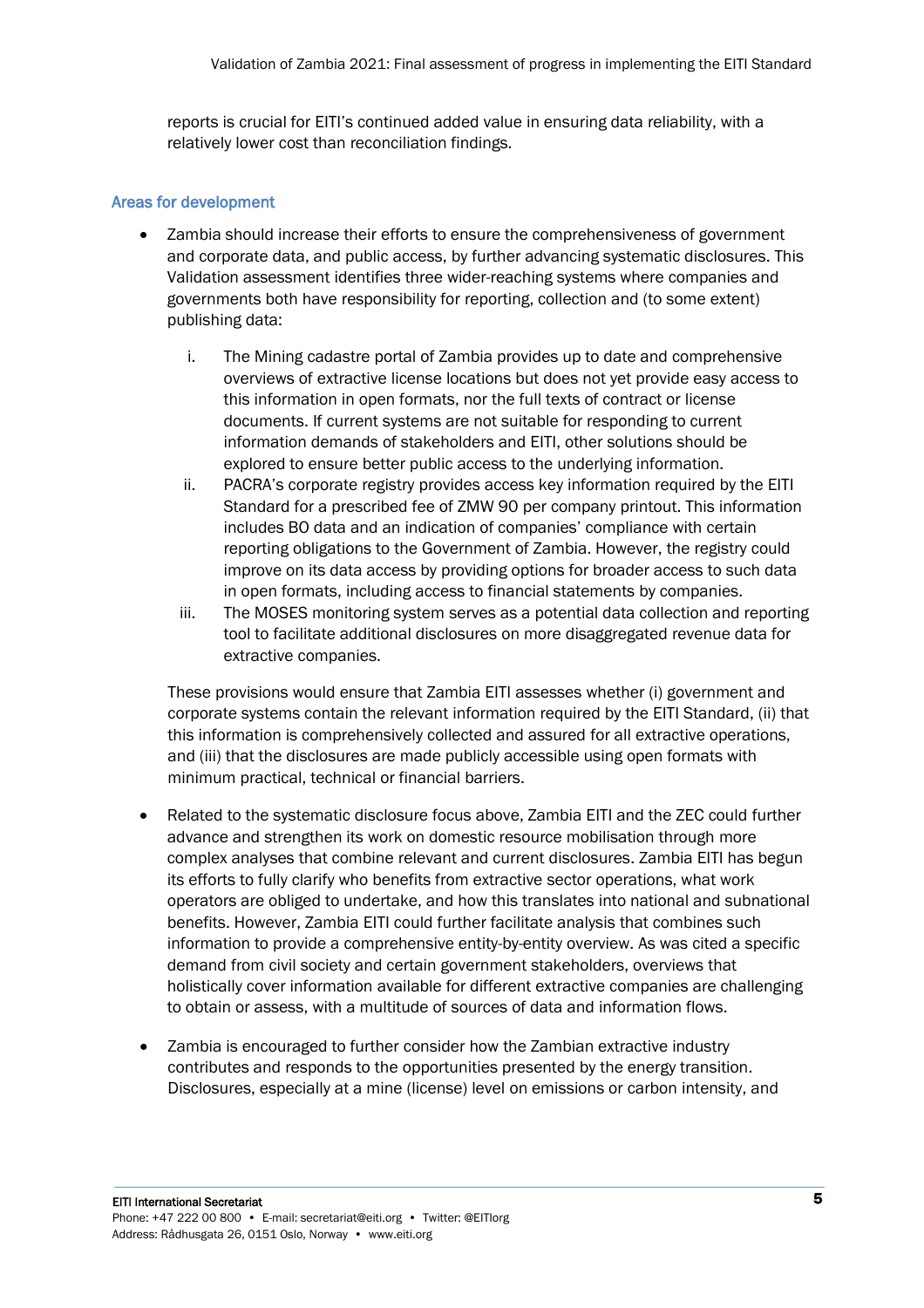dissemination activities in local communities could help address stakeholders' demand for information regarding the impact of mining at the local level and contribute to the national debate related to Zambia's position as a key mineral producer in the face of climate change, and the need for critical minerals such as cobalt, manganese and copper, for the energy transition.

#### Progress in implementation

EITI Validation assesses countries against three components – "Outcomes and impact", "Stakeholder engagement", and "Transparency".

#### *Outcomes and impact*

Zambia has taken steps to ensure that EITI implementation contributes to national priorities and is relevant to the national context. ZEC has contributed to national debate on mining taxes through modelling the impact of the mining fiscal regime on companies' profitability, comparing Zambia copper mines' revenue performance to other copper mining jurisdictions and training of government and civil society stakeholders on analysing mining financial models and financial statements.2 Industry and government stakeholders have come to rely on Zambia EITI for public awareness, public debate, and policy considerations. <sup>3</sup> ZEITI provided evidence highlighting presentations on mining fiscal reforms to Ministry of Mines and Mining Development Directors and the Permanent Secretary; and subsequently to a national mining indaba convened by government. Industry sources stated that ZEITI is useful for shedding light on issues where industry and government differ vis-à-vis data, and in establishing a consensus based on data, for example, on issues related to VAT accruals and rebates.

On the other hand, government representatives cite ZEITI activities as key for engaging and updating local communities in legislative changes. According to civil society during consultations, EITI reporting has contributed to improved monitoring of sub-national revenues particularly property taxes and business fees, in the copper-belt region. A civil society report documents how EITI data contributed to civil society advocacy and the amendment of the Property Rate Tax to allow for local councils to collect more taxes.<sup>4</sup> Zambia EITI actively consults on legal and policy discussions within government. This includes the review of the Mines and Mining Development Act and on developing a Zambia EITI Bill. Designing and implementing an optimal fiscal regime has been of national interest in Zambia for several years and Zambia EITI is now actively contributing data towards a current review. Zambia EITI has also contributed to reforming administrative practices through, in part, triggering an audit of mining license process in Zambia and through capacity building of government officers and other stakeholders on analysing financial statements.

<sup>2</sup> ZEITI shared several reports and presentations including (i) Review Report on Financial Models Submitted by Copper Mining Companies in Zambia In Response to the 2019 Fiscal Regime Changes, June 2020; (ii)Report on ZCCM-IH Acquisition of Mopani Copper Mine, June 2021, and (iii) Fiscal Regimes, Financial Analysis and Model Review Training Report 2021.

<sup>3</sup> Validation templates cited examples of companies using ZEITI data to showcase economic contribution. See one example cited her[e http://mines.org.zm/mining-companies-accounted-for-more-than-a-quarter-of-governments](http://mines.org.zm/mining-companies-accounted-for-more-than-a-quarter-of-governments-income-zambia-eiti-report/)[income-zambia-eiti-report/](http://mines.org.zm/mining-companies-accounted-for-more-than-a-quarter-of-governments-income-zambia-eiti-report/)

<sup>4</sup> Citizens' groups use revenue disclosures to advocate for local service funding, PWYP Zambia, 2021, [https://www.pwyp.org/wp-content/uploads/2021/07/PWYP\\_Stories\\_Rev\\_Zambia.pdf](https://www.pwyp.org/wp-content/uploads/2021/07/PWYP_Stories_Rev_Zambia.pdf)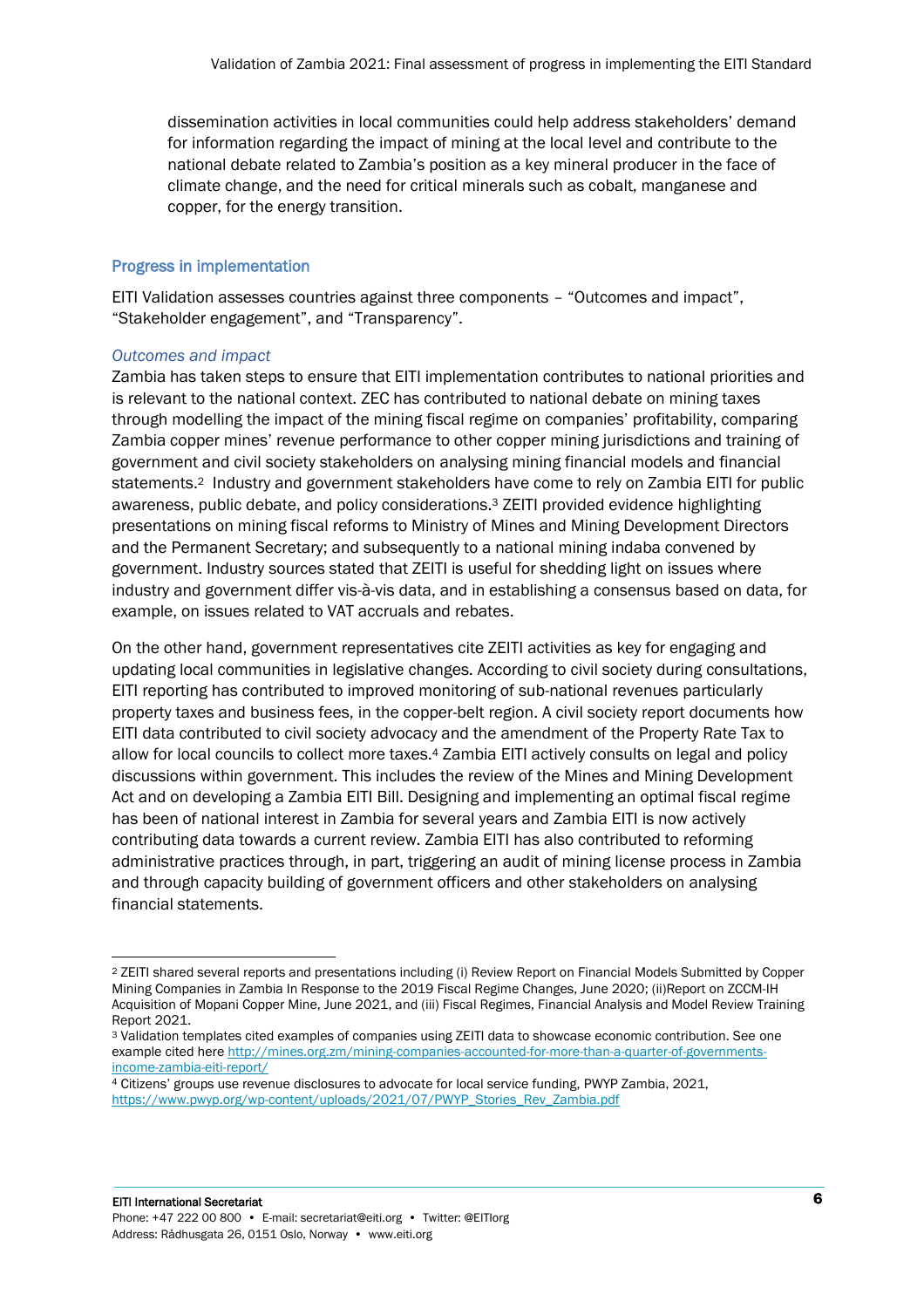## *Stakeholder engagement*

The government, civil society and companies are active in EITI implementation. All three constituencies participate in identifying the objectives of EITI implementation, agreeing the scope of disclosures, and contributing to public discussion on disclosures. The Zambia EITI Council (ZEC) members, particularly civil society representatives, have a wide reach into local communities in mining areas.

Consultations with civil society indicated that they have leveraged this reach to contribute to public debate on extractives, in part, based on EITI data. Government representatives confirmed in consultations that they use civil society platforms<sup>5</sup> to engage with community members in the copper-belt region on reforms and administration of the Mines and Minerals Act. The industry constituency is also representative of large-scale mines and artisanal and small-scale miners through the Chamber of Mines and the Federation of Small-Scale Miners, respectively. Engagement in EITI implementation within government has gone beyond EITI ZEC membership with ZEITI coordinating with the Directorate in the MMMD, the Office of the Auditor General, PACRA and relevant parliamentary committees, facilitating capacity building of government officials, providing input to legislative changes and complex analyses (see Outcomes and Impact above).

There was a dispute between an industry representative and civil society related to alleged defamation. Consultations with stakeholders highlighted that ZEC members were satisfied with how the EITI ZEC platform resolved the issue in a manner that allowed continued EITI implementation and concurrently, resolution of the dispute.

Due to the COVID-19 impact, ZEITI developed a flexible report using a risk-based approach to reconciliation. The report addressed stakeholder information needs on the impact of the pandemic on the sector and on government revenues.<sup>6</sup> The report still retained reconciliation but focused on only the revenues that have had discrepancies and are areas of discussion between industry and government, that is, value added tax and corporate income tax.

While the government has contributed funding for Zambia EITI activities, sustainability of EITI implementation in Zambia will require increased government support. Lastly, there is currently low representation of women on the ZEC with only four women among the current 26 members of the ZEC. However, the ZEC has taken steps to address this, requiring consideration of genderbalance in election of new members, which was postponed due to the COVID-19 pandemic until Spring 2022.

#### *Transparency*

Zambia has improved its procedures and reporting practices related to corrective actions from previous Validations. Zambian government entities systematically disclose some data such as on licenses through their portals7, and where routine disclosures by government systems are lacking – such as for production and export data – Zambia EITI facilitates public disclosures in open

<sup>5</sup> Civil society platforms include the National, Provincial and District Alternative Mining Indabas that are held annually. <sup>6</sup> The ZEITI 2019 Report through a survey of government departments and companies projected revenue declines for the Zambia Environmental Management Agency and revised production targets due to the impact of Covid-19 and legislative response to the pandemic.

<sup>7</sup> Ministry of Mines and Minerals Development (2021), 'Mining cadastre portal of Zambia'. Available at: <https://portals.landfolio.com/zambia/>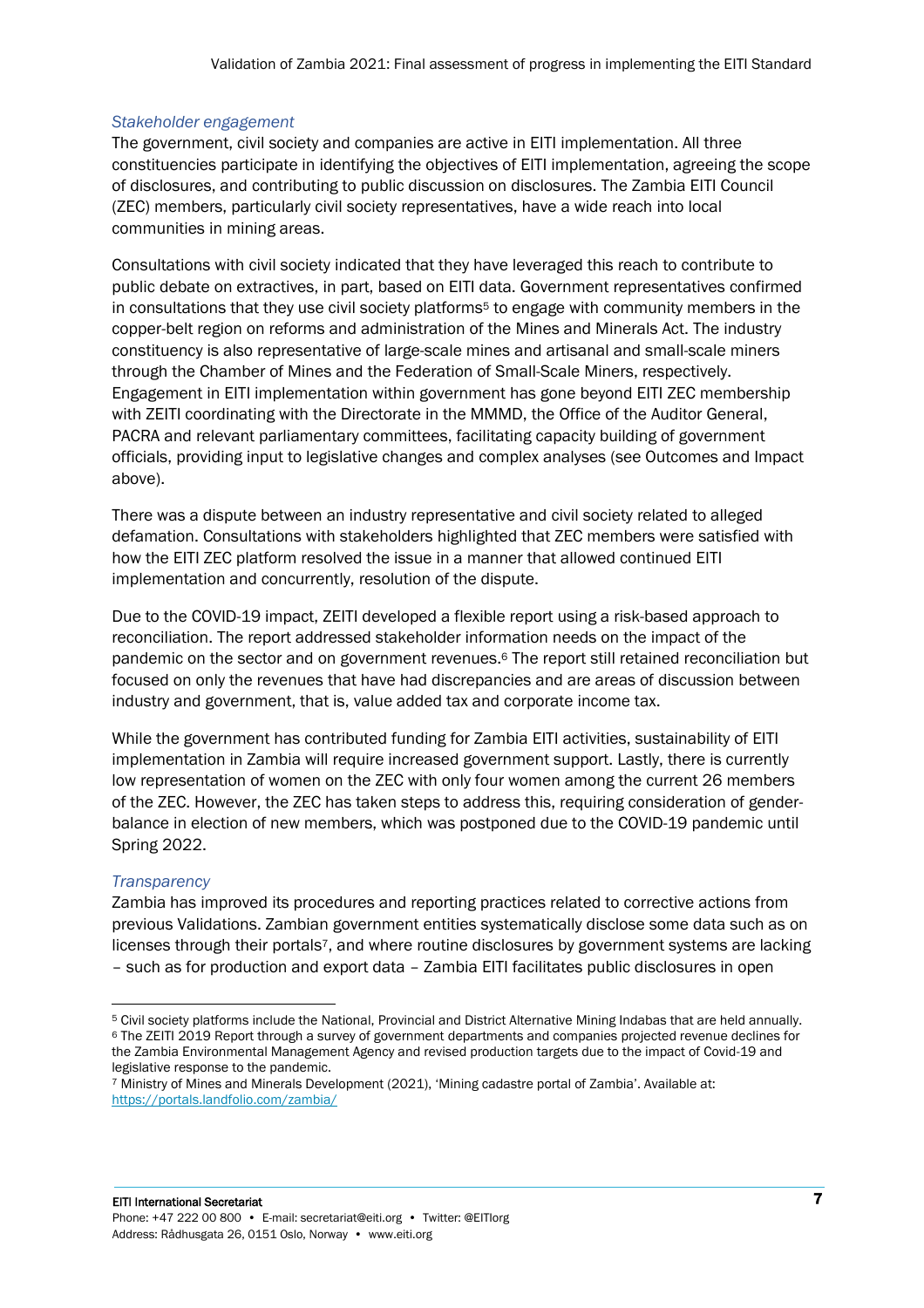formats. Our assessment suggests that Zambia is also progressing on recently established requirements, which could facilitate more complex analyses in the future. Still, additional efforts are needed to ensure comprehensive and reliable data pertaining to (i) *what* operations extractive companies are obliged to undertake, (ii) *who* benefits from extractive activities, and (iii) *how much* each extractive project generates in government revenues. If these opportunities are realised, ZEITI and ZEC will be much better placed to verify that governments and companies are effectively monitoring extractive operations in the country, build public trust in public disclosures made and inform governance reform.

Firstly, publication of the full text of contracts and licenses are hampered by legal barriers<sup>8</sup>, and barriers in government systems<sup>9</sup> do not currently allow for assessing whether the Zambian government or third-party providers comprehensively disclose license and contract documents/appendices. Second, in determining which beneficial owners<sup>10</sup> (BO) exist, a legal framework is largely in place but there are challenges in data collection tools and processes related to Zambia's corporate registry.<sup>11</sup> In consultations, stakeholders highlighted issues related to assessing the reliability of collected BO data. Lastly, Zambia EITI is quickly improving its disclosures of revenues by project. From 2018 to 2019, Zambia increased its project-level data coverage from 30% to more than 70%. However, the government does not yet collect such data through government systems. Therefore, Zambia EITI remains the sole platform to publicly disclose the data and is presented with a challenging task to increase its coverage further, devoid a government system to facilitate such disclosure in the short term. As an interim solution Zambia EITI will have to continue its parallel data collection and disclosures of company-reported data, and to ensure companies are adequately sensitised and report data at project (license) levels.

Finally, Zambia EITI documentation – and their participation in an on-going study related to production and export monitoring systems – has helped uncover issues in the government's Mineral Output Statistical Evaluation System (MOSES), which currently only covers base and precious metals. This presents a challenge for Zambia to ensure comprehensive disclosure of production and export volumes and values for other extractive commodities, industrial and energy minerals, as well as for gemstones. Comments from a member of ZEC confirmed that refinements of the MOSES system and its practical extension to cover the full range of commodities produced in Zambia should form an integral part of Zambia's progress towards credible systematic disclosures.

<sup>8</sup> The Validation templates and the ZEITI 2019 Report reference Section 117 of the Mines and Minerals Act (2015) <sup>9</sup> Ibid.

<sup>10</sup> A beneficial owner in respect of a company means the natural person(s) who directly or indirectly ultimately owns or controls the corporate entity.

<sup>11</sup> Patents and Companies Registration Agency (2020), 'PACRA online registration system'. Available at: <https://portal.pacra.org.zm/dashboard>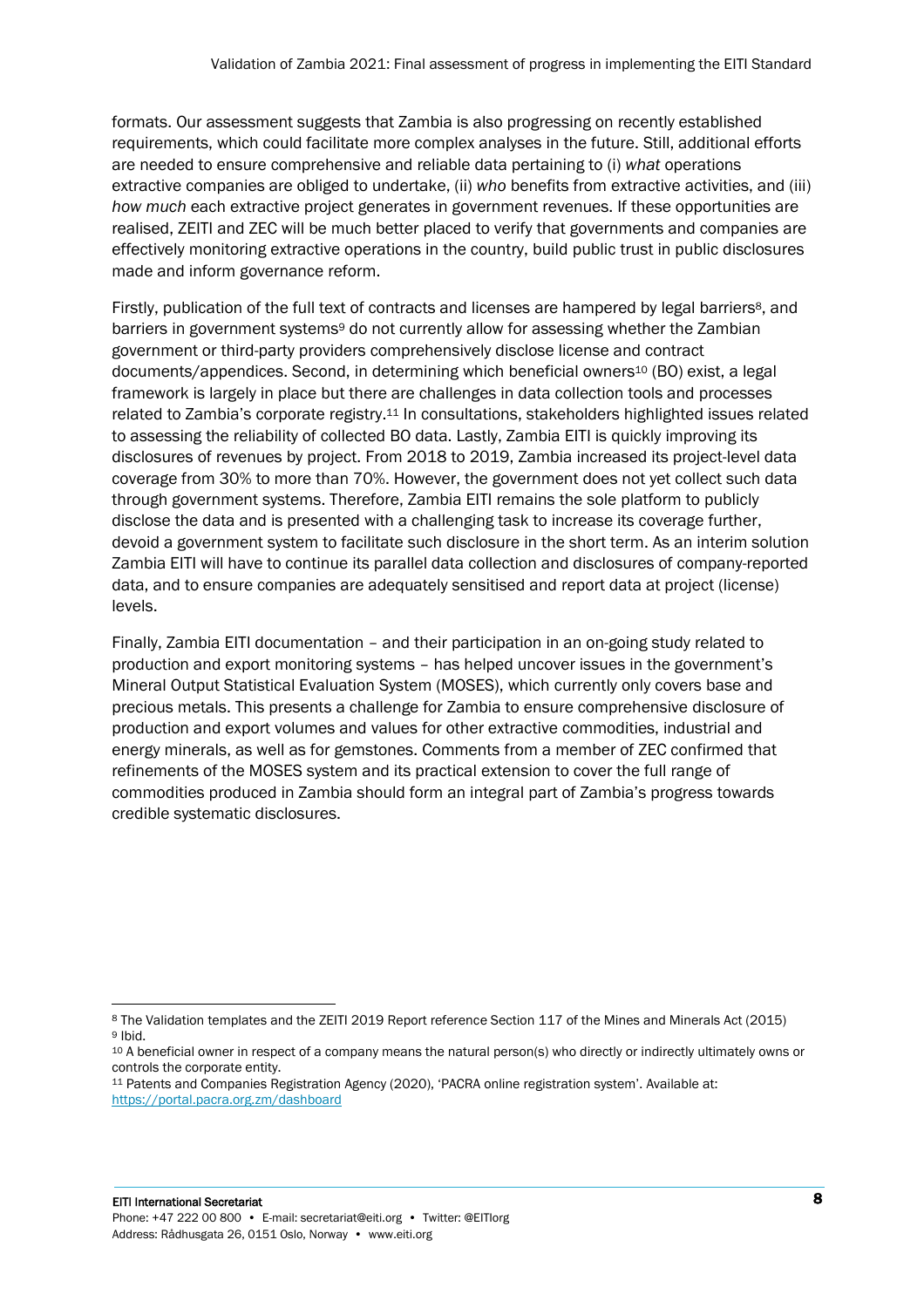| <b>EITI Requirements</b>                                           |                                      |                                              | <b>Final assessment</b> |                          |                |
|--------------------------------------------------------------------|--------------------------------------|----------------------------------------------|-------------------------|--------------------------|----------------|
| Validation of Zambia (2021): draft assessment per EITI Requirement |                                      | progress<br>Level of                         | Score                   | Direction                |                |
| Component                                                          | Module                               | Requirements                                 |                         |                          |                |
|                                                                    | <b>Extra points</b>                  | Effectiveness and sustainability indicators  |                         | 3                        | $\blacksquare$ |
|                                                                    |                                      | Work plan (#1.5)                             | <b>Fully met</b>        | 90                       | $=$            |
| <b>Outcomes</b>                                                    |                                      | Public debate (#7.1)                         | Fully met               | 90                       | $=$            |
| and impact                                                         | <b>Outcomes and</b>                  | Data accessibility and open data (#7.2)      | Fully met               | 90                       | $\rightarrow$  |
|                                                                    | impact                               | Recommendations from EITI (#7.3)             | <b>Fully met</b>        | 90                       | $=$            |
|                                                                    |                                      | Outcomes & impact (#7.4)                     | Fully met               | 90                       | $=$            |
|                                                                    |                                      | Government engagement (#1.1)                 | <b>Fully met</b>        | 90                       | $=$            |
| <b>Stakeholder</b>                                                 | Multi-stakeholder                    | Industry engagement (#1.2)                   | Fully met               | 90                       | $=$            |
| engagement                                                         | oversight                            | Civil society engagement (#1.3)              | Fully met               | 90                       | $=$            |
|                                                                    |                                      | MSG governance (#1.4)                        | <b>Exceeded</b>         | 100                      | $\rightarrow$  |
|                                                                    | Overview of the                      | Exploration data (#3.1)                      | Fully met               | 90                       | $=$            |
|                                                                    | extractive<br>industries             | Economic contribution (#6.3)                 | Fully met               | 90                       | $=$            |
|                                                                    |                                      | Legal framework (#2.1)                       | <b>Fully met</b>        | 90                       | $=$            |
|                                                                    | <b>Legal and fiscal</b><br>framework | Contracts (#2.4)                             | Fully met               | 90                       | $\rightarrow$  |
|                                                                    |                                      | Environmental impact (#6.4)                  | Not assessed            | $\frac{1}{2}$            |                |
|                                                                    | Licenses                             | Contract and license allocations (#2.2)      | <b>Exceeded</b>         | 100                      | $\rightarrow$  |
|                                                                    |                                      | License register (#2.3)                      | Fully met               | 90                       | $=$            |
|                                                                    | Ownership                            | Beneficial ownership (#2.5)                  | Mostly met              | 60                       | $\rightarrow$  |
|                                                                    |                                      | State participation (#2.6)                   | <b>Fully met</b>        | 90                       | $=$            |
|                                                                    | <b>State</b><br>participation        | In-kind revenues (#4.2)                      | Not applicable          |                          | $=$            |
|                                                                    |                                      | SOE transactions (#4.5)                      | Fully met               | 90                       | $=$            |
|                                                                    |                                      | SOE quasi-fiscal expenditures (#6.2)         | Not applicable          |                          | $=$            |
| <b>Transparency</b>                                                | <b>Production and</b>                | Production data (#3.2)                       | Mostly met              | 60                       | $\leftarrow$   |
|                                                                    | exports                              | Export data (#3.3)                           | Mostly met              | 60                       |                |
|                                                                    |                                      | Comprehensiveness (#4.1)                     | Fully met               | 90                       |                |
|                                                                    |                                      | Barter agreements (#4.3)                     | Not applicable          | $\overline{\phantom{a}}$ | $=$            |
|                                                                    | Revenue                              | Transportation revenues (#4.4)               | Not applicable          | $\overline{\phantom{a}}$ | $=$            |
|                                                                    | collection                           | Disaggregation (#4.7)                        | Mostly met              | 60                       | $\rightarrow$  |
|                                                                    |                                      | Data timeliness (#4.8)                       | Fully met               | 90                       | $=$            |
|                                                                    |                                      | Data quality (#4.9)                          | Fully met               | 90                       | $\rightarrow$  |
|                                                                    | Revenue                              | Distribution of revenues (#5.1)              | Fully met               | 90                       | $=$            |
|                                                                    | management                           | Revenue management & expenditures (#5.3)     | Not assessed            |                          | $=$            |
|                                                                    |                                      | Direct subnational payments (#4.6)           | Fully met               | 90                       | $=$            |
|                                                                    | Subnational<br>contributions         | Subnational transfers (#5.2)                 | Not applicable          | $\overline{\phantom{a}}$ | $=$            |
|                                                                    |                                      | Social and environmental expenditures (#6.1) | Not applicable          | $\blacksquare$           | $=$            |

# *Figure 1 Draft scorecard: Summary of progress in the Validation of Zambia 2021*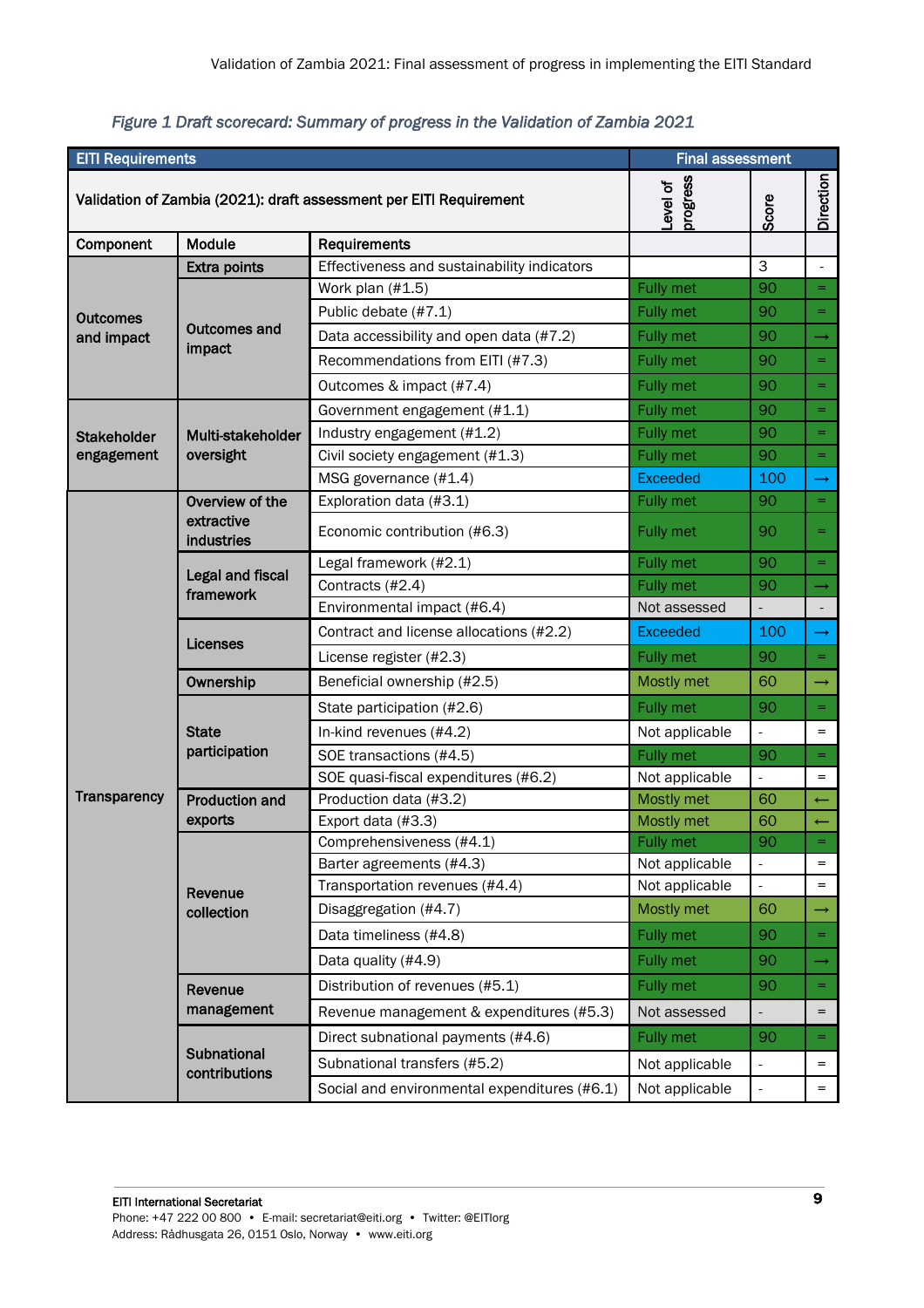# How EITI Validation scores work



The overall score (out of 100) represents an average of the scores of each component.

Each requirement will be assessed following the scale below and assigned corresponding points:

- Exceeded (100 points): All aspects of the requirement, including 'expected', 'encouraged' and 'recommended' aspects, have been implemented and the broader objective of the requirement has been fulfilled through systematic disclosures in government and company systems.
- Fully met (90 points): The broader objective of the requirement has been fulfilled, and all required aspects of the requirement have been addressed.
- Mostly met (60 points): Significant aspects of the requirement have been implemented, and the broader objective of the requirement is mostly fulfilled.
- Partly met (30 points): Significant aspects of the requirement have not been implemented, and the broader objective of the requirement is not fulfilled.
- Not met (0 points): All or nearly all aspects of the requirement remain outstanding, and the broader objective of the requirement is far from fulfilled.

Where the evidence does not clearly suggest a certain assessment, stakeholder views on the issue diverge, or the multi-stakeholder group disagrees with the Secretariat's assessment, the situation is described in the assessment.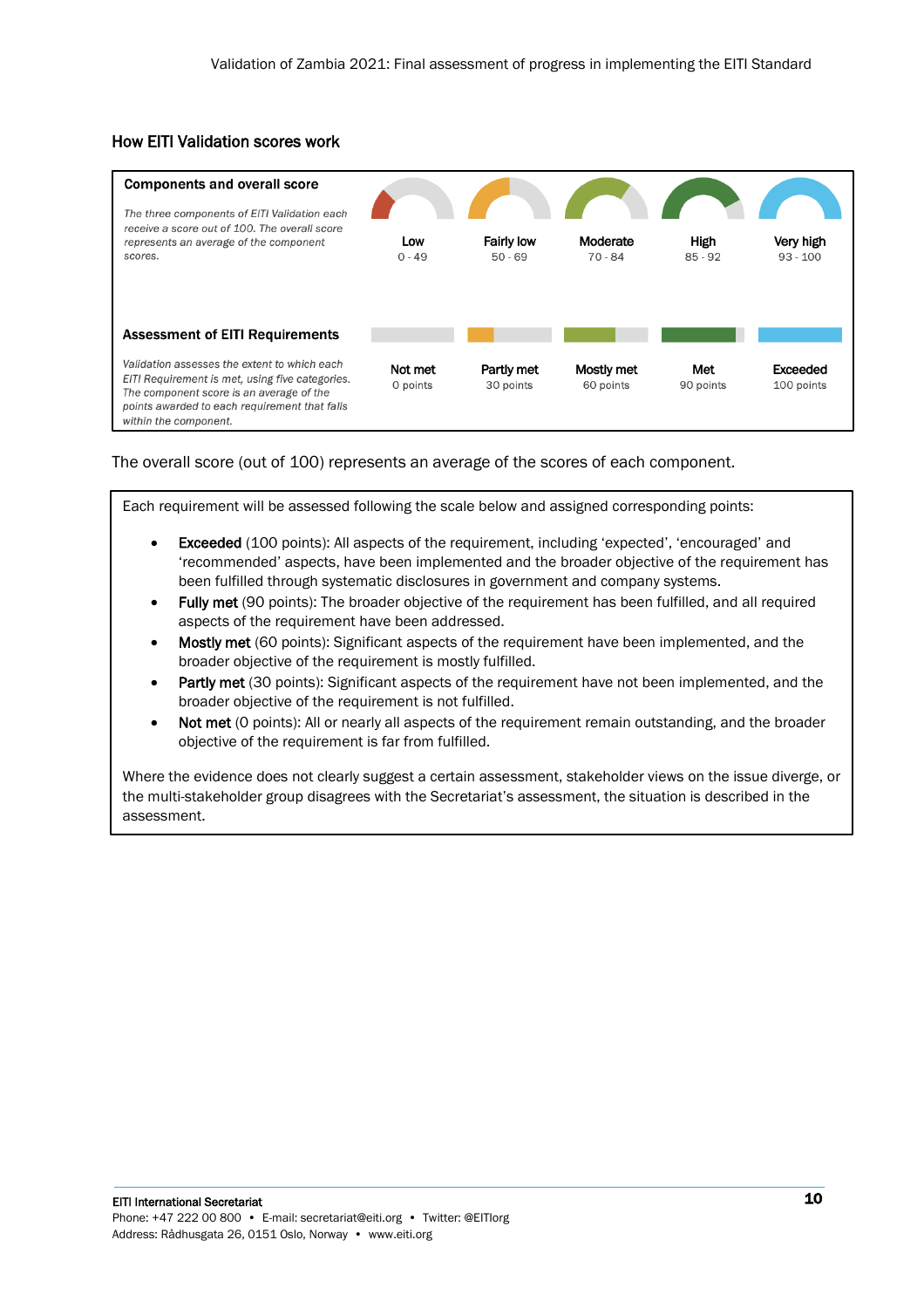# <span id="page-10-0"></span>1. Effectiveness and sustainability indicators

The country is awarded 0, 0.5 or 1 point for each of the five indicators. The points are added to the component score on Outcomes and impact.

# 1.1 National relevance of EITI implementation

EITI implementation is contributing to addressing structural legal and fiscal regime aspects of extractive governance that are nationally relevant in Zambia. Stakeholder consultations highlighted that the issues of whether the fiscal regime is optimal; if Zambia is benefiting from its resource endowment and if the legal framework provides for full transparency in the mining sector are the main issues of national concern. Zambia EITI has used financial modelling and EITI data to ensure an evidence-based review of the mining fiscal regime in Zambia, with the full engagement of the several departments at the MMMD and presenting the review at a national mining indaba. Zambia EITI has subsequently been invited to support government in considering options for a new mining fiscal regime. More recently, Zambia's latest disclosures surveyed industry and different government departments' reactions to the impact of the COVID-19 pandemic on the sector and on government revenue.<sup>12</sup> Reporting still includes reconciliation but only for revenue streams that generate public debate. Consultations indicated that the report responded to stakeholder needs for information on the impact of the pandemic on the extractive sector. ZEITI, in evidence submitted through the Validation templates, indicated that the 2020 report is now being developed using the same approach because there was a realisation that this could reduce costs while retaining robust disclosures. ZEITI has advocated for a ZEITI Bill to institutionalise EITI implementation and address gaps related to contract transparency and disclosures of audited financial statements. A draft is now under consideration by government.

Zambia EITI disclosures go beyond collating and publishing data, and highlight government monitoring efforts and the underlying systems to do so. EITI implementation have contributed to the review of the mining licencing process by Zambia's supreme audit institution.<sup>13</sup> Zambia EITI also supported PACRA to enrol in a pilot project to review the BO data collection and quality assurance process, going beyond requirement of the EITI Standard. ZEITI has also promoted dialogue on non-revenue issues, for example on gender and environmental issues. Evidence submitted by ZEITI indicates that agreed to grant observer status to Oxfam<sup>14</sup> and the organisation made a presentation on gender and extractives. EITI reporting has also covered disaggregated social payments data including some gender related payments. Civil society consultations that EITI reporting has provided the basis to engage with local councils and companies.

EITI implementation in Zambia is contributing to building trust among different constituencies. Stakeholder consultations indicated that there has been mistrust particularly between government and industry. While not explicitly stated as an objective, EITI implementation,

<sup>12</sup> The ZEITI 2019 Report through a survey of government departments and companies projected revenue declines for the Zambia Environmental Management Agency and revised production targets due to the impact of Covid-19 and legislative response to the pandemic.

<sup>13</sup> Parliamentary Committee Report on the Report of the OAG: The compliance audit on the awarding and monitoring of mining rights for 2017 accounts pg. 25

<sup>14</sup> ZEC Minutes of 8 October 2020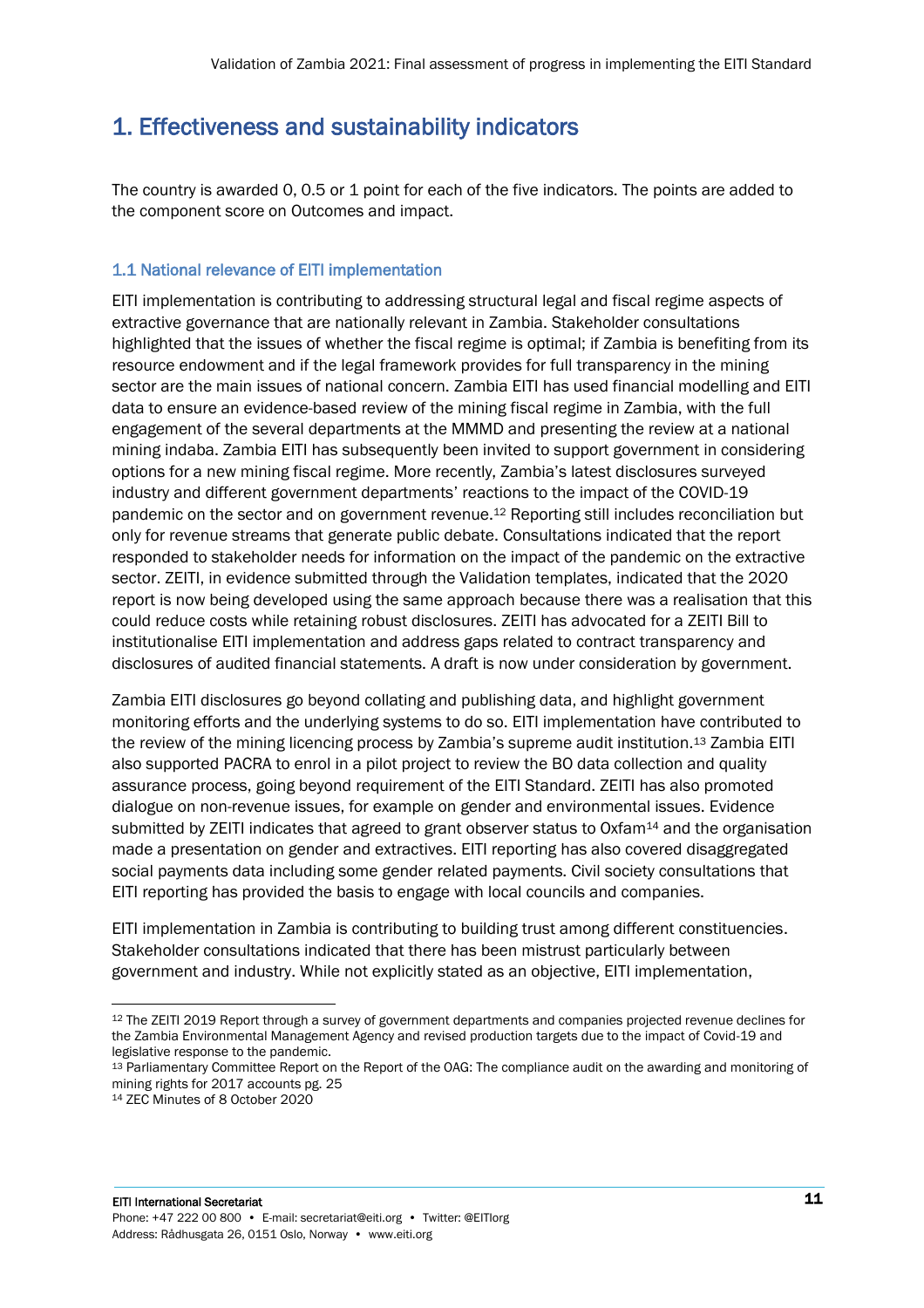according to industry representatives consulted, has contributed to creating a space in which stakeholders remain engaged in dialogue and building trust particularly on VAT and the contribution of the mining sector to tax and government revenue. Industry noted that ZEITI reporting has helped ground the on-going discussions on the issue in evidence.

An impediment to fully meeting some of the objectives set out by Zambia seems to be inconclusive follow up on recommendations identified in EITI disclosures. While Zambia EITI has followed up on recommendations, not all have been mitigated or addressed. But neither would they be expected to be completed within the current timeframe, as they are more long-term legislative and policy reforms. ZEITI is still following up on establishing a clear plan for disclosing the full text of mining licenses, improving BO data capture and data assurances, and ensuring that the online mining license register provides for downloading data in open format and includes a history of withdrawals, transfers, and renewals. According to ZEITI, work on these recommendations is still ongoing and requires coordination with different government departments and in some cases requires upgrading systems with cost implications.

The Secretariat's preliminary proposal is that 0.5 additional point be added to the score on Outcomes and impact for this indicator.

# 1.2 Systematic disclosures of extractive industry data

Zambia systematically discloses information on licences through its online mining cadastre. Zambia claims to also disclose information about the legal and licensing framework and some data on production volumes and export data15,16 through various government reports. However, these disclosures are not comprehensive. For example, the MMMD's disclosure of legislative documents do not encompass all relevant laws, policies, and regulations, nor refer to the most recent and active ones. The most material mining operations including Chambishi Copper Smelter Ltd<sup>17</sup>, Kalumbila Minerals Ltd<sup>18</sup>, Kansanshi mining Plc<sup>19</sup>, Konkola Copper Mines Plc<sup>20</sup>, Lumwana Mining Company Ltd21, and Mopani Copper Mines Plc<sup>22</sup> are owned by listed companies that systematically disclose a variety of information. The companies' disclosures contain some data on tax payments, production data, reserves, environmental information, and employment data from their operations in 2020, however, we did not uncover a review of whether information is comprehensive, nor how it compares to disclosures required by the EITI Standard. ZCCM-IH systematically discloses its audited financial statements, production data from its interests and

<sup>17</sup> China Nonferrous Mining Corporation Limited (2021), 'Hong Kong Stock Exchange Listing 01258: Annual Report 2020'. Available at: <https://www1.hkexnews.hk/listedco/listconews/sehk/2021/0428/2021042801694.pdf> <sup>18</sup> First Quantum Minerals Limited (2021), '2020 Annual report'. Available at:

[https://s24.q4cdn.com/821689673/files/doc\\_financial/2020/First-Quantum-2020-Annual-Report.pdf](https://s24.q4cdn.com/821689673/files/doc_financial/2020/First-Quantum-2020-Annual-Report.pdf)  $19$  Ibid.

<https://www.vedantaresources.com/InvestorReports/VRL%20IR2020%20Web.pdf> <sup>21</sup> Barrick Gold Corporation (2021), 'Annual report 2020'. Available at:

<https://www.barrick.com/English/investors/annual-report/default.aspx>

<sup>22</sup> Glencore (2021), 'Annual report 2020'. Available at: [https://www.glencore.com/investors/reports-results/2020](https://www.glencore.com/investors/reports-results/2020-annual-report) [annual-report](https://www.glencore.com/investors/reports-results/2020-annual-report)

<sup>15</sup> Bank of Zambia (n.d.), 'Export value statistics'. Available at: <https://www.boz.zm/balance-of-payments-statistics.htm> <sup>16</sup> Zamstats (2021), 'Monthly Bulletin July 2021', pp.13,33. Available here:

<https://www.zamstats.gov.zm/index.php/publications/category/51-2021>

<sup>20</sup> Vendanta Resources (2021), 'Annual report 2020'. Available at: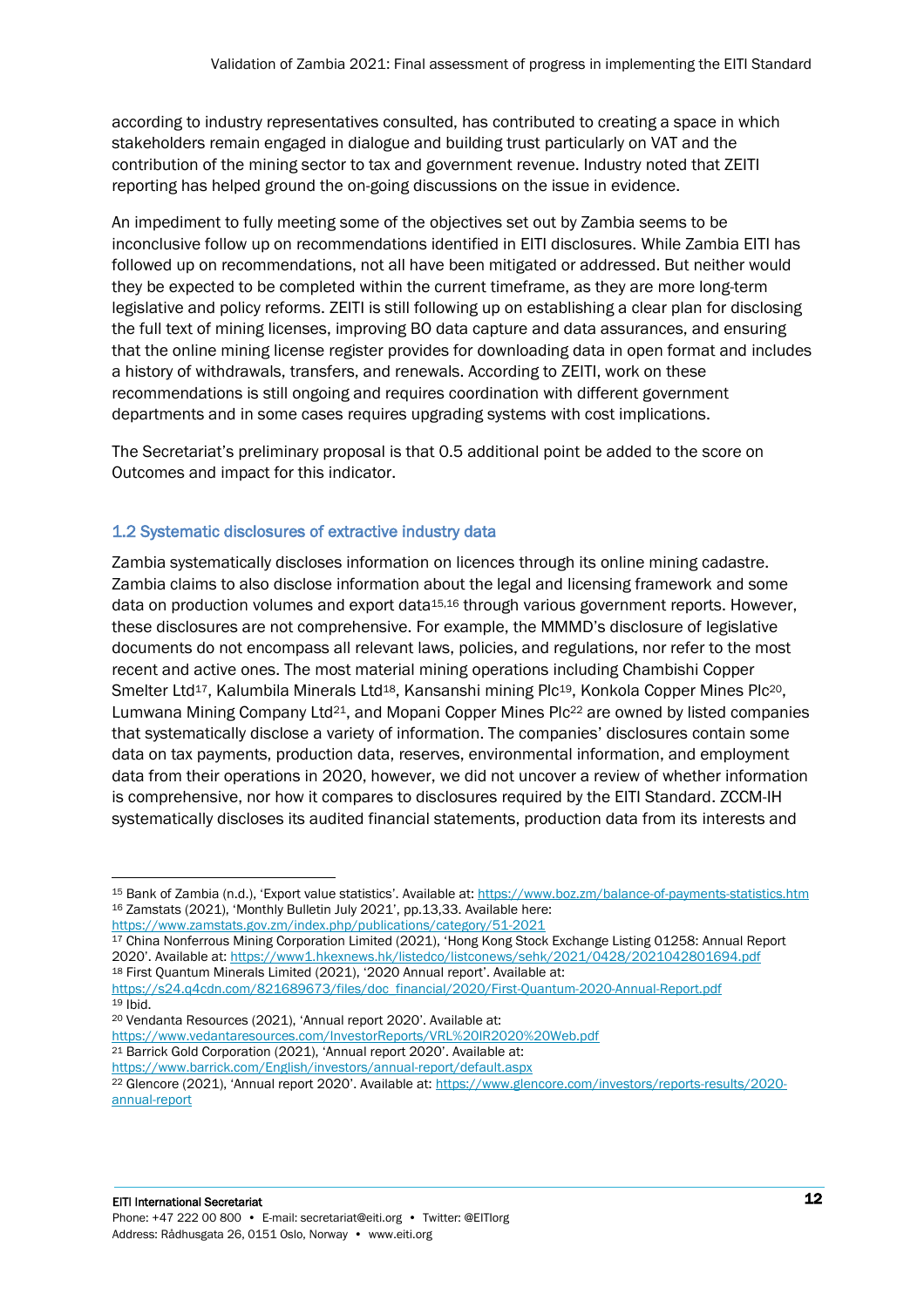or subsidiaries in the mining sector, dividends paid from its subsidiaries; and governance and ownership information related to all its interests in the mining sector. 23

ZEITI is prioritising systematic disclosure. A mainstreaming feasibility study is currently being finalised and ZEITI is working with different government departments to promote routine public disclosure. Some government departments, including the mineral economics department of the MMMD, already have great potential to improve on their systematic disclosures through e.g. statistical systems such as the Mineral Output Statistical Evaluation System (MOSES). This information is shared monthly with Zamstats (Central Statistical Office of Zambia), Zambia Revenue Authority and other agencies. ZEITI ensured to cover gaps in public disclosures, by e.g. publishing production data for 2016-2019 drawing on the MOSES system.

The Zambia Environmental Management Agency (ZEMA) recently launched an online portal and some environmental impact assessments are now publicly accessible on its website. PACRA is developing an online legal and BO register. ZEITI has been supporting efforts by PACRA to develop and operate a comprehensive BO register and is facilitating discussions with the Cadastre Department, which licenses mining companies, to consider making BO disclosures a mandatory requirement in the application for a license.

While there has been progress on systematic disclosure, a key challenge is that access to some of the databases require administrative fees and data is not comprehensive. Additionally, legal and practical barriers exist; present legislation does not facilitate for full-text contract and license transparency, and government laws and systems currently do not facilitate financial reporting at a project (license) level. The 2020-2021 EITI work plan includes activities to strengthen systematic disclosures, as does the 2019 EITI Report itself. If leveraged, it could ensure that EITI implementation in Zambia becomes increasingly routine and sustainable.

The Secretariat's preliminary proposal is that 0.5 additional points be added to the score on Outcomes and impact for this indicator.

# 1.3 Environment for citizen participation in extractive industry governance

The CIVICUS civic space monitor<sup>24</sup> indicates that civic space in Zambia is obstructed. This rating means that civic space is heavily contested by power holders, who impose a combination of legal and practical constraints on the full enjoyment of fundamental rights. Stakeholder consultations however, indicated that Zambia allows broader citizen participation in extractive governance. Civil society and other stakeholders are free to engage in all EITI processes. Representatives on the ZEC such as the Zambia Council of Churches and Caritas Zambia are organisations with wide reach as they have local provincial or district offices. Publish-What-You-Pay Zambia (PWYP-Zambia) played a key role in coordinating civil society engagement for extractive governance matters. To enable wider civil society participation, ZEC extended MSG observer status to Oxfam Zambia.

ZEITI's outreach activities to local communities are primarily made through CSO channels. There is evidence of public community dialogues with mining companies in the areas in which they

<sup>23</sup> ZCCM-IH Annual reports<https://zccm-ih.financifi.com/financials/annual-reports/>

<sup>24</sup> CIVICUS civic space monitor Zambia, 2020 https://monitor.civicus.org/country/zambia/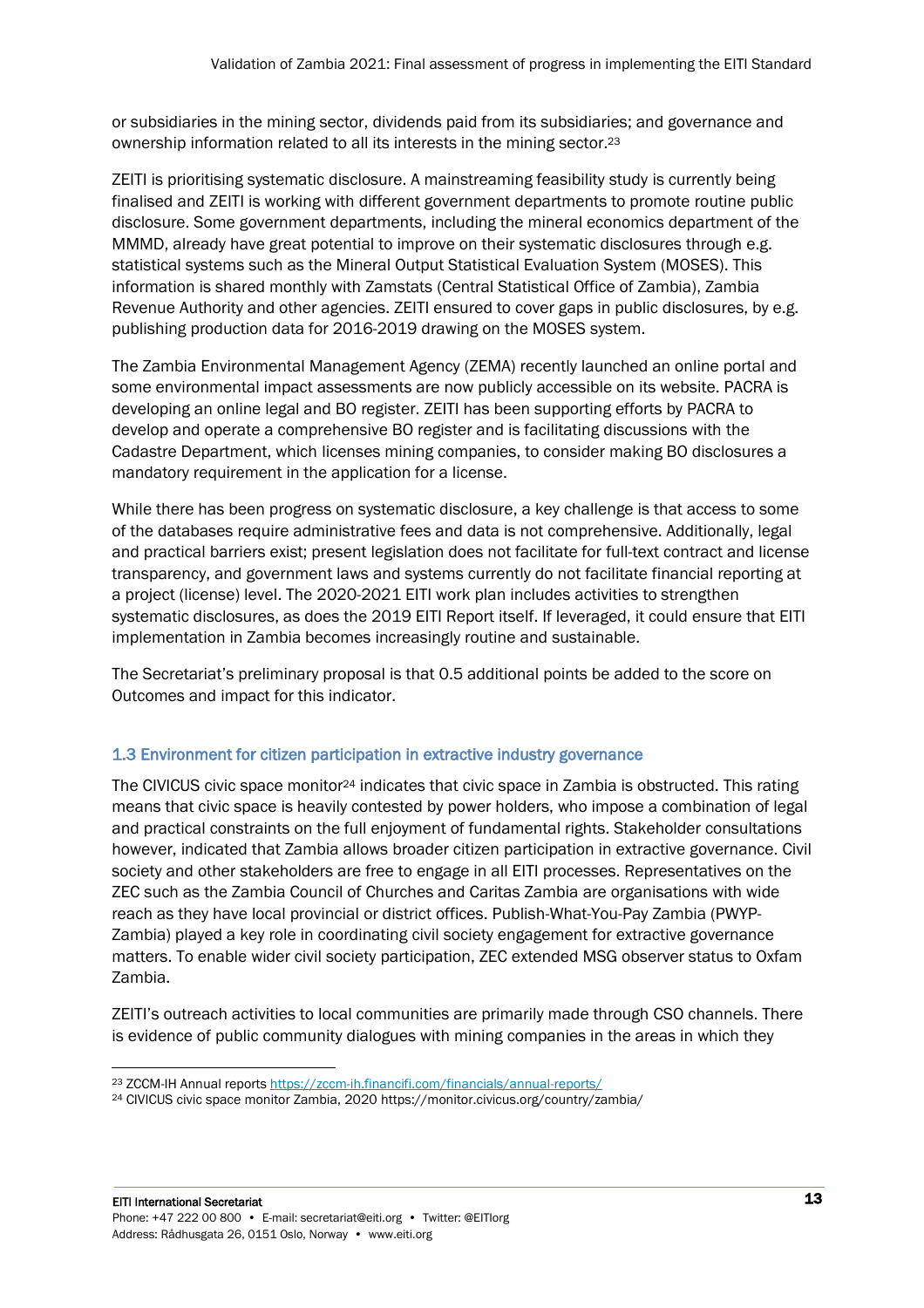operate, and recently a mining indaba was jointly organised by government and civil society. As a result, these activities have contributed to improved knowledge and debate on extractives nationally and in regions with extractive activities. The COVID-19 pandemic has negatively impacted outreach efforts, offset by increased use social media and public radio for dissemination, including a virtual launch of the 2019 EITI Report.

Citizen participation in the EITI and extractives governance is robust, with active calls for improved environmental management and benefit sharing. Consultations with civil society highlighted that ZEITI reporting has contributed to improved monitoring of sub-national revenues in the Copperbelt region. Civil society representatives that are based in the copper producing regions who were part of consultations indicated that EITI reporting enabled them to monitor local social and tax payments to districts.<sup>25</sup> Communities have also engaged on extractive governance issues through taking on litigation.

The Secretariat's preliminary proposal is that 0.5 additional points be added to the score on Outcomes and impact for this indicator.

# 1.4 Accessibility and use of extractive industry data

This indicator considers the extent to which extractive sector data is accessible and used for analysis, research, and advocacy. Zambia EITI disclosures have been timely with the 2019 report and the relevant annexes in open format published in 2020. Disclosures have been used by industry to showcase mining's contribution to the economy and in some cases, have been used for due diligence. Civil society<sup>26</sup> and the media have used available data for research and for raising public awareness on extractives.<sup>27</sup> Data, including EITI reports, and some summary data has been made available on ZEITI's website. Some of the data, such as production and license, data are in an open format.

The disclosures from ZEITI have moved beyond regular EITI reporting to more analytical work. EITI data is informing ongoing discussions on reforms of the extractives legal and policy framework. Zambia is currently drafting a ZEITI Bill with the aim to create a legislative mandate for additional accessibility of data, as prescribed by the EITI Standard. Additionally, EITI data analysis has contributed to the OAG's work in identifying corruption risks as part of their 2017 audit into the mining license process. <sup>28</sup> Lastly, ZEITI is actively engaged in the review of the current fiscal regime, by using EITI revenue data for financial modelling and analysis; in part for training, and in part for impact analysis of fiscal regime changes. 29

<sup>25</sup> Citizens' groups use revenue disclosures to advocate for local service funding, PWYP Zambia, 2021,

https://www.pwyp.org/wp-content/uploads/2021/07/PWYP\_Stories\_Rev\_Zambia.pdf

<sup>26</sup> Citizens' groups use revenue disclosures to advocate for local service funding, PWYP Zambia, 2021, Op.cit.

<sup>&</sup>lt;sup>27</sup> Caritas Zambia contributed to the publication 'Experiences and Benefits of Optimised Mineral Resource Governance for Zimbabwe: Lessons from SADC Extractive Industries Transparency Initiative (EITI) Implementing Countries.' , 2021, SARW/ZELA

<sup>28</sup> Parliamentary Committee Report on the Report of the OAG: The compliance audit on the awarding and monitoring of mining rights for 2017 accounts pg. 25. Submitted by Zambia EITI to the EITI Secretariat as part of Validation. <sup>29</sup> ZEITI has shared training reports and the reports of the fiscal analysis. This work has also been supported by the EITI International Secretariat.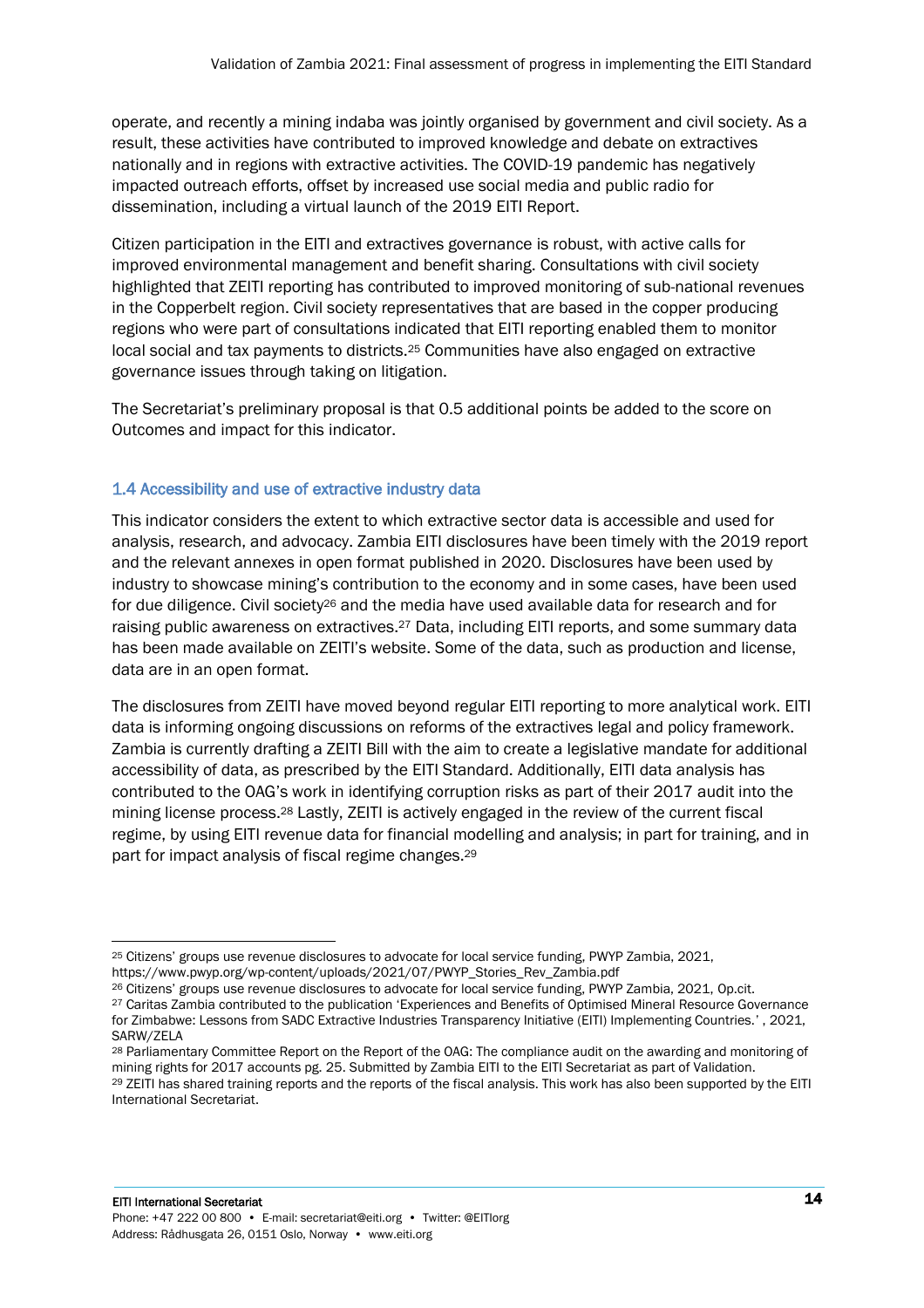To strengthen data disclosure and accessibility, ZEITI could ensure that comprehensive extractive data is made available in a timely fashion and in an open format.

The Secretariat's preliminary proposal is that 0.5 additional points be added to the score on Outcomes and impact for this indicator.

## 1.5 EITI-related changes to extractive industry policy and practice

This indicator considers the extent to which EITI has informed changes in extractive sector policies and practices. EITI implementation in Zambia have made significant inroads in influencing extractives legal, policy and practice reforms. The Outcomes and Impact file demonstrates that ZEITI is trusted by policy and decision makers to provide data and analysis that informs discussions on reform.

ZEITI has contributed to the drafting of the ZEITI Bill which is now under consideration by government. This is expected to contribute to institutionalising EITI implementation and institute critical reforms such as contracts and license disclosure. ZEITI has been invited by the MMMD to provide commentary on the review of the Mines Act where there may be need for reform. ZEITI has used financial modelling to assess the impact of the current mining fiscal regime on mining companies and on the effective tax rate and government take. This has resulted in the government inviting ZEITI to develop proposals on options for a new mining fiscal regime. According to the Outcomes and Impact template, ZEITI's reporting identified disclosure gaps in the technical and financial criteria for assessing license applications. There were also deviations between the licensing procedures and actual practice. Zambia's Supreme Audit Institution drew on these findings in its risk assessment, subsequently auditing whether licenses were awarded in line with the mining legislation, and whether licensees then adhered to their obligations. provided, resulted in 874 licenses being cancelled.

Zambia EITI's approach of combining data disclosures with technical capacity building is influencing practice reforms. ZEITI has facilitated training on financial model and financial statements analysis for government officers and other stakeholders. This has resulted in government making a concerted effort to follow up on the submission of financial statements and financial models to the Ministry as required by the law and has also resulted in government commitment to make more use of the data. According to ZEITI, the EITI is now being consulted and requested to provide data within the framework of external missions by the International Monetary Fund (IMF) on mining taxation.

The Secretariat's preliminary proposal is that 1 additional points be added to the score on Outcomes and impact for this indicator.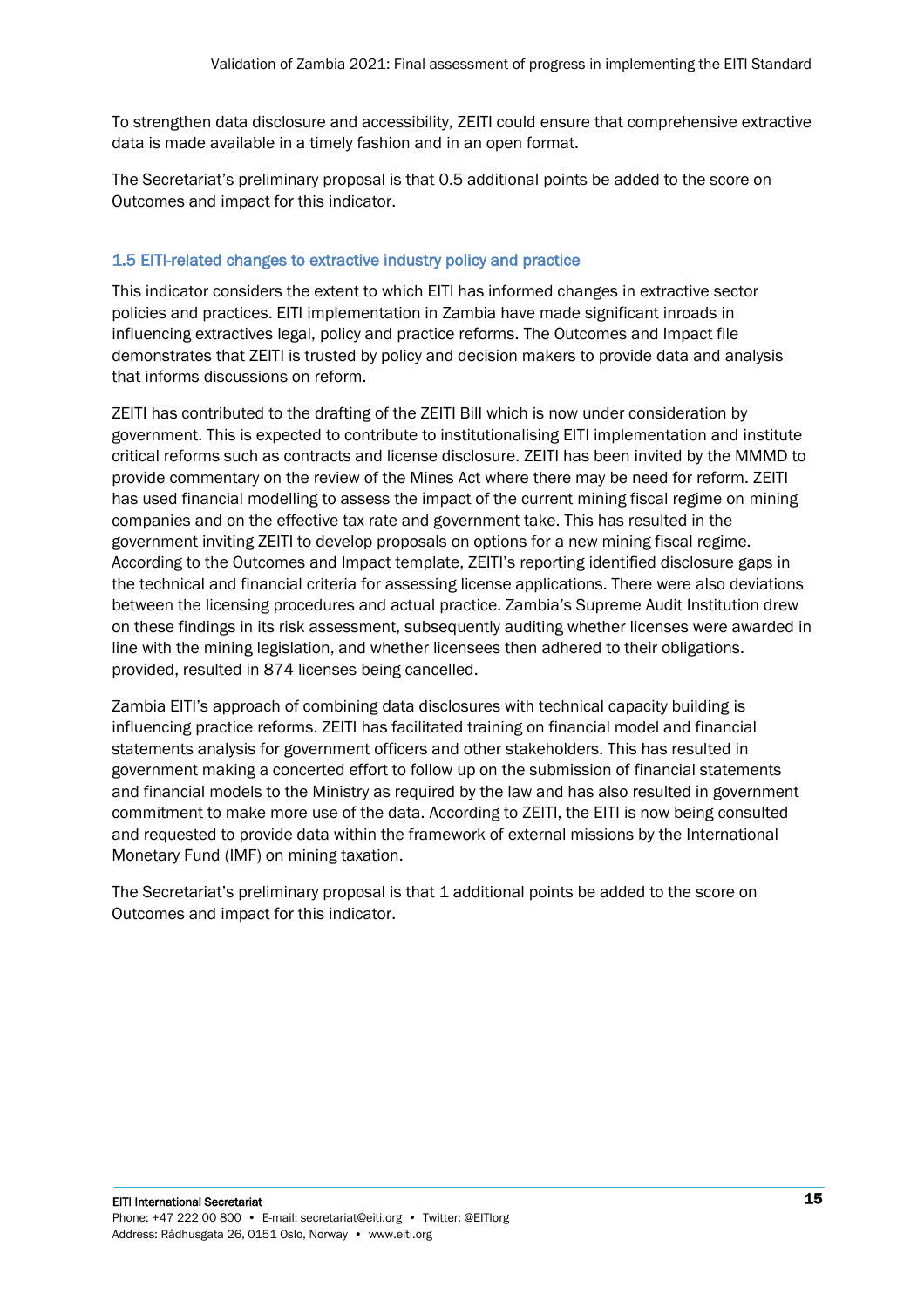# <span id="page-15-0"></span>2. Outcomes and impact

This component assesses EITI Requirements 7 and 1.5, which relate to progress in addressing national priorities and public debate.

# Progress by requirement and corrective actions

| <b>EITI Requirement</b>             | Summary of progress in addressing the EITI Requirement                                                                                                                                                                                                                                                                                                                                                                                                                                                                                                                                                                                                                                                                                                                                                                                                                                                                                                                                                                                                                                                                                                                                                                                                                                                                                                                                                   | <b>Final assessment</b> |
|-------------------------------------|----------------------------------------------------------------------------------------------------------------------------------------------------------------------------------------------------------------------------------------------------------------------------------------------------------------------------------------------------------------------------------------------------------------------------------------------------------------------------------------------------------------------------------------------------------------------------------------------------------------------------------------------------------------------------------------------------------------------------------------------------------------------------------------------------------------------------------------------------------------------------------------------------------------------------------------------------------------------------------------------------------------------------------------------------------------------------------------------------------------------------------------------------------------------------------------------------------------------------------------------------------------------------------------------------------------------------------------------------------------------------------------------------------|-------------------------|
| Work plan<br>(Requirement #1.5)     | Zambia have fully met the objective that the annual planning for<br>EITI implementation supports implementation of national priorities<br>for the extractive industries while laying out realistic activities that<br>are the outcome of consultations with the broader government,<br>industry, and civil society constituencies. The 2021-2022<br>workplan is structured using a clear results chain showing how the<br>activities are expected to contribute to identified outcomes and<br>impact. The templates demonstrate clear links between the<br>objectives and national priorities including the Companies Act<br>implementation, the 7 <sup>th</sup> National Development Plan, Zambia's<br>Economic Recovery Plan (2020-2023) and public interest as<br>indicated through media coverage. The workplan covers the scope<br>of the standard and there is focus on newer requirements of the<br>Standard including beneficial ownership disclosures, gender<br>mainstreaming and environmental disclosures. Operational and<br>strategic objectives related to Validation, systematic disclosures,<br>and the institutionalisation of EITI implementation through the<br>ZEITI Bill are also covered in the workplan. The workplan is costed<br>and identifies funding sources. The level of progress in addressing<br>this requirement has been maintained since the previous<br>Validation. | Fully met               |
| Public debate<br>(Requirement #7.1) | Zambia have fully met the objective to enable evidence-based<br>public debate on extractive industry governance through active<br>communication of relevant data to key stakeholders in ways that<br>are accessible and reflect stakeholders' needs. As per the<br>requirement, Zambia have ensured that disclosures are<br>comprehensible by disclosing summaries of findings from audit<br>reports relevant to the sector, as well as MMMD monitoring<br>reports on production and export data. EITI data is actively used to<br>inform Parliamentary debate and decision-making within<br>government as evidenced by ZEITI being asked to provide<br>evidence on licensing, legal reform, and discussions on the mining<br>fiscal regime.<br>Zambia has exceeded the requirements by undertaking more<br>analytical work in the form of financial modelling reports, a<br>quarterly production bulletin and reports that cover ASM and other<br>issues, in addition to responding to regular media and                                                                                                                                                                                                                                                                                                                                                                                                | Fully met               |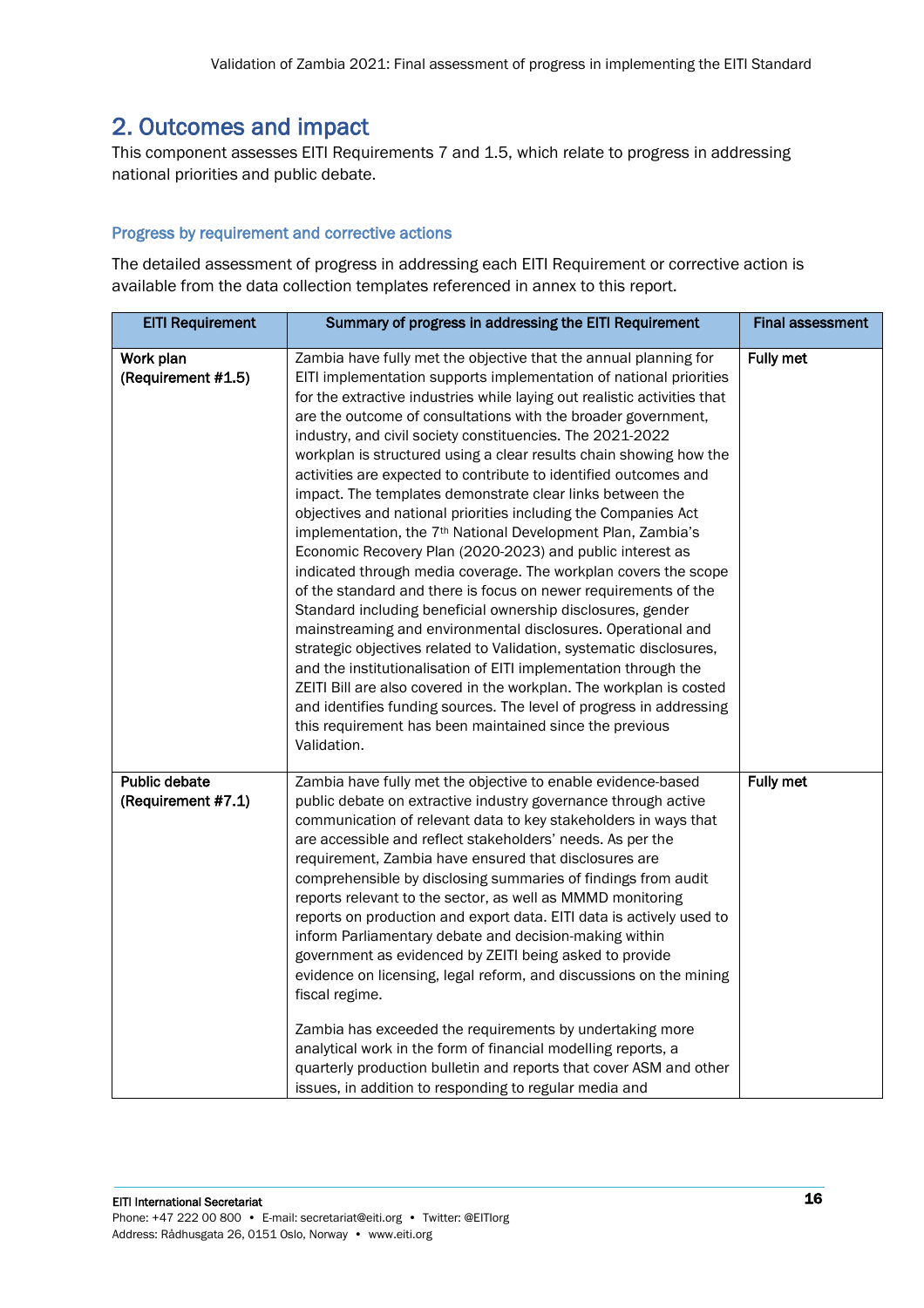|                                                                                 | governmental requests for data and analysis. Even though<br>dissemination efforts have been affected by the COVID-19<br>pandemic, events have been led by civil society members of the<br>ZEC, and ZEITI meetings have been live-streamed through social<br>media channels. However, ZEITI is not exceeding all<br>recommendations of this requirements as it does not yet provide<br>sufficient evidence for catering to differences in age, gender,<br>ethnicity, languages, or others. Written comments by ZEC argued<br>that meetings with local communities are held in local languages<br>and in English, with an explicit focus on gender balance in both<br>engagement and in participation in outreach activities. While<br>recognising these comments, the International Secretariat did not<br>locate explicit documentation or data translated to local<br>languages or specific actions that would cater to marginalised<br>groups in the documentation provided, with the exception of a<br>hashtag referring to gender equality.                                                                                                 |           |
|---------------------------------------------------------------------------------|-------------------------------------------------------------------------------------------------------------------------------------------------------------------------------------------------------------------------------------------------------------------------------------------------------------------------------------------------------------------------------------------------------------------------------------------------------------------------------------------------------------------------------------------------------------------------------------------------------------------------------------------------------------------------------------------------------------------------------------------------------------------------------------------------------------------------------------------------------------------------------------------------------------------------------------------------------------------------------------------------------------------------------------------------------------------------------------------------------------------------------------------------|-----------|
| Data accessibility and<br>open data<br>(Requirement #7.2)                       | Zambia have fully met the objective to enable the broader use and<br>analysis of information on the extractive industries, through the<br>publication of information in open data and interoperable formats.<br>ZEITI has an policy that mandates open format publication and<br>use, and publish EITI data on production, exports, and licences in<br>Excel format on their ZEITI portal. ZEITI has finalised all summary<br>data files for all fiscal years covered by EITI reporting. Data on<br>production and exports is collated through the government system<br>named MOSES and is shared monthly with Zambia EITI, Zamstats<br>and ZRA. However, the government and companies themselves do<br>not publish most information online using open formats. Zamstats<br>publishes monthly data in the form of a pdf bulletin. This covers<br>some export data. Zamstats also has an open data portal<br>although this does not have the latest data. Zamstats and ZEITI<br>have begun applying Harmonised System commodity codes in<br>their regular reporting which ensures much better clarity and<br>comparability in their disclosures. | Fully met |
| <b>Recommendations from</b><br><b>EITI implementation</b><br>(Requirement #7.3) | Zambia have fully met the objective to ensure that EITI<br>implementation is a continuous learning process that contributes<br>to policymaking, based on the ZEC regularly considering findings<br>and recommendations from the EITI process and acting on those<br>recommendations it deems are priorities. The ZEC uses the EITI<br>report to review progress in meeting recommendations from the<br>EITI process. ZEITI also submitted evidence demonstrating that<br>recommendations from EITI implementation are the focus of the<br>current workplan and there is an annual process of reviewing<br>progress in implementation. This implementation status reports<br>highlights if a recommendation is at planning stage, partially<br>implemented or fully implemented. The level of progress in<br>addressing this requirement have been maintained since the<br>previous Validation.                                                                                                                                                                                                                                                  | Fully met |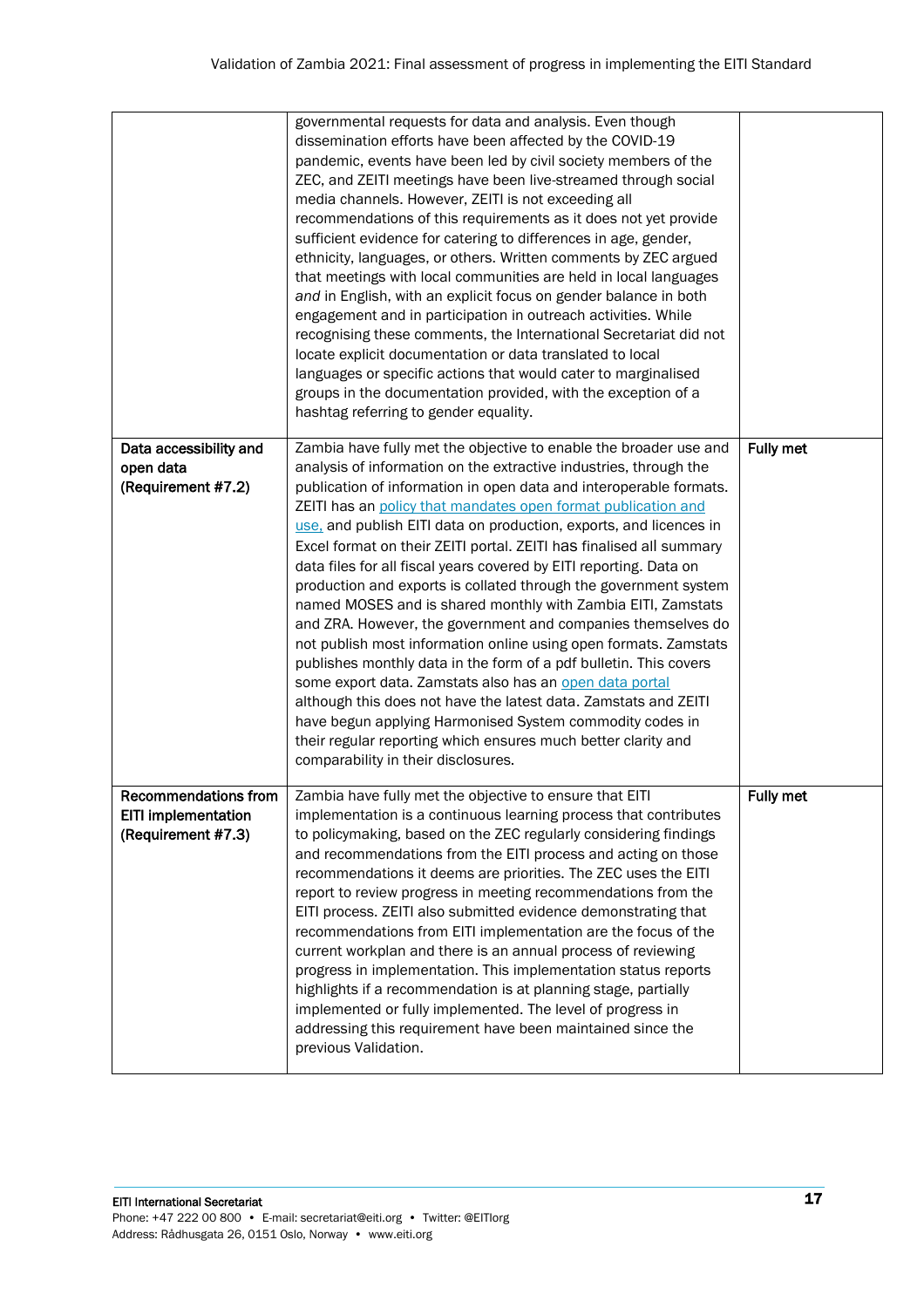| Review the outcomes<br>and impact of EITI<br>implementation<br>(Requirement #7.4)                                                                                                                                                                                                                                                                                                                                                                                                                                                                                                                                                       | Zambia have fully met the objective of ensuring regular public<br>monitoring and evaluation of implementation, including evaluation<br>of whether the EITI is delivering on its objectives, with a view to<br>ensuring the EITI's own public accountability. The level of progress<br>in addressing this requirement have been maintained since the<br>previous Validation.                                                                                                                                                                     | Fully met |
|-----------------------------------------------------------------------------------------------------------------------------------------------------------------------------------------------------------------------------------------------------------------------------------------------------------------------------------------------------------------------------------------------------------------------------------------------------------------------------------------------------------------------------------------------------------------------------------------------------------------------------------------|-------------------------------------------------------------------------------------------------------------------------------------------------------------------------------------------------------------------------------------------------------------------------------------------------------------------------------------------------------------------------------------------------------------------------------------------------------------------------------------------------------------------------------------------------|-----------|
|                                                                                                                                                                                                                                                                                                                                                                                                                                                                                                                                                                                                                                         | New corrective actions and recommendations                                                                                                                                                                                                                                                                                                                                                                                                                                                                                                      |           |
| transparency.                                                                                                                                                                                                                                                                                                                                                                                                                                                                                                                                                                                                                           | To improve public debate, ZEITI could consider developing summaries of EITI reports focusing on different<br>constituent needs. This could include developing summaries on sub-national payments and environmental<br>issues for local communities. Government could also benefit from receiving an overview of the economic<br>contribution from industry and the areas were there may be wide differences in revenue or payment data.<br>Other summarised data could include an overview of and progress on beneficial ownership and contract |           |
| To enhance the impact of EITI implementation in Zambia, the ZEC is encouraged to strengthen follow up<br>$\bullet$<br>on recommendations from EITI reporting particularly on contracts disclosure, beneficial ownership and<br>providing a legal basis for EITI implementation. Putting a timeline to action plans around some of the<br>areas could accelerate progress.<br>To improve the impact of EITI implementation, ZEC is encouraged to continue doing complex analyses of<br>$\bullet$<br>EITI data and disclosures to inform national discussions on fiscal regime reforms, oversight of state-owned<br>enterprises and debt. |                                                                                                                                                                                                                                                                                                                                                                                                                                                                                                                                                 |           |
| To strengthen EITI implementation, the ZEC may wish to further improve public access to open data.<br>$\bullet$<br>Additionally, ZEC is encouraged to ensure that any additional efforts to consider marginalised groups by<br>accommodating different languages, ages, genders or others, is actively documented and publicised to<br>ensure added accessibility by all interested stakeholders, including for Zambia EITI publications.                                                                                                                                                                                               |                                                                                                                                                                                                                                                                                                                                                                                                                                                                                                                                                 |           |

# <span id="page-17-0"></span>3. Stakeholder engagement

This component assesses EITI Requirements 1.1 to 1.4, which relate to the participation of constituencies and multi-stakeholder oversight throughout the EITI process.

# Progress by requirement and corrective actions

| <b>EITI Requirement</b>                        | Summary of progress in addressing the EITI Requirement                                                                                                                                                                                                                                                                                                                                                                                                                                                                         | Final<br>assessment |
|------------------------------------------------|--------------------------------------------------------------------------------------------------------------------------------------------------------------------------------------------------------------------------------------------------------------------------------------------------------------------------------------------------------------------------------------------------------------------------------------------------------------------------------------------------------------------------------|---------------------|
| Government<br>engagement<br>(Requirement #1.1) | There is evidence of high government engagement in EITI<br>implementation in Zambia. Both the Ministry of Mines and Mining<br>Development and the Ministry of Finance actively participate in EITI.<br>The Secretary to the Treasury chairs the ZEC. The Minister of Mines<br>recently launched the 2019 EITI report.<br>The national secretariat has high capacity and commitment. The<br>government partly funds EITI implementation. There was a reduction in<br>funding in 2020, in the wake of the Covid-19 pandemic. The | <b>Fully met</b>    |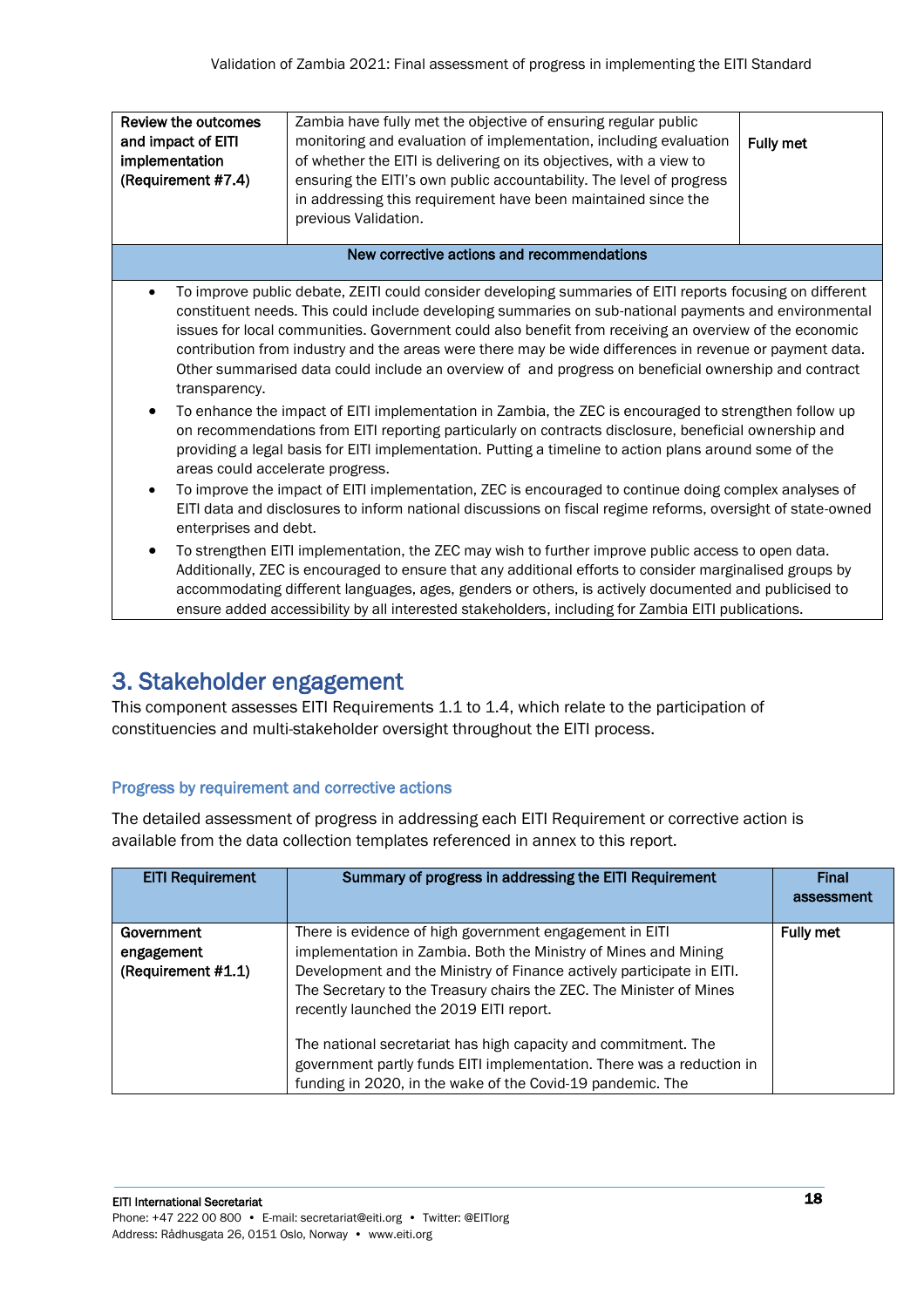|                                                          | Secretariat's assessment is that the objective of the government's<br>engagement in EITI implementation is fully met and the level of<br>progress in addressing this requirement have been maintained since<br>the previous Validation.                                                                                                                                                                                                                                                                                                                                                                                                                                                                                                                                                                                                                                                                                                                                                                                                                                                                                                                                                                                                                                                                                                                            |                 |
|----------------------------------------------------------|--------------------------------------------------------------------------------------------------------------------------------------------------------------------------------------------------------------------------------------------------------------------------------------------------------------------------------------------------------------------------------------------------------------------------------------------------------------------------------------------------------------------------------------------------------------------------------------------------------------------------------------------------------------------------------------------------------------------------------------------------------------------------------------------------------------------------------------------------------------------------------------------------------------------------------------------------------------------------------------------------------------------------------------------------------------------------------------------------------------------------------------------------------------------------------------------------------------------------------------------------------------------------------------------------------------------------------------------------------------------|-----------------|
| Industry engagement<br>(Requirement #1.2)                | Zambia have fully met the objective of ensuring that extractive<br>companies are fully, actively and effectively engaged in the EITI, both in<br>terms of disclosures and participation in the work of the multi-<br>stakeholder group, and that the government ensures an enabling<br>environment for this. The representative body of small-scale miners<br>also actively participate in EITI activities. The level of progress in<br>addressing this requirement have been maintained since the previous<br>Validation.                                                                                                                                                                                                                                                                                                                                                                                                                                                                                                                                                                                                                                                                                                                                                                                                                                         | Fully met       |
| <b>Civil society</b><br>engagement<br>(Requirement #1.3) | Zambia have fully met the objective of ensuring that civil society is fully,<br>actively and effectively engaged in the EITI process, and that there is an<br>enabling environment for this. The active participation of civil society in<br>the EITI process is key to ensuring that the transparency created by the<br>EITI can lead to greater accountability and improved governance of oil,<br>gas, and mineral resources. The provisions related to civil society<br>engagement seek to establish the conditions that permit this to occur<br>over time. Documentation and stakeholder consultations imply there<br>has been a legal dispute between a mining company and a CSO<br>representatives. However, all stakeholders confirmed that the<br>constituencies resolved representation issues and the matter<br>separately without affecting EITI implementation. Obstacles do not<br>influence CSOs' freedom to express views, operate, and associate on<br>issues related to the EITI. The level of progress in addressing this<br>requirement have been maintained since the previous Validation.                                                                                                                                                                                                                                                     | Fully met       |
| Multi-stakeholder group<br>(Requirement #1.4)            | The ZEC have exceeded the objective that there is an independent<br>ZEC that can exercise active and meaningful oversight of all aspects of<br>EITI implementation that balances the three main constituencies'<br>(government, industry and civil society) interests in a consensual<br>manner. As a precondition for achieving this objective, the ZEC<br>must include adequate representation of key stakeholders appointed<br>on the basis of open, fair and transparent constituency procedures,<br>make decisions in an inclusive manner and report to wider<br>constituencies. The ZEC has technical working groups on gender and<br>legislative advocacy, and has considered gender-balance in the<br>election of new members. Many elections have been postponed due to<br>the COVID-19 pandemic until Spring 2022, but newly elected<br>representatives are conforming with this ambition within each<br>constituency (4 out of 10 new representatives were female from 2020<br>onwards).<br>ZEITI has been able to extend government participation beyond the ZEC<br>members. Agencies such as PACRA and the OAG are actively engaged<br>in EITI implementation. Government departments share information<br>requested by EITI regularly and make use of EITI disclosures and<br>analysis in their work. ZEITI has emerged as a platform to consult and | <b>Exceeded</b> |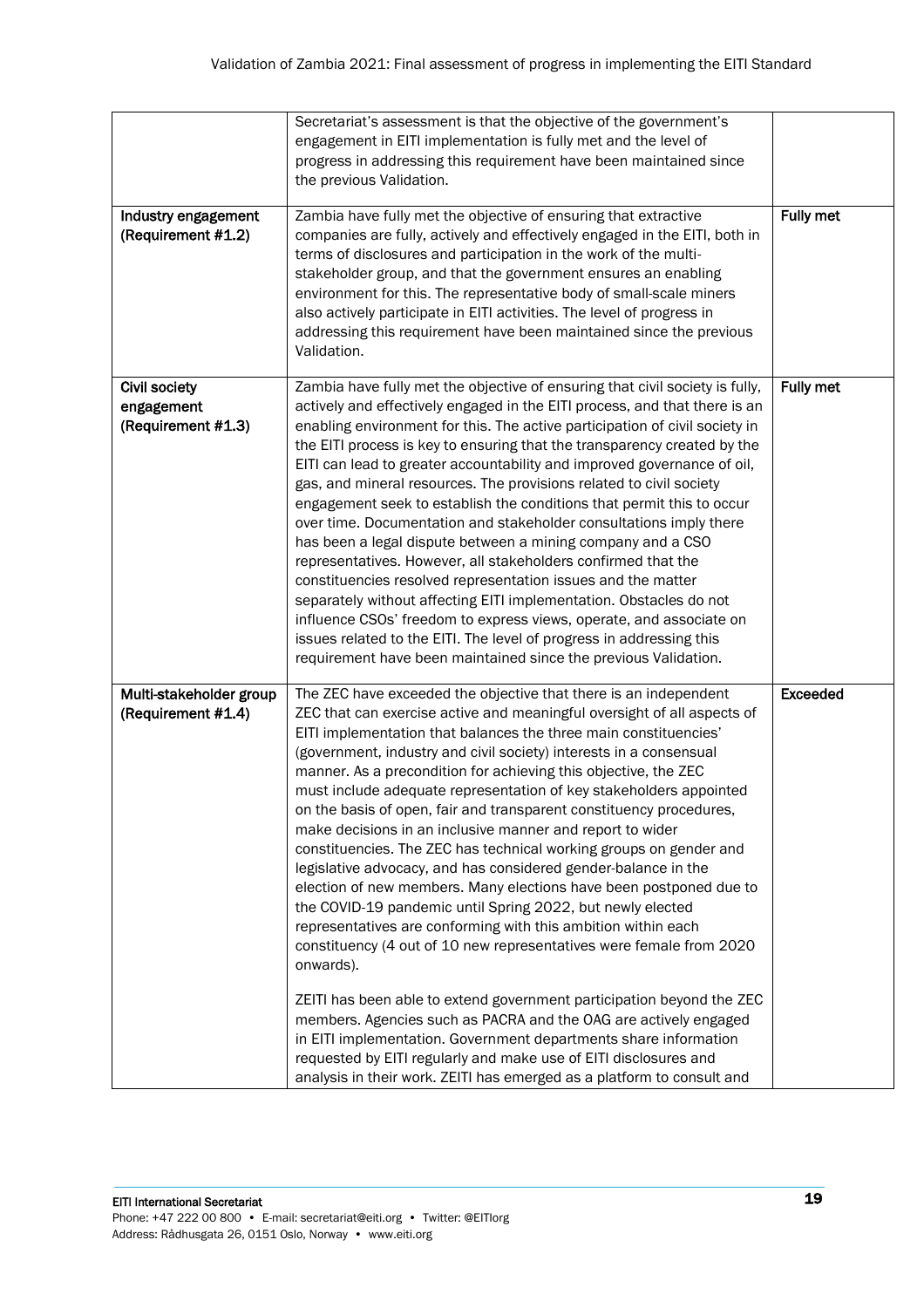|                                                                                                                                                                                         | influence policy discussions from an evidence basis. Government<br>engagement is beyond regular participation in the ZEC and in the<br>reporting process. The government consults ZEITI in various policy<br>processes. This includes on legal reform such as on the ongoing review<br>of the Mines and Minerals Act and the proposed development of the<br>ZEITI Bill. PACRA has consulted with ZEITI on strengthening BO<br>disclosures while the Ministry of Finance and the Ministry of Mines<br>have consulted with ZEITI on the mining fiscal regime including on<br>engagements with the IMF. |  |
|-----------------------------------------------------------------------------------------------------------------------------------------------------------------------------------------|------------------------------------------------------------------------------------------------------------------------------------------------------------------------------------------------------------------------------------------------------------------------------------------------------------------------------------------------------------------------------------------------------------------------------------------------------------------------------------------------------------------------------------------------------------------------------------------------------|--|
|                                                                                                                                                                                         | New corrective actions and recommendations                                                                                                                                                                                                                                                                                                                                                                                                                                                                                                                                                           |  |
|                                                                                                                                                                                         |                                                                                                                                                                                                                                                                                                                                                                                                                                                                                                                                                                                                      |  |
| To strengthen the accountability of the EITI process in Zambia, the ZEC is encouraged to make public and<br>available online ZEC meeting minutes and a register of the ZEC's decisions. |                                                                                                                                                                                                                                                                                                                                                                                                                                                                                                                                                                                                      |  |
| To enhance the impact of EITI implementation in Zambia, the government is encouraged to strengthen                                                                                      |                                                                                                                                                                                                                                                                                                                                                                                                                                                                                                                                                                                                      |  |
| follow up on recommendations from EITI reporting particularly on contracts disclosure, beneficial ownership<br>and providing a legal basis for EITI implementation.                     |                                                                                                                                                                                                                                                                                                                                                                                                                                                                                                                                                                                                      |  |
| ZEITI is encouraged to continue its demonstrated progress on improving gender representation on the ZEC,                                                                                |                                                                                                                                                                                                                                                                                                                                                                                                                                                                                                                                                                                                      |  |
| by setting clear goals of gender balance per constituency, and to ensure adherence starting from                                                                                        |                                                                                                                                                                                                                                                                                                                                                                                                                                                                                                                                                                                                      |  |
| membership renewals scheduled for the second quarter of 2022 and onwards. Additionally, Zambia EITI                                                                                     |                                                                                                                                                                                                                                                                                                                                                                                                                                                                                                                                                                                                      |  |
|                                                                                                                                                                                         | and ZEC should engage with diverse stakeholders particularly at subnational level.                                                                                                                                                                                                                                                                                                                                                                                                                                                                                                                   |  |

# <span id="page-19-0"></span>4. Transparency

This component assesses EITI Requirements 2 to 6, which are the requirements of the EITI Standard related to disclosure.

# <span id="page-19-1"></span>Overview of the extractive sector (Requirements 3.1, 6.3)

# Overview of progress in the module

EITI reporting in Zambia continues to provide an overview of the extractive activities in the country, including its recent, on-going, and planned exploration activities. However, Zambia does not systematically disclose this information by government agencies, as is also highlighted in ZEITI's draft mainstreaming feasibility study which was shared with the EITI Secretariat for this Validation. The study does highlight that access to up-to-date information on which exploration licenses exist through the Mining cadastre portal<sup>30</sup>, though it is not possible to isolate recent activities associated with these licenses, nor provide an overview of the industry that would capture developments pertaining to a particular fiscal year. The requirement pertaining to exploration activities was deemed to be of "Satisfactory progress"<sup>31</sup> during Zambia's second Validation, and the EITI Secretariat's review of the relevant disclosures indicate that the level of

<sup>30</sup> Ministry of Mines and Minerals Development (2021), 'Mining cadastre portal of Zambia'. Available at: <https://portals.landfolio.com/zambia/>

<sup>31</sup> Satisfactory progress in the previous Validation model (see [EITI Standard 2019,](https://eiti.org/document/eiti-standard-2019) p.35), is equivalent to "Fully met" of th[e current EITI Validation model.](https://eiti.org/document/2021-eiti-validation-guide)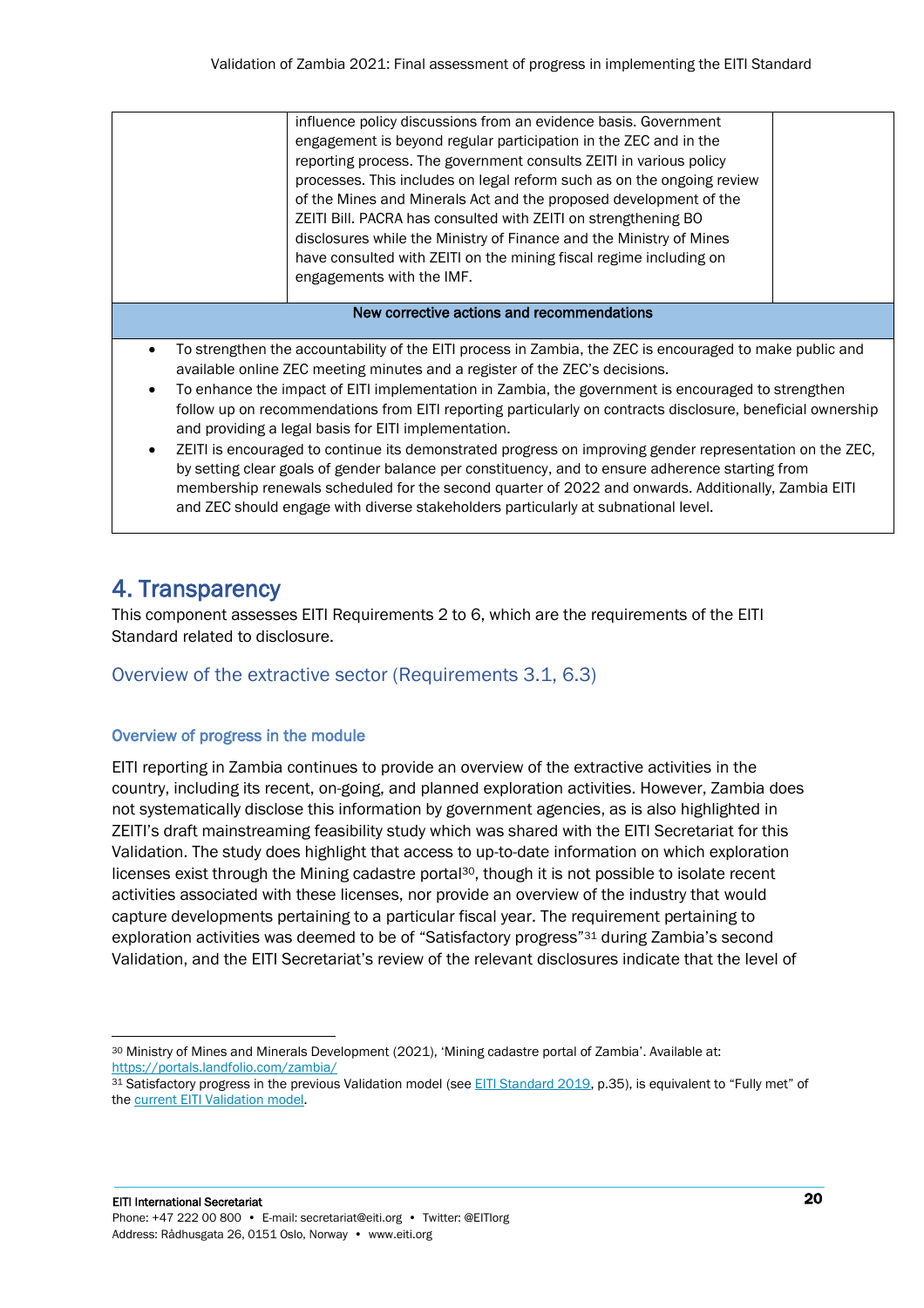progress in addressing this requirement have been maintained since the previous Validation process.

For the extractive sector's contribution to the economy, Zambia was also assessed as having made "Satisfactory progress" under the previous Validation. However, since then new aspects have been included to the requirement, specifically related to employment data of the sector, disaggregated by gender which is now disclosed. While disclosures do not include estimates of ASM and the informal sectors' contribution to GDP, GDP benchmark estimates (though outdated from 2010) imply that ASM and the informal sector are insignificant in Zambia, at less than 1% of the extractive sector's total contribution to the economy. 32

# Progress by requirement and corrective actions

| <b>EITI Requirement</b>                                                                                                                                                                                                                                                                                                                                                                                                                                                                                                                                                                                                                                                 | Summary of progress in addressing the EITI Requirement                                                                                                                                                                                                                                                                                                                                                                                                                                                                                                                                                                                                     | <b>Final</b><br>assessment |
|-------------------------------------------------------------------------------------------------------------------------------------------------------------------------------------------------------------------------------------------------------------------------------------------------------------------------------------------------------------------------------------------------------------------------------------------------------------------------------------------------------------------------------------------------------------------------------------------------------------------------------------------------------------------------|------------------------------------------------------------------------------------------------------------------------------------------------------------------------------------------------------------------------------------------------------------------------------------------------------------------------------------------------------------------------------------------------------------------------------------------------------------------------------------------------------------------------------------------------------------------------------------------------------------------------------------------------------------|----------------------------|
| Exploration<br>(Requirement #3.1)                                                                                                                                                                                                                                                                                                                                                                                                                                                                                                                                                                                                                                       | Zambia have fully met the objective of ensuring public access to an<br>overview of the extractive sector in the country and its potential, including<br>recent, ongoing, and planned significant exploration activities. The level<br>of progress in addressing this requirement have been maintained since<br>the previous Validation.                                                                                                                                                                                                                                                                                                                    | <b>Fully met</b>           |
| Contribution of the<br>extractive sector to the<br>economy (Requirement<br>#6.3)                                                                                                                                                                                                                                                                                                                                                                                                                                                                                                                                                                                        | Zambia have fully met the objective of ensuring a public understanding of<br>the extractive industries contribution to the national economy and the<br>level of natural resource dependency in the economy. The level of<br>progress in addressing this requirement have been maintained since the<br>previous Validation, providing data for the extractive sector's contribution<br>to GDP, government revenues, and exports. Additionally it provides<br>employment data disaggregated by gender. ZEITI notes that there is no<br>data to estimate informal sector activity, though it is not a significant<br>contributor to macroeconomic indicators. | Fully met                  |
|                                                                                                                                                                                                                                                                                                                                                                                                                                                                                                                                                                                                                                                                         | New corrective actions and recommendations                                                                                                                                                                                                                                                                                                                                                                                                                                                                                                                                                                                                                 |                            |
| To further progress on systematic disclosures of exploration activities in Zambia, the ZEC is encouraged to<br>٠<br>collaborate with the Ministry of Mines and Minerals Development, to ensure that an overview of<br>exploration activities is provided by the Zambian government on a regular basis, in accordance with<br>Requirement 3.1.<br>To fully capture the contribution of mining to the economy, ZEC should attempt to document government<br>plans to formalise Artisanal and Small-scale Miners' subsector. This could include documentation of plans<br>of ZCCM-IH to increase its participation in mineral trading markets, particularly in gold trade. |                                                                                                                                                                                                                                                                                                                                                                                                                                                                                                                                                                                                                                                            |                            |

<sup>32</sup> Zamstats (2014), 'GDP Benchmark Estimates: Summary report'. Available at: <https://www.zamstats.gov.zm/index.php/publications/category/10-national-accounts>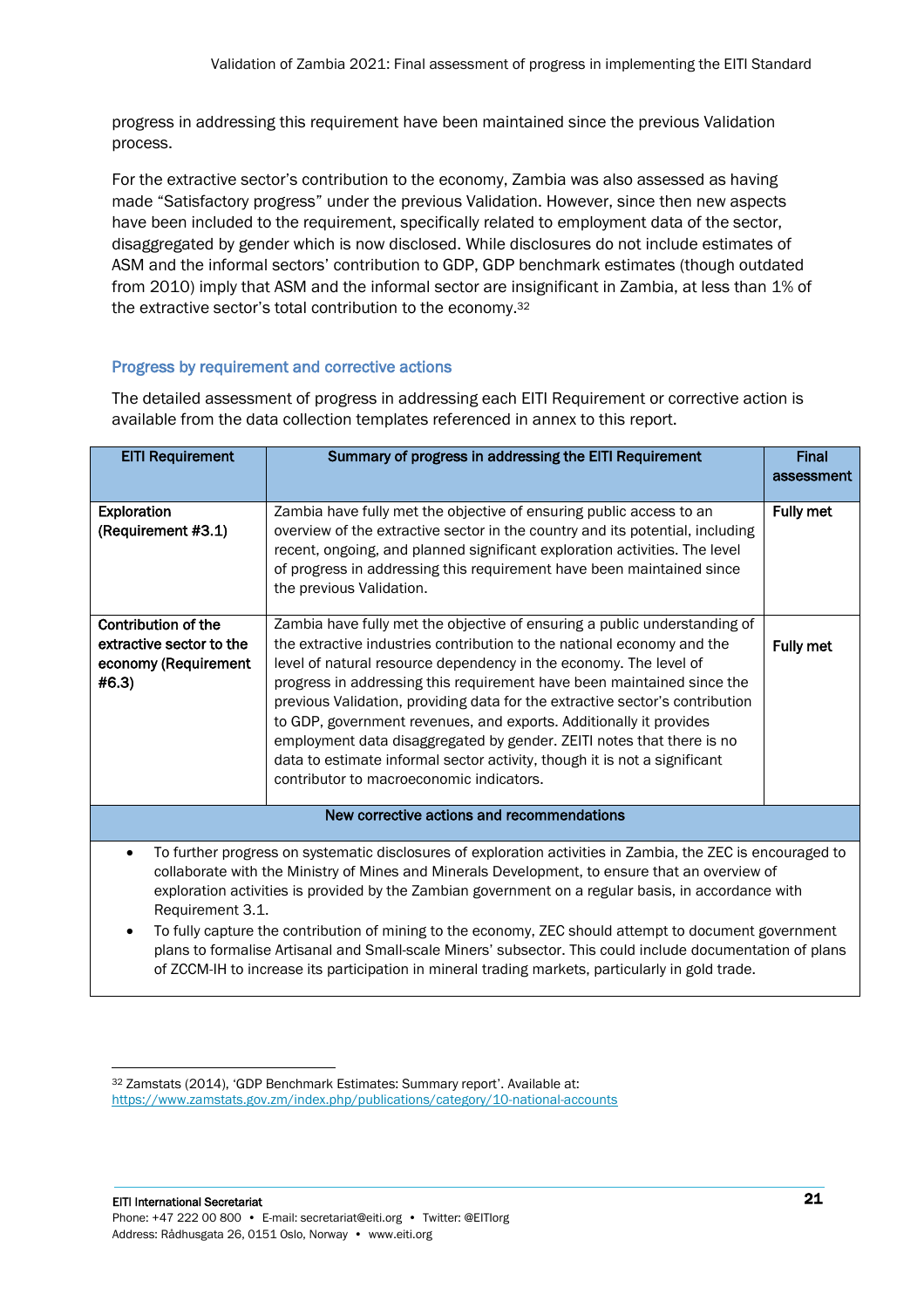# <span id="page-21-0"></span>Legal environment and fiscal regime (Requirements 2.1, 2.4, 6.4)

## Overview of progress in the module

The requirement related to the legal and fiscal framework was deemed to be of "Satisfactory progress" during Zambia's second Validation, and the EITI Secretariat's review of the relevant disclosures indicate that the level of progress in addressing this requirement have been maintained since the previous Validation process. EITI reporting in Zambia continue to monitor all aspects of the regulatory framework for the extractive industries, including the legal framework, fiscal regime and the roles of government entities and reforms. Zambia EITI has not highlighted systematic disclosures legislation or regulation documents, other than with reference to ZambiaLii.org<sup>33</sup>, which is a non-governmental free-access-to-law movement. Therefore, there is ample scope for Zambia to improve on its systematic disclosures of this requirement. The draft Mainstreaming feasibility report for Zambia, shared as part of documentation for the Validation process, highlight the Ministry of Mines and Minerals Development as the only responsible government entity for systematically disclosing information regarding the legal and fiscal framework.

Since Zambia's last Validation, new requirements have come into force related to contract transparency. EITI countries are now required to ensure that the contents of all contracts and licenses are publicly accessible for all agreements entered or amended from 1 January 2021 onwards, regardless of whether they are considered material or not. The only exception from full disclosure, is that *"that the MSG be given the discretion to select which exploration contracts [and licenses] are considered material and should be disclosed"* and that *"where there are claims that all contracts [and licenses] under these regimes have standard stipulations as mandated by law and that there are no deviations from such provisions, the onus is on the country to substantiate such claims"*. 34

According to documentation provided by Zambia EITI, the main challenge facing full implementation and adherence to the EITI Standard is the current legal framework, which does not guarantee comprehensive disclosure of the contents of future nor current licenses or other legal agreements. The Mines and Minerals Development Act 2015, section 117, and the Petroleum (Exploration and Production) Act 2008, section 86, is cited as hindering publication of contracts and licenses by government agencies. Even so, stakeholder consultations with government representatives also indicated that this barrier depends on the interpretation of the MMDA 2015. The ZEC in its written comments to the draft version of this report reemphasised the interpretation that the government's policy on contract transparency is non-disclosure through the above-mentioned legislation, and provided an additional reference to the Mines and Minerals Development (General) Regulations of 2016. In practice Zambian government agencies are referencing the barrier of the MMDA 2015 section, there may therefore be scope for disclosure within regulations, as section 43(2) of the regulations state that "The Director of Mining Cadastre shall make electronically filed, scanned documents and mining rights

<sup>33</sup> ZambiaLii (n.d.), 'ZambiaLii: Welcome to Zambia Legal Information Institute'. Accessed on 14 July 2021. Available at:<https://zambialii.org/>

<sup>34</sup> EITI (2020), 'EITI Board decision 2020-69: The Board agreed clarifications to Requirement 2.4'. Available at: <https://eiti.org/board-decision/2020-69>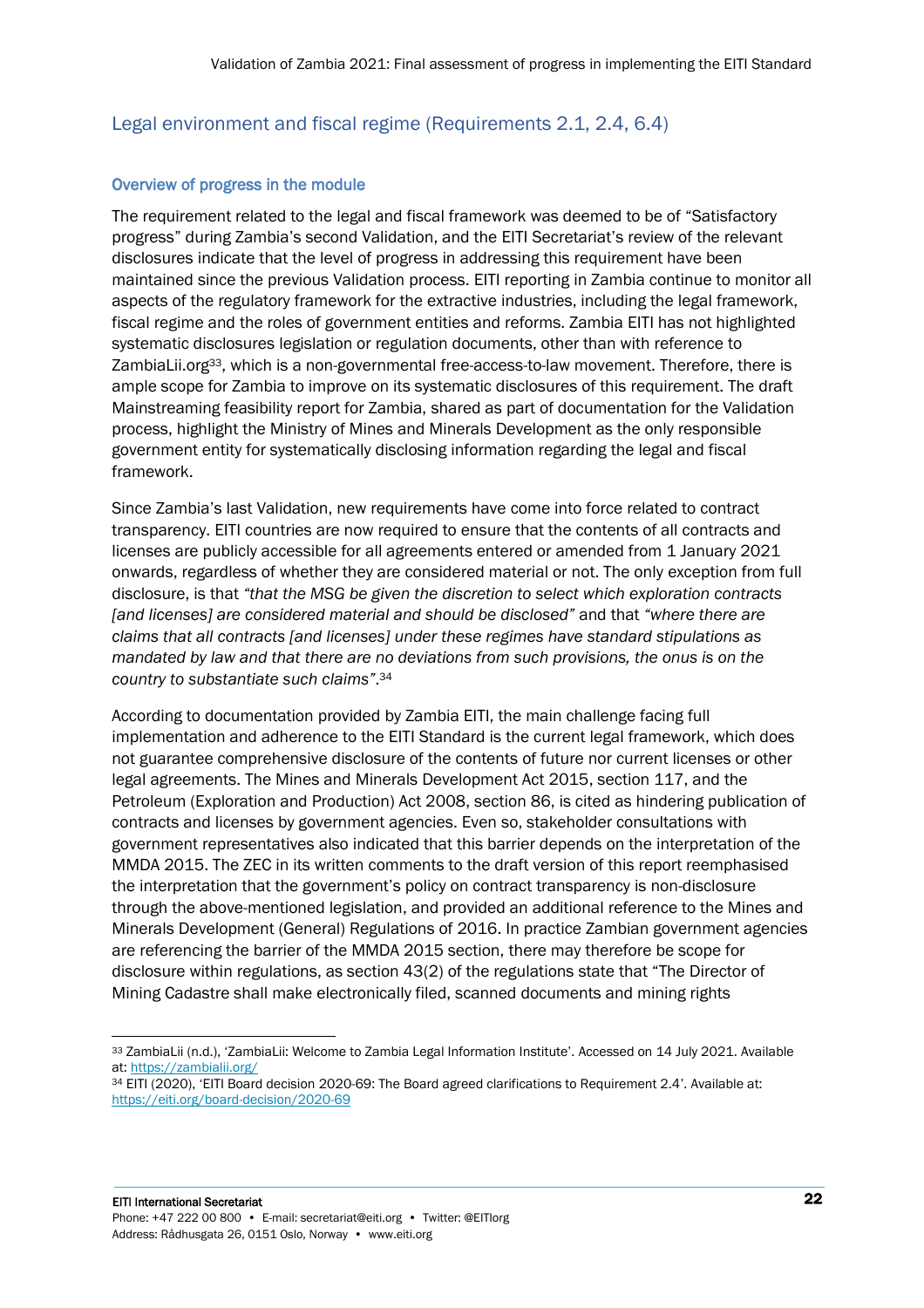information available to the public." While this section relates to license applications for mineral rights, and the subsequent Form I of the regulations (the application document) indicate that all license appendixes are an integral part of those applications and thus might be possible to publicly disclosure.

The key would be to identify which precise appendices and documents would be relevant under EITI Requirement 2.4 and whether there is cause for public disclosure under the MMDA 2015, and its related regulations. However, the prevailing interpretation and practice is that the government does not systematically publicise the full text of it licenses and contracts.

While no overview is presented that indicates which precise contracts and/or licenses are *not* publicly accessible, Zambia EITI does fulfil their obligation to present examples and references to those licenses and minerals development agreements are publicly accessible through a thirdparty provider; ResourceContracts.org. During stakeholder consultations, it was clarified that there is no formal relationship between the Zambian government and the Zambia-specific platform. Thus, these cannot be considered systematic disclosures. Several of the publicly accessible documents relate to "Minerals Development Agreements", and these legal agreements are void within Zambia's current legal framework. ZEC comments to the draft version of this assessment indicated that the disclosure practices do not deviate from government policy requirements, i.e. that the government does not publish licenses or contracts. One ZEC member commented that the terms of a license is stipulated by the Third Schedule of the Statutory Instruments of the Mines and Minerals Development (General) Regulations of 2016, though the comments did not identify whether disclosure would include annexes and supporting documents. The representative also noted that petroleum licenses and contracts are more difficult to assess.

Separately, Zambia EITI is the only known source of information providing a complete list of licenses that are active in Zambia.<sup>35</sup> However, there is no clear link between these publications and the list of publicly accessible contracts and licenses. The registry data does not contain status on disclosure of licenses and contracts awarded after 1 January 2021, though at least nine licenses were found to be awarded ahead of and after commencement of Validation. <sup>36</sup> The Mining cadastre system would require several system changes or an overhaul in order to facilitate disclosure of contracts and/or licenses, and ZEC comments confirmed that no comprehensive disclosure of contracts and licenses exist in full at present, as it would require long-term solutions.

In conclusion, license and contract transparency faces legal barriers in Zambia. However, the ZEC and ZEITI do not yet have a clear plan for disclosing the full text of licenses granted or amended from 1 January 2021. Even with some limited activities highlighted in Zambia's 2020- 2021 Workplan, it does not address the identified challenges and barriers to public disclosure as identified above. It is also evident that a clear plan was not in place by the time of publication of the 2019 EITI Report, as a key recommendation in table 15 is to develop and implement such a

<sup>35</sup> Annex 1 of Zambia's 2019 EITI Report includes a list of mining licenses *granted* in 2019, annex 16 a list of licenses *transferred*, while annex 6 provides a complete list of the mining license register – up and until July 2020. <sup>36</sup> Three LMLs were awarded to Chillerton Group Limited (28210-HQ-LML, 28212-HQ-LML) and Kumbele Mining Company Limited (28753-HQ-LML), with six LELs attached to Mwepago Mineral Resources Limited (29255-HQ-LEL), Project for Agricultural and Individual Development Limited (28418-HQ-LEL), Black Inkalamu Mining Limited (28036- HQ-LEL), Easiearth Resources Limited (27665-HQ-LEL), Webs Electrical Engineering Limited (26522-HQ-LEL) and Kavs Equipment Limited (26563-HQ-LEL).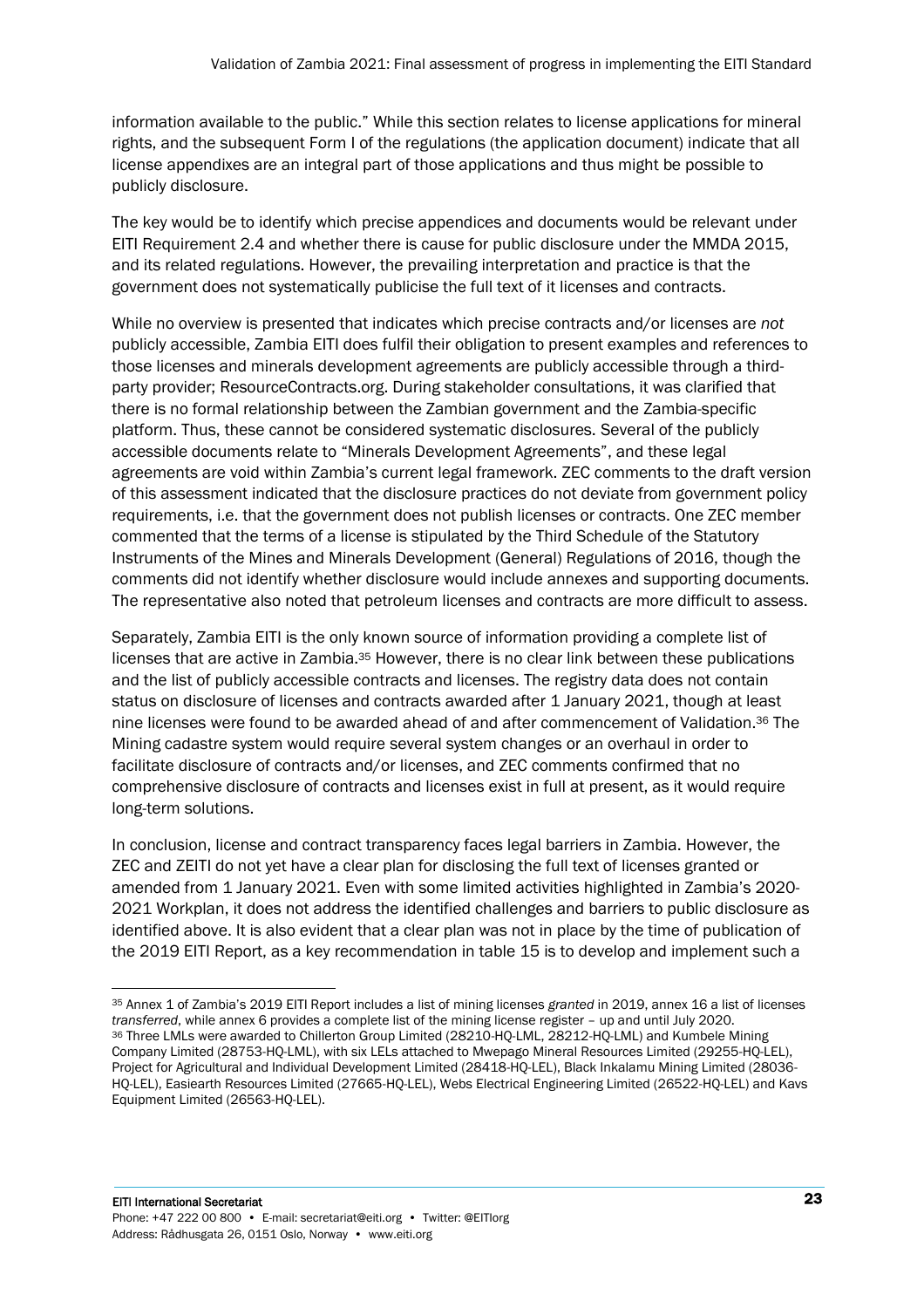plan. At the time of writing, Zambia EITI has commissioned a study which will explore how Zambia could approach public disclosure of the full text of all licenses and contracts in the future, through developing a plan in order to address the legal and practical gaps.

In its comments to the draft version of this assessment ZEC referenced the 2021-2022 Workplan, which includes a series of activities. The draft mainstreaming feasibility study, the TORs for the above-mentioned contract disclosure study, and its work on the draft Extractive Transparency and Accountability Bill are cited as a cogent plan for addressing legal and practical barriers to contract disclosure. The International Secretariat recognises the on-going efforts and progress, and the documentation provided does indicate that ZEC considers the above activities as a plan with a clear time frame to address any barriers to comprehensive disclosure.

On the one hand, the ZEITI Bill is well-documented as containing language to ensure license and contract disclosure. On the other hand the draft mainstreaming feasibility study concludes that "Zambia does not have a plan for disclosure of contract with clear timelines and responsibilities" and "Currently, the government does not have a contract disclosure policy or a plan that explains any deviations from the law" (pages 15-16). Yet another workstream is the TORs for the on-going contract disclosure study which confirms that its main deliverables include a plan for what would constitute full contract or license disclosure in the context of Zambia's mining or petroleum sector, and to produce a full overview of which licenses exist and are or are not fully disclosed. However, in its interpretation of what constitutes a "published plan with a clear time frame reflected in work plans addressing any barriers to comprehensive disclosure", the EITI Secretariat considers that Phase I of EITI requirements on license and contract disclosure have been fully met. Though there are still concerns related to whether Zambia EITI will be able to fully meet the requirements of Phase II which requires legal and practical barriers to contract disclosure to have been addressed and that all new extractive contracts and licenses are fully disclosed from 1 January 2022 onwards.

Lastly, on environmental impact, an encouraged aspect of the EITI Standard and therefore not subject to scoring, EITI disclosures include an overview of the legal and regulatory framework for managing environmental impact. Zambia also made disclosures related to government environmental rehabilitation projects and the performance of the Environmental Protection Fund (EPF), which is aimed at environmental remediation at extractive project closure. These disclosures provide a basis for stakeholders to evaluate the policy and practice related to managing the environmental impact of extractive industries.

# Progress by requirement and corrective actions

| <b>EITI</b><br>Requirement | Summary of progress in addressing the EITI Requirement                           | <b>Final</b><br>assessment |
|----------------------------|----------------------------------------------------------------------------------|----------------------------|
| Legal                      | Zambia have fully met the objective of ensuring public understanding of all      | <b>Fully met</b>           |
| framework and              | aspects of the regulatory framework for the extractive industries, including the |                            |
| fiscal regime              | legal framework, fiscal regime, roles of government entities and reforms. The    |                            |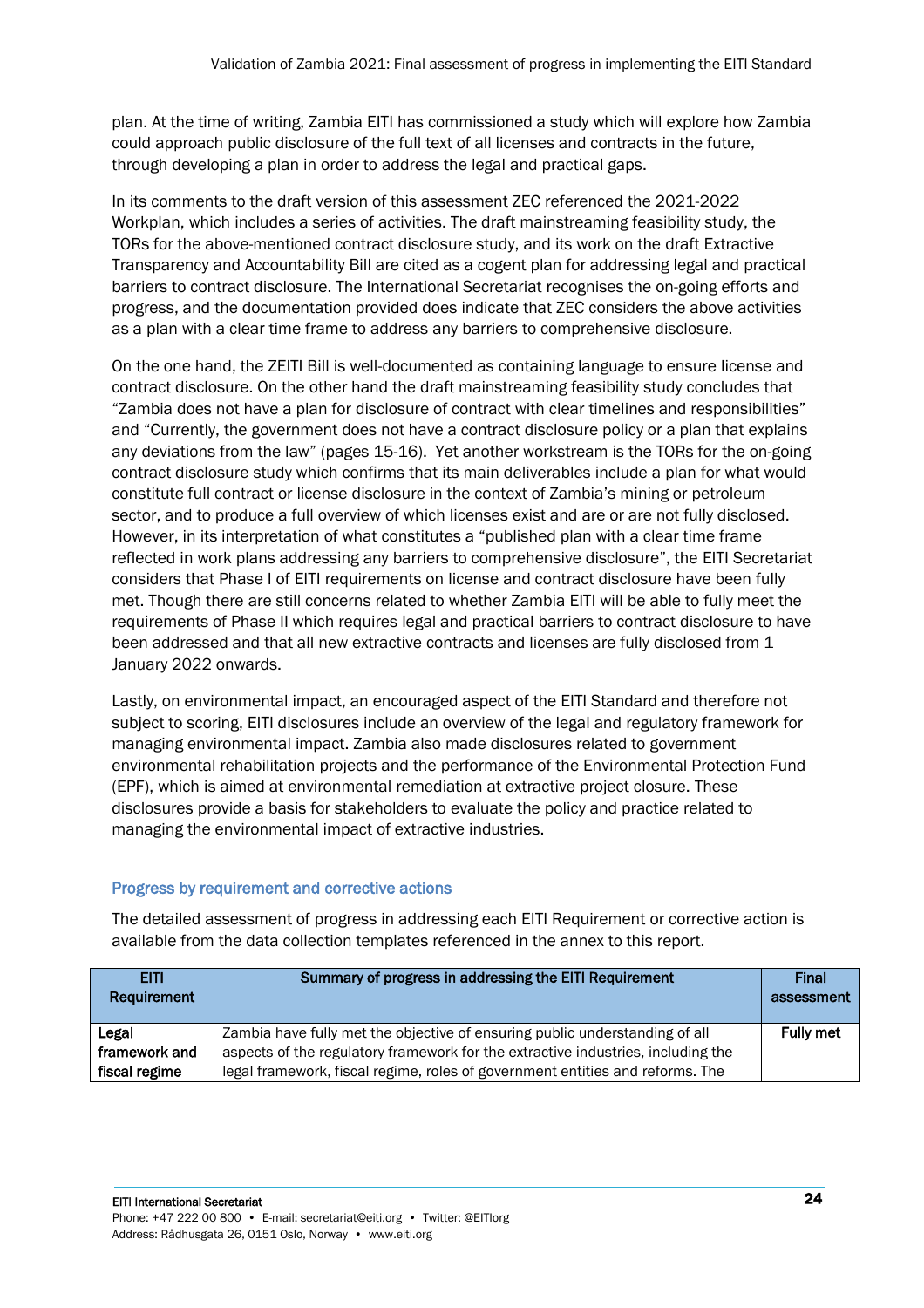| (Requirement<br>#2.1)                                                                                                                                                                                                                                                                                                                                                                                                                                                                                                                                       | level of progress in addressing this requirement have been maintained since the<br>previous Validation.                                                                                                                                                                                                                                                                                                                                                                                                                                                                                                                                                                                                                                                                                                                                                                                                                                                                                                                                                                                                                                                                                                                                                                                                                                                                                                                                                                                                                                                                                                                                                                                                                                                                                                                                                                                                                                                                                                                                                                                                                                                                                                                                                         |                        |
|-------------------------------------------------------------------------------------------------------------------------------------------------------------------------------------------------------------------------------------------------------------------------------------------------------------------------------------------------------------------------------------------------------------------------------------------------------------------------------------------------------------------------------------------------------------|-----------------------------------------------------------------------------------------------------------------------------------------------------------------------------------------------------------------------------------------------------------------------------------------------------------------------------------------------------------------------------------------------------------------------------------------------------------------------------------------------------------------------------------------------------------------------------------------------------------------------------------------------------------------------------------------------------------------------------------------------------------------------------------------------------------------------------------------------------------------------------------------------------------------------------------------------------------------------------------------------------------------------------------------------------------------------------------------------------------------------------------------------------------------------------------------------------------------------------------------------------------------------------------------------------------------------------------------------------------------------------------------------------------------------------------------------------------------------------------------------------------------------------------------------------------------------------------------------------------------------------------------------------------------------------------------------------------------------------------------------------------------------------------------------------------------------------------------------------------------------------------------------------------------------------------------------------------------------------------------------------------------------------------------------------------------------------------------------------------------------------------------------------------------------------------------------------------------------------------------------------------------|------------------------|
| <b>Contracts</b><br>(Requirement<br>#2.4)                                                                                                                                                                                                                                                                                                                                                                                                                                                                                                                   | Zambia have fully met the Phase I of this requirement, with the objective to<br>ensure the public accessibility of all licenses and contracts underpinning<br>extractive activities. Additional efforts will be needed for Zambia to fully meet<br>Phase II of the requirement, to be assessed in its next Validation. Licenses<br>awarded in 2021 are not publicly disclosed. In their comments to the draft<br>Validation report, ZEC noted that government entities do not deviate from its<br>(non-disclosure) policies on license and contract disclosures. Additionally, there<br>is currently no legal framework or practice guaranteeing comprehensive<br>disclosure of the contents of future or current licenses. However, Zambia EITI<br>have made a first attempt to provide a partial list of which extractive licenses,<br>concessions and development agreements are publicly available, through third-<br>party sources, but only for a few licenses awarded ahead of the latest legislation.<br>Zambia EITI also publishes the complete list of licenses that exist in Zambia,<br>while noting that no license or contract is currently systematically disclosed apart<br>from through third-party sources. However, Zambia EITI is also currently<br>undertaking a study to further its ambitions for public disclosure of all licenses<br>and contracts awarded or amended in 2021 onwards. ZEC noted that this study,<br>combined with other activities such as adoption of a transparency bill, all<br>represent a cogent plan for overcoming technical and legal challenges to<br>contract disclosure. In its interpretation of what constitutes a "published plan<br>with a clear time frame reflected in work plans addressing any barriers to<br>comprehensive disclosure", the International Secretariat considers that Phase I<br>of EITI requirements on license and contract disclosure have been fully met.<br>However, there are still concerns related to whether Zambia EITI will be able to<br>fully meet the requirements of Phase II, when legal and practical barriers to<br>contract disclosure must have overcome and that all new extractive contracts<br>and licenses are fully disclosed from 1 January 2022 onwards. | <b>Fully met</b>       |
| Environmental<br>impact<br>(Requirement<br>#6.4)                                                                                                                                                                                                                                                                                                                                                                                                                                                                                                            | Requirement 6.4 is an encouraged aspect of the EITI Standard and is therefore<br>not assessed in Validation unless there is evidence that the country has<br>exceeded the requirement. Still, Zambia have met the objective of providing a<br>basis for stakeholders to assess the adequacy of the regulatory framework and<br>monitoring efforts to manage the environmental impact of extractive industries,<br>and to assess extractive companies' adherence to environmental obligations.<br>The report clarifies the role of various government agencies, the nature of an<br>Environmental Protection Fund which provides financial assurances of<br>environmental rehabilitation after mine closure, as well as the lack of public<br>access to Environmental Impact Assessments and similar documentation<br>through centralised government portals.                                                                                                                                                                                                                                                                                                                                                                                                                                                                                                                                                                                                                                                                                                                                                                                                                                                                                                                                                                                                                                                                                                                                                                                                                                                                                                                                                                                                    | <b>Not</b><br>assessed |
|                                                                                                                                                                                                                                                                                                                                                                                                                                                                                                                                                             | New corrective actions and recommendations                                                                                                                                                                                                                                                                                                                                                                                                                                                                                                                                                                                                                                                                                                                                                                                                                                                                                                                                                                                                                                                                                                                                                                                                                                                                                                                                                                                                                                                                                                                                                                                                                                                                                                                                                                                                                                                                                                                                                                                                                                                                                                                                                                                                                      |                        |
| To further progress on systematic disclosures of the legal and fiscal framework for the extractive sector in<br>Zambia, the ZEC is encouraged to collaborate with the Ministry of Mines and Minerals Development, to<br>ensure that all relevant legal acts and regulations are systematically disclosed, provide an overview of how<br>the government oversees extractive activities, including which institutions are responsible for oversight<br>over the sector. The regular publications could be reviewed annually by the ZEC, to assess whether the |                                                                                                                                                                                                                                                                                                                                                                                                                                                                                                                                                                                                                                                                                                                                                                                                                                                                                                                                                                                                                                                                                                                                                                                                                                                                                                                                                                                                                                                                                                                                                                                                                                                                                                                                                                                                                                                                                                                                                                                                                                                                                                                                                                                                                                                                 |                        |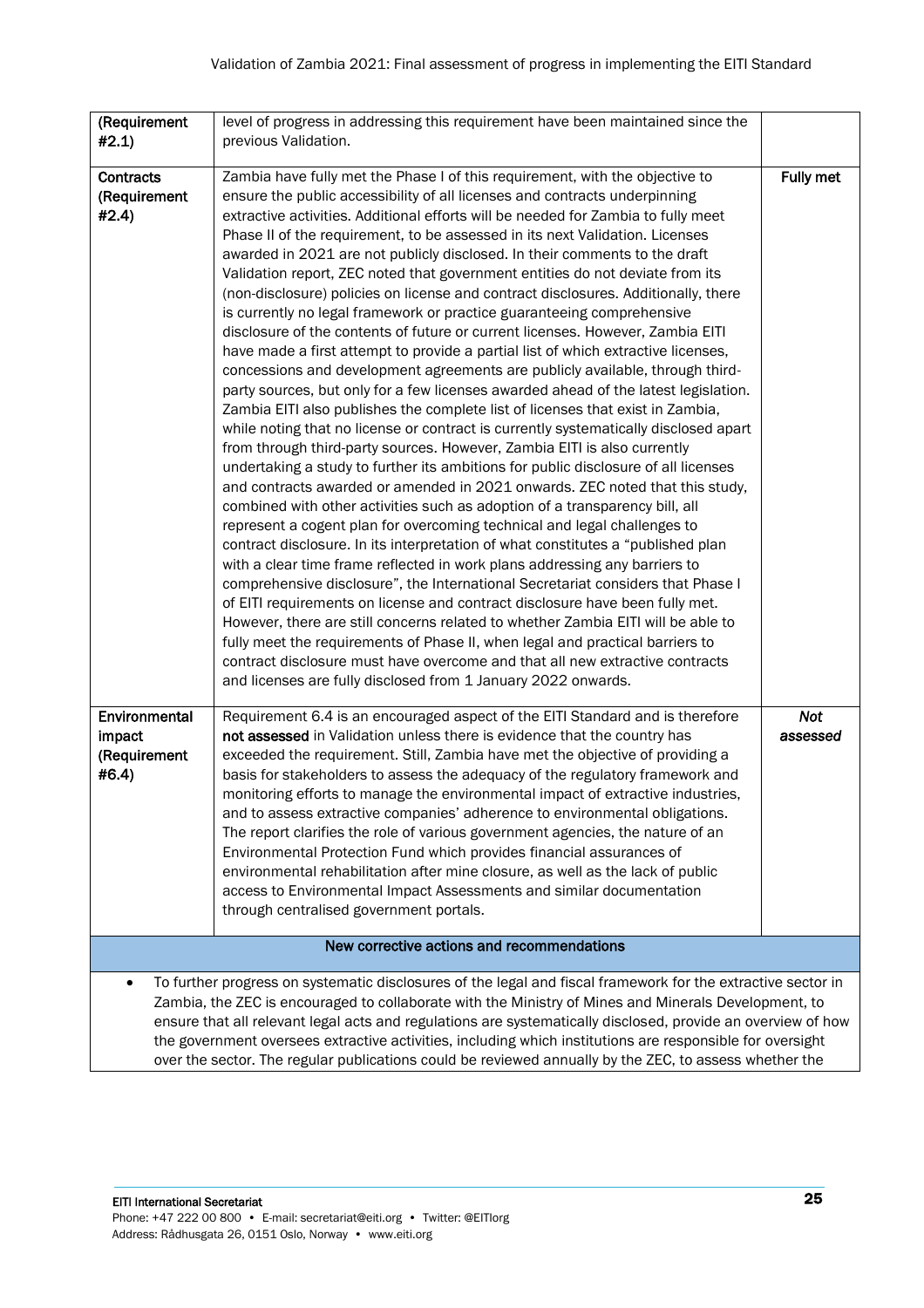disclosures conform with Requirement 2.1, including highlights of relevant changes and/or reforms underway or recently completed.

- In accordance with Requirement 2.4, by 1 January 2022, Zambia should ensure that any contracts and licenses in the extractive industries that are granted, entered into, or amended from 1 January 2021 are publicly disclosed in their entirety. In accordance with Phase II of Requirement 2.4.b the ZEC is expected to have addressed any barriers to comprehensive disclosure. In accordance with Requirement 2.4.c.ii, Zambia should clarify which license appendixes and attachments exist for licenses and contracts, publish a list of all active contracts and licenses, and indicate which are publicly available versus which are not. In accordance with Requirement 2.4.c.iii, Zambia should publish an explanation for any deviations between disclosure practices and legislative or government policy requirements concerning the disclosure of contracts and licenses.
- In order to strengthen systematic disclosures, Zambia EITI is strongly encouraged to work with the Mining Cadastre Office (MCO) to explore how license certificates and all their appendixes can be made publicly accessible through the existing cadastre system, and to ensure that information is further interlinked with the MOSES system and other government portals. Zambia EITI is recommended to complete its on-going study on contract transparency and use its findings and recommendations to overcome the barriers to disclosures. Zambia may also wish to ensure that the draft Extractive Transparency and Accountability Initiative Bill progresses and includes adequate provisions that enable contract and license transparency. Additional improvements could also be made in data accessibility, by incorporating opportunities for downloading the full *lists* of licenses and license holders in open data formats. This feature is currently held within the internal systems and it may be possible to provide it to external audiences as well. To this end, Zambia EITI and the MCO could work together to identify sources for funding to ensure that the necessary revisions and changes to the system are made.
- To strengthen EITI implementation, ZEITI is encouraged to collaborate with the Zambia Environmental Management Agency (ZEMA) to systematically disclose environmental licences granted each year, any environmental audits carried out including audits of the environmental management fund, and environmental reports produced by companies.
- To further strengthen citizens' understanding of environmental rights and obligations, Zambia EITI could consider summarising the precedence-setting court decisions driven by civil society's litigations related to the environmental impact of mining operations.

# <span id="page-25-0"></span>Licenses and property rights (Requirements 2.2, 2.3)

# Overview of progress in the module

In Zambia's second Validation<sup>37</sup>, the EITI Board concluded that Zambia had met most of the aspects required for license and contract allocations. ZEITI and other public sources disclosed which licenses were allocated, what statutory rules and procedures exist, and what criteria was used for the 2016 petroleum bidding rounds. However, the existence of award criteria in the mining license allocation process was not sufficiently clear, nor were the impact of newly introduced regulations. Lastly, Zambia did not include an assessment of non-trivial deviations from statutory procedures.

<sup>37</sup> EITI (2019), 'Board decision 2019-71: The Board agreed that Zambia has made meaningful progress with considerable improvements in implementing the 2016 Standard.'. Available at[: https://eiti.org/board-decision/2019-](https://eiti.org/board-decision/2019-71) [71](https://eiti.org/board-decision/2019-71)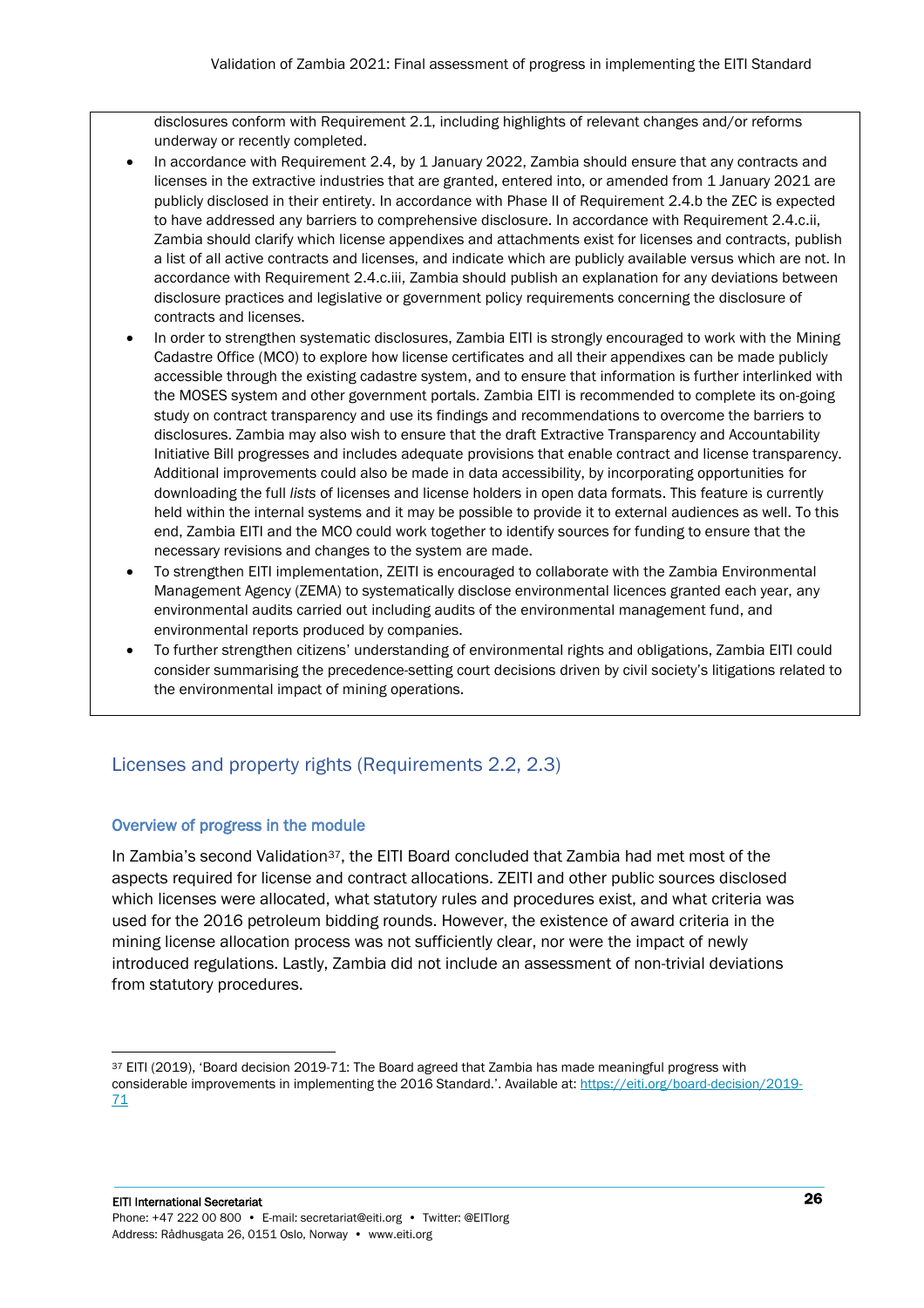Since the previous Validation process, ZEITI have overcome these challenges. In particular, ZEITI and other actors have made progress in clarifying the statutory procedures. The 2019 report provides detailed instructions of the process for licenses are awarded and transferred. This includes the technical and financial criteria on which awards and transfers of licenses were approved in 2019. It also contains confirmation from relevant government agencies that there were no deviations from these statutory processes.

Furthermore, the report goes beyond EITI requirements by building on findings of a 2017 audit report<sup>38</sup> describing concerns surrounding the historic awards of licenses. The 2019 Zambia EITI Report summarises the findings of the audit report, including presenting an explanation of which statutory procedures were not adhered to. The findings were furthermore used as grounds further engaging and requesting additional assurances from government agencies for the purpose of reporting for the 2019 report. As Zambia EITI arguably has included additional information on the allocation of licenses as part of EITI disclosures, at least for the mining sector, the review concludes that Zambia has exceeded EITI requirements on this matter.

The requirement related to the license registry was deemed to be of "Satisfactory progress" during Zambia's second Validation. At first, the EITI Secretariat's review of disclosures for the 2019 fiscal year indicated that the level of progress in this requirement had declined. EITI reporting in Zambia continued to monitor the license registry, and provide a complete list of licenses (as opposed to providing all information through a cadastre portal<sup>39</sup> maintained by the Mining Cadastre Department). By analysing the data, the EITI Secretariat identified some gaps in disclosures were identified through a review of ZEITI's annexes to the 2019 Report, containing various lists of all licenses in Zambia. 40

The Transparency templates submitted by ZEITI, identified seven licenses that did not identify any area or size related to the licensed area, or did not identify "map area" through the Cadastre system, as required by requirement 2.3.b.ii. Stakeholder consultations revealed these licenses were inactive and were considered a database issue. Additionally, nine licenses lacked an identification of the commodities covered, as required by requirement 2.3.b.iv. During the course of stakeholder consultation, these information gaps were remedied by the MCO.<sup>41</sup> None of these gaps were captured through EITI reporting or through other public disclosures, as per requirement 2.3.c, but were remedied through stakeholder consultations for Validation.

#### Progress by requirement and corrective actions

<sup>38</sup> Office of the Auditor General, republished by ZEITI (2019), 'Compliance Audit Report on the awarding and Monitoring of Mining Rights for 2017 Accounts'. Available at[: http://zambiaeiti.org/wp-content/uploads/2020/04/Compliance-](http://zambiaeiti.org/wp-content/uploads/2020/04/Compliance-Audit-Report-on-the-awarding-and-Monitoring-of-Mining-Rights-for-2017-Accounts.pdf)[Audit-Report-on-the-awarding-and-Monitoring-of-Mining-Rights-for-2017-Accounts.pdf](http://zambiaeiti.org/wp-content/uploads/2020/04/Compliance-Audit-Report-on-the-awarding-and-Monitoring-of-Mining-Rights-for-2017-Accounts.pdf)

<sup>39</sup> Ministry of Mines and Mineral Development (n.d.), 'Zambia Mining Cadastre Portal'. Available at: <https://portals.landfolio.com/zambia/>

<sup>40</sup> The gaps relate to the completeness of information of annex 6 of the EITI Report.

<sup>41</sup> 8403-HQ-LML (Chambishi Copper Smelter Limited), 7074-HQ-LML (Konkola Copper Mines Plc ), 7625-HQ-LML (Mopani Copper Mines Plc ), 7069-HQ-LML (NFC Africa Mining Plc), 19619-HQ-LML (Sino-Metals Leach Zambia Limited).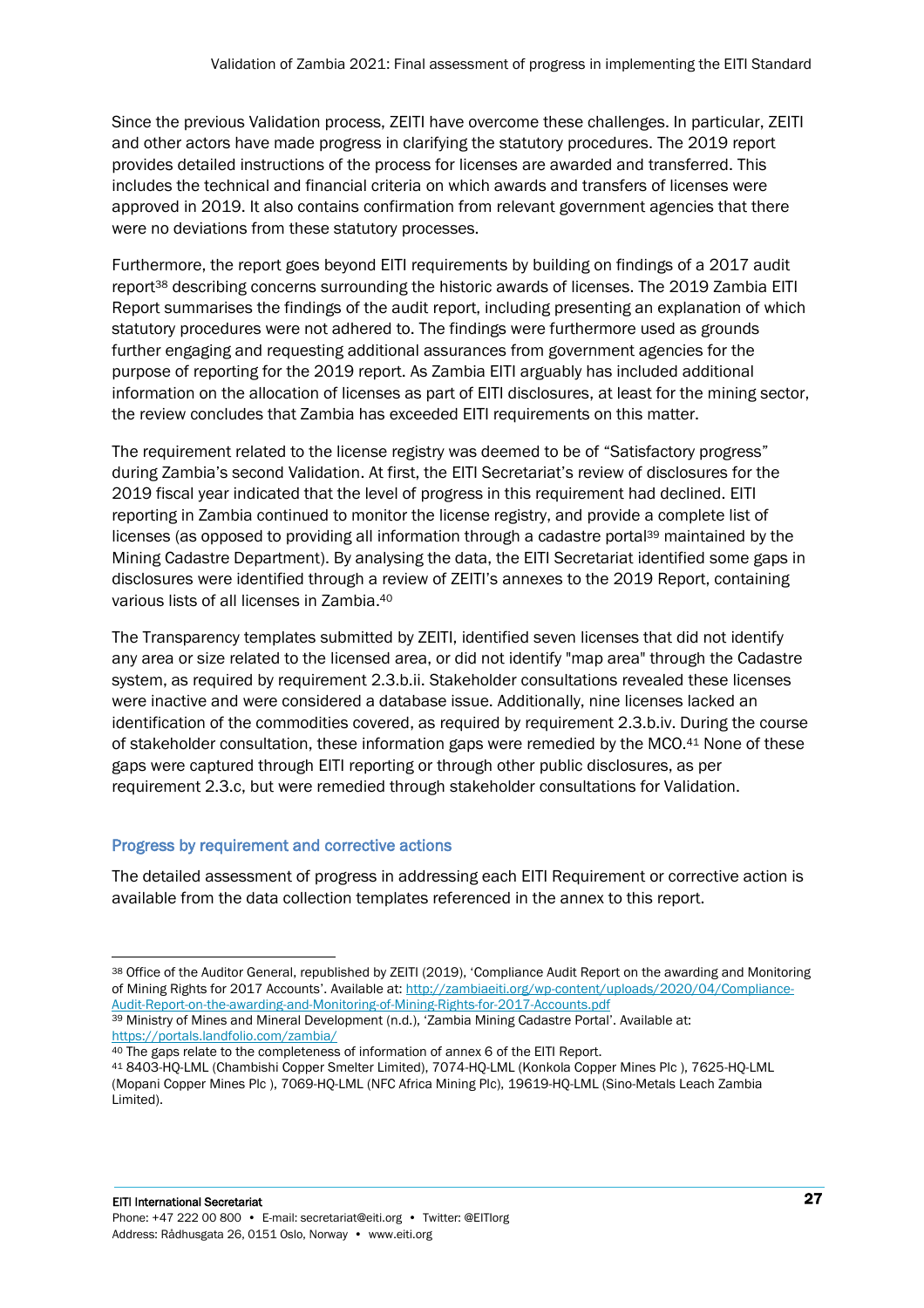| <b>EITI Requirement</b>                                                                                                                                                                                                                                                                           | Summary of progress in addressing the EITI Requirement                                                                                                                                                                                                                                                                                                                                                                                                                                                                                                                                                                                             | <b>Final assessment</b> |
|---------------------------------------------------------------------------------------------------------------------------------------------------------------------------------------------------------------------------------------------------------------------------------------------------|----------------------------------------------------------------------------------------------------------------------------------------------------------------------------------------------------------------------------------------------------------------------------------------------------------------------------------------------------------------------------------------------------------------------------------------------------------------------------------------------------------------------------------------------------------------------------------------------------------------------------------------------------|-------------------------|
| <b>Contract and license</b><br>allocations<br>(Requirement #2.2)                                                                                                                                                                                                                                  | Zambia have exceeded the objective of this requirement, to provide a<br>public overview of awards and transfers of oil, gas and mining licenses,<br>the statutory procedures for license awards and transfers and whether<br>these procedures are followed in practice. While an audit report of 2017<br>caused concerns surrounding the award processes of several mining<br>licenses, the report now summarises these findings, as well as the<br>recommendations and follow up from government. The report goes<br>beyond what is required by the EITI Standard in providing an overview of<br>non-trivial deviations from statutory processes. | <b>Exceeded</b>         |
| <b>Register of licenses</b><br>(Requirement #2.3)                                                                                                                                                                                                                                                 | Zambia have fully met the objective of this requirement to ensure the<br>public accessibility of comprehensive information on property rights<br>related to extractive deposits and projects. While some disclosure gaps<br>were identified through documentation review, the gaps were remedied<br>by the Mining Cadastre Office by the time of drafting this assessment,<br>and the level of progress in addressing this requirement have been<br>maintained since the previous Validation.                                                                                                                                                      | Fully met               |
| New corrective actions and recommendations                                                                                                                                                                                                                                                        |                                                                                                                                                                                                                                                                                                                                                                                                                                                                                                                                                                                                                                                    |                         |
| To ensure continued adherence with Requirement 2.3.c, the ZEC should ensure that license registry<br>$\bullet$<br>information gaps, including for licenses held by non-material entities, are highlighted and remedied through the<br>EITI reporting process, ahead of EITI Validation processes. |                                                                                                                                                                                                                                                                                                                                                                                                                                                                                                                                                                                                                                                    |                         |

# <span id="page-27-0"></span>Beneficial ownership (Requirement 2.5)

# Overview of progress in the module

Adherence to Requirement 2.5 on beneficial ownership is assessed in Validation as of 1 January 2020 as per the framework agreed by the Board in June 2019.<sup>42</sup> The assessment consists of a technical assessment focusing on initial criteria and an assessment of effectiveness.

# *Technical assessment*

Zambia EITI, through the 2019 EITI Report, clarifies the government's position on beneficial ownership. The Companies Act 201743, requires beneficial ownership registration by all companies, to be maintained by each company themselves and by the Patents and Companies Registration Agency (PACRA). As all companies that apply for mining licenses must be incorporated in Zambia, it implicitly means that all companies must provide BO information in order to acquire exploration or mining rights. The report furthermore identifies that BO data is collected by PACRA through annual returns submitted to them. However, the report also indicates

<sup>42</sup> EITI (2019), 'Assessing implementation of EITI's beneficial ownership requirement'. Available at:

[https://eiti.org/document/assessing-implementation-of-eitis-beneficial-ownership-requirement.](https://eiti.org/document/assessing-implementation-of-eitis-beneficial-ownership-requirement)

<sup>43</sup> ZambiaLii (2017), 'Zambia Lii: The Companies Act 2017'. Available at[: https://zambialii.org/node/13532](https://zambialii.org/node/13532)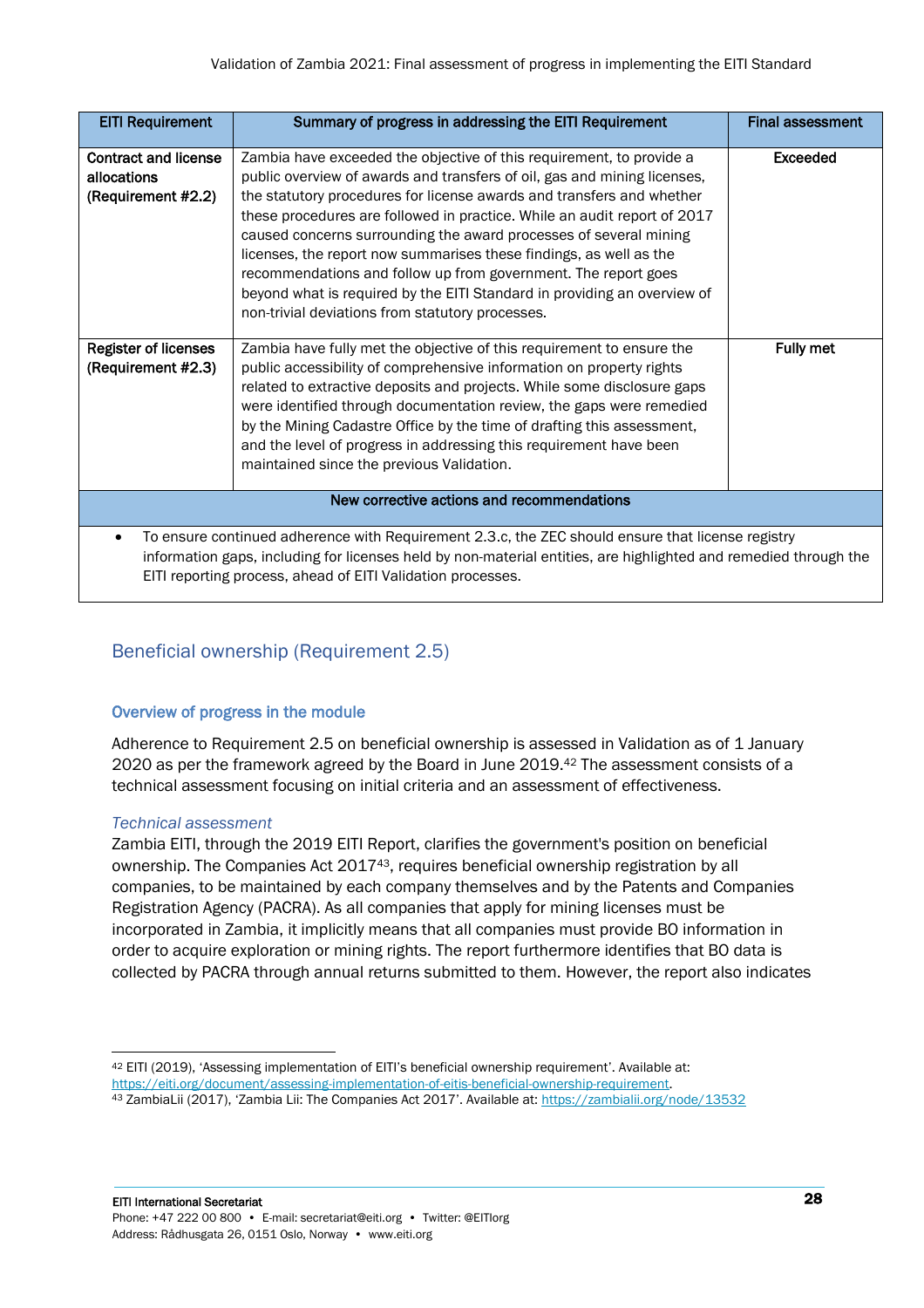that there are no prerequisites to provide BO data in order to obtain petroleum rights in Zambia. The report provides recommendations for how to overcome this challenge.

The definition of the term "beneficial owner", is disclosed in the EITI Report and through a thirdparty source providing public access to the legal acts underpinning the definition. <sup>44</sup> While Zambia EITI claims the third-party source constitutes systematic disclosure, it is in fact not in the custody of any government entity. Nonetheless, the definition coincides with the requirements of the EITI Standard.

The EITI Report explains that, while the Companies Act 2017 falls short of defining or requiring an indication of Politically Exposed Persons (PEP), the Financial Intelligence Centre Act of 2010<sup>45</sup> (amended in 2016) defines this concept. The report further explains how ZEC has adopted, and expanded on, these definitions. Additionally, the Financial Intelligence Centre issued a new and more detailed definition of PEPs in December 2017.

BO data was obtained from PACRA for the companies covered in the scope of reporting. However, it was found that PACRA's registry does not include (i) indication of PEPs, (ii) level of ownership, nor (iii) how control is exerted. The PACRA's Declaration of Beneficial Ownership Form<sup>46</sup> confirm these gaps in requested information. Thus ZEITI also requested the additional information directly from in-scope companies. While BO data was *requested* from all material companies, only five companies provided the requested information (out of a total of 16). The report furthermore provides several recommendations for how PACRA can improve on the data of their registry.

Four material companies provided information that their parent companies were publicly listed. Each of these included the name of the listed entity as well as the stock exchanges of the listing.

Our review implies that only seven companies provided information about their legal owners. Data is therefore only partially disclosed. The companies that did not submit comprehensive data on legal owners are: Chambishi Copper Smelter Limited, CNMC Luanshya Copper Mines Plc, Dangote Quarries Zambia Limited, First Quantum Mining and Operations Ltd, Kagem Mining Ltd, Lafarge Cement Zambia Plc, Lubambe Copper Mine Ltd, NFC Africa Mining Plc and Sino Metals Leach Zambia Ltd.

In its comments to the draft version of this assessment, ZEC indicated that most technical aspects of the requirement are addressed, though also confirmed that some gaps and challenges exist. ZEC highlighted that while some companies have disclosed BO information, this does not cover all companies. Additionally, their comments confirmed there are some information gaps of companies with parent companies publicly listed on stock exchanges. Lastly, ZEC indicated that legal ownership was comprehensively addressed, although they did not provide any reference to the comprehensive disclosure of legal owners as evidence for this claim (see Transparency template for details).

<sup>44</sup> Ibid.

<sup>45</sup> Blackhall Publishing (2018), 'Laws of Zambia'. Available at: [https://zambialaws.com/principal-legislation/financial](https://zambialaws.com/principal-legislation/financial-intelligence-centre-act)[intelligence-centre-act](https://zambialaws.com/principal-legislation/financial-intelligence-centre-act)

<sup>46</sup> Patents and Companies Registration Agency (2018), 'Declaration of Beneficial Ownership'. Available at: <https://www.pacra.org.zm/applications/pacra/html/attachments/2019form21.docx>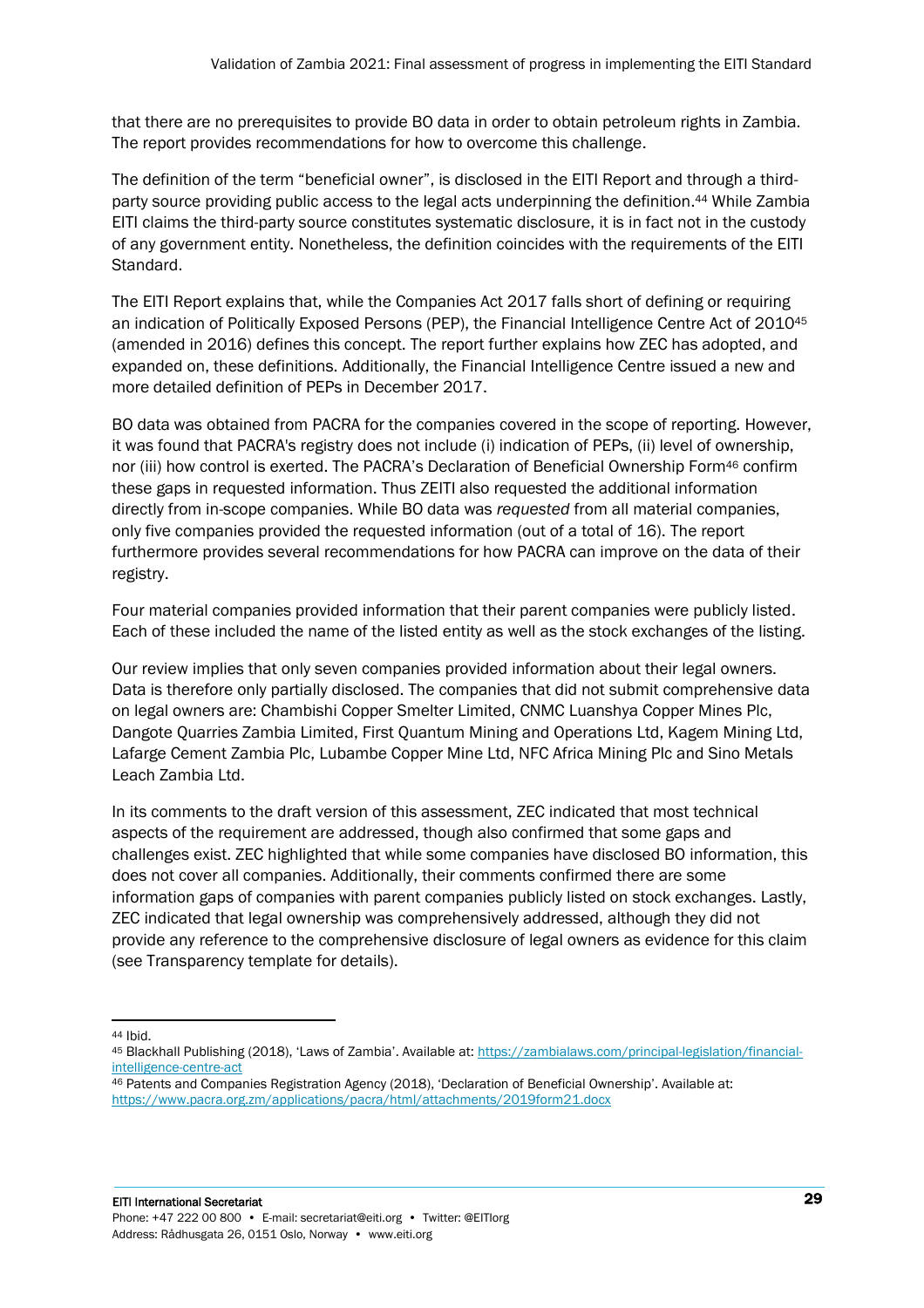#### *Assessment of effectiveness*

Zambia's work on beneficial ownership disclosures goes beyond the EITI platform. Beneficial ownership requirements in Zambia are general, and applicable to all companies – also those beyond the extractive industries. In addition, Zambia EITI assesses to what extent all extractive companies have to submit BO data. The report notes that, as none of the material companies were bidders or applicants for new licenses during the fiscal year in question, there is no BO information reported for them. Also, the report clarifies that petroleum companies do not have to submit BO data for obtaining petroleum rights, as petroleum rights holders are not required to incorporate in Zambia and therefore could circumvent the Companies Act 2017. The EITI Report therefore has developed a recommendation to close this gap. Even so, section (299) of the Companies Act 2017 encourages non-Zambian companies to register in Zambia, which would require submission of BO data. Additionally, government representatives confirmed that BO data is required as part of their filings to the MCO and/or MMMD.

So far, the PACRA register does not provide legal or beneficial ownership information without a payment for a printout of ZMW 90 per company (just short of USD 5). PACRA's company register allows to search for companies by name or corporate ID. If an official printout is purchased, the company entries include Corporate name, registration number, status (active/inactive), date of incorporation, local/foreign company and compliance with annual returns, nominal capital and value. Legal ownership information is possible (there is a section for this information), as is it for beneficial ownership information, however, according to government stakeholders there is minimum threshold for how comprehensive legal ownership data should be when submitted to PACRA. Such minimum thresholds do exist for BO data.

As part of our review, documentation and consultations did not provide any evidence of a complete assessment of BO disclosures, made by either ZEITI or by PACRA. However, in 2019 the Eastern and Southern Africa Anti-Money Laundering Group (ESAAMLG) performed a mutual evaluation of Zambia's progress on legal persons and beneficial ownership transparency. In 2019, Zambia was concluded to be partially compliant on legal persons and beneficial ownership transparency.<sup>47</sup> The review found that, while the legal and to a large extent practical aspect enable BO disclosures in Zambia, there are certain gaps. The authorities had not yet considered whether all types legal persons in Zambia would have to provide BO information, nor whether these presented risks for money laundering in the country. The review also indicated that there were no provisions that force companies to "cooperate with competent authorities in determining the beneficial owner." It also highlighted a weakness in that companies are not prohibited from issuing *bearer shares*. In conclusion, the review highlights that Zambia had largely established the legal platform and mandate for declarations of beneficial owners. However, the review also indicated that steps were necessary to mitigate reliability risks and data access.

To supplement this review, the team also performed an assessment of the data available from PACRA's website (see table in Annex A).<sup>48</sup> Of the 16 material companies, corporate printouts were located and purchased for 14 of them.<sup>49</sup> None of the printouts presented BO data, under

<sup>47</sup> Eastern and Southern Africa Anti-Money Laundering Group (2019), 'Zambia's measures to combat money laundering and terrorist financing', pages 158-161. Available at[: http://www.fatf](http://www.fatf-gafi.org/publications/mutualevaluations/documents/mer-zambia-2019.html)[gafi.org/publications/mutualevaluations/documents/mer-zambia-2019.html](http://www.fatf-gafi.org/publications/mutualevaluations/documents/mer-zambia-2019.html)

<sup>48</sup> Patents and Companies Registration Agency (2020), 'PACRA online registration system'. Available at: <https://portal.pacra.org.zm/dashboard>

<sup>49</sup> The search was unable to locate Maamba Collieries Limited and Sino-Metals Leach Zambia Limited.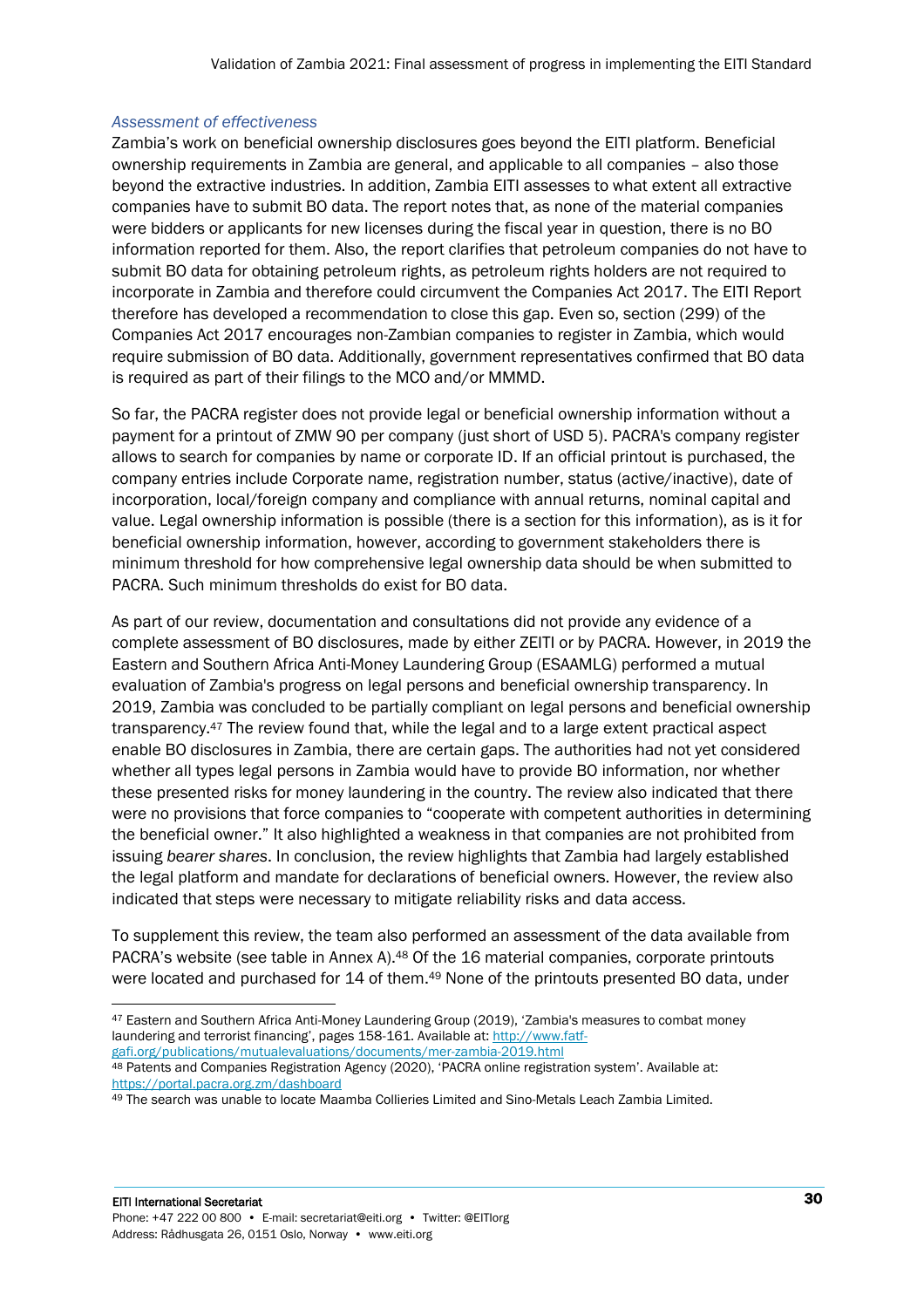either the "Individual Beneficial Owner" headings, or the "Beneficial Owner Body Corporate" heading. Legal ownership was partly included for most of the companies, but only complete for three. The remaining nine company entries either did not provide the number of authorised shares for the company as a whole, or identified a number of authorised shares held by individuals or legal entities that was less than the total. Combined with the gaps in the EITI Report, this implies that comprehensive data is not readily available either through systematic disclosures, nor through EITI reporting, and it is not certain that complete BO and legal ownership data has been requested from all extractive companies.

The EITI Report relies on additional measures for data reliability, but explain that data submissions are deemed reliable only though corporate sign-off and guarantees, as well as oversight clauses and requirements stipulated in the Companies Act 2017. BO data submitted to EITI countries followed the regular data assurances as listed under Requirement 4.9.

As there is no indication of whether any of the companies are owned by PEPs, it is difficult to ascertain the significance of the BO omissions by several material companies. Still gaps exist in both PACRA's systems, as well as in EITI Reporting. It is therefore unclear whether this will cause a challenge for PACRA to complete the gaps in their databases. Still, EITI Reporting does provide several recommendations to ensure that data is made more accessible. So far, stakeholders have not questioned the statutory fee required for accessing BO data for companies, and whether this would imply that data is or is not accessible for the general public. However, it has been cited as a concern when the question was posed as part of consultations. This fee, ZMW 90 per individual company printout, or roughly USD 4-5, represents 1.5% of an average monthly salary for a teacher.

# Progress by requirement and corrective actions

| <b>EITI Requirement</b>     | Summary of progress in addressing the EITI Requirement                       | <b>Assessment</b> |
|-----------------------------|------------------------------------------------------------------------------|-------------------|
| <b>Beneficial ownership</b> | Zambia have mostly met the objective of this requirement to enable the       | Mostly met        |
| (Requirement #2.5)          | public to know who ultimately owns and controls the companies operating      |                   |
|                             | in the country's extractive industries, particularly those identified by the |                   |
|                             | ZEC as high-risk, to help deter improper practices in the management of      |                   |
|                             | extractive resources. While most aspects of Phase I of beneficial            |                   |
|                             | ownership requirements have been addressed, there is no evidence that        |                   |
|                             | the ZEC has published an assessment of the comprehensiveness and             |                   |
|                             | reliability of beneficial ownership disclosures to date from all companies   |                   |
|                             | holding or applying for extractive licenses (i.e. not only of material       |                   |
|                             | companies included in the scope of EITI reporting in accordance with EITI    |                   |
|                             | Requirement 2.5.c). In its comments to the draft version of this             |                   |
|                             | assessment, ZEC indicated that most technical aspects of the requirement     |                   |
|                             | are addressed, though also confirmed that some gaps and challenges           |                   |
|                             | exist. In addition, the PACRA's company register and portal does not         |                   |
|                             | provide the name of the stock exchange where publicly-listed companies       |                   |
|                             | (or their wholly-owned subsidiaries) are listed. Lastly, legal ownership of  |                   |
|                             | extractive companies is only partially disclosed by Zambia EITI, and while   |                   |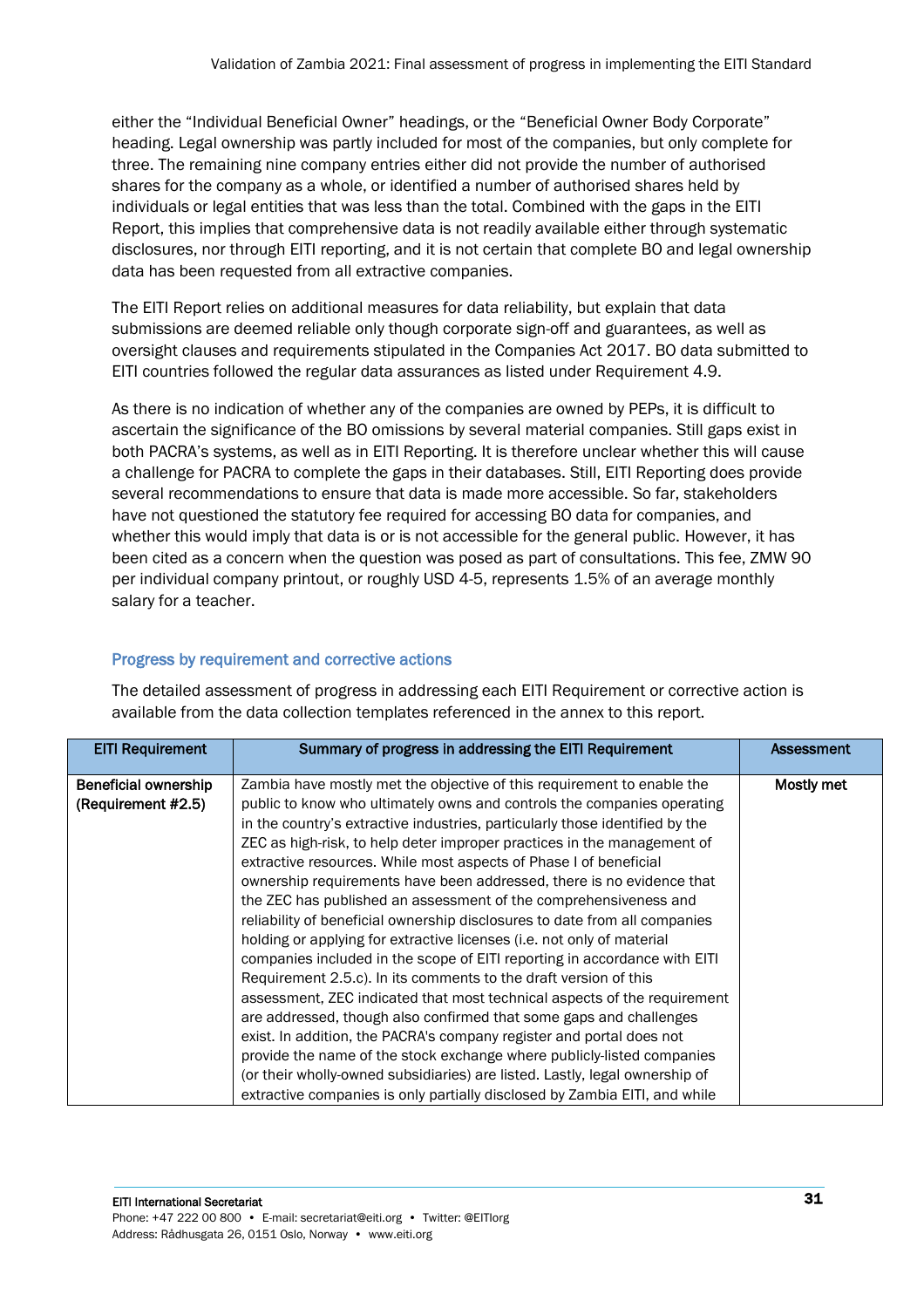| the PACRA registry contains some information on legal owners, for most    |  |
|---------------------------------------------------------------------------|--|
| companies it is not possible to ascertain that all legal owners and their |  |
| respective shares have been disclosed. BO data is not available through   |  |
| the PACRA register for the material companies.                            |  |
|                                                                           |  |

#### New corrective actions and recommendations

• In accordance with Requirement 2.5 and to prepare for the second phase of Validation of Requirement 2.5 from January 2022 onwards, Zambia is required to ensure that the beneficial ownership of all companies holding or applying for a mining, oil and gas license is comprehensively and reliably disclosed as of January 2022. In the meantime, in accordance with Requirement 2.5.c, Zambia is required to ensure that the ZEC publishes an assessment of the comprehensiveness and reliability of beneficial ownership disclosures of all companies holding or applying for a mining or oil and gas license. Publicly listed companies, including wholly owned subsidiaries of companies listed on stock exchanges, are required to disclose the name of the stock exchange, and include a link to the stock exchange filings where they are listed, in accordance with Requirement 2.5.f.iii. Lastly, Zambia is also required to ensure that legal ownership data is available either through Zambia EITI reporting or through systematic disclosures, in accordance with Requirement 2.5.g.

# <span id="page-31-0"></span>State participation (Requirements 2.6, 4.2, 4.5, 6.2)

## Overview of progress in the module

All the requirements related to state participation were deemed to either be of "Satisfactory progress" or "Not applicable" in Zambia's second Validation. The EITI Secretariat's review of the relevant disclosures indicate that the level of progress in addressing these requirements have been maintained since the previous Validation process.

# Progress by requirement and corrective actions

| <b>EITI Requirement</b>                                       | Summary of progress in addressing the EITI Requirement                                                                                                                                                                                                                                                                                                                                                                                                                                                                                                                                                | <b>Final assessment</b> |
|---------------------------------------------------------------|-------------------------------------------------------------------------------------------------------------------------------------------------------------------------------------------------------------------------------------------------------------------------------------------------------------------------------------------------------------------------------------------------------------------------------------------------------------------------------------------------------------------------------------------------------------------------------------------------------|-------------------------|
| State participation<br>(Requirement #2.6)                     | Zambia have fully met the objective of ensuring an effective mechanism<br>for transparency and accountability for well-governed SOEs and state<br>participation more broadly through a public understanding of whether<br>SOEs' management is undertaken in accordance with the relevant<br>regulatory framework. This information provides the basis for continuous<br>improvements in the SOE's contribution to the national economy, whether<br>financially, economically or socially. The level of progress in addressing<br>this requirement have been maintained since the previous Validation. | <b>Fully met</b>        |
| Sale of the state's<br>in-kind revenues<br>(Requirement #4.2) | Requirement 4.2 remains 'Not Applicable' in Zambia in the period under<br>review. The SOE operating in the mining sector, Zambia Consolidated<br>Copper Mines - Investment Holding (ZCCM-IH), or other government                                                                                                                                                                                                                                                                                                                                                                                     | Not applicable          |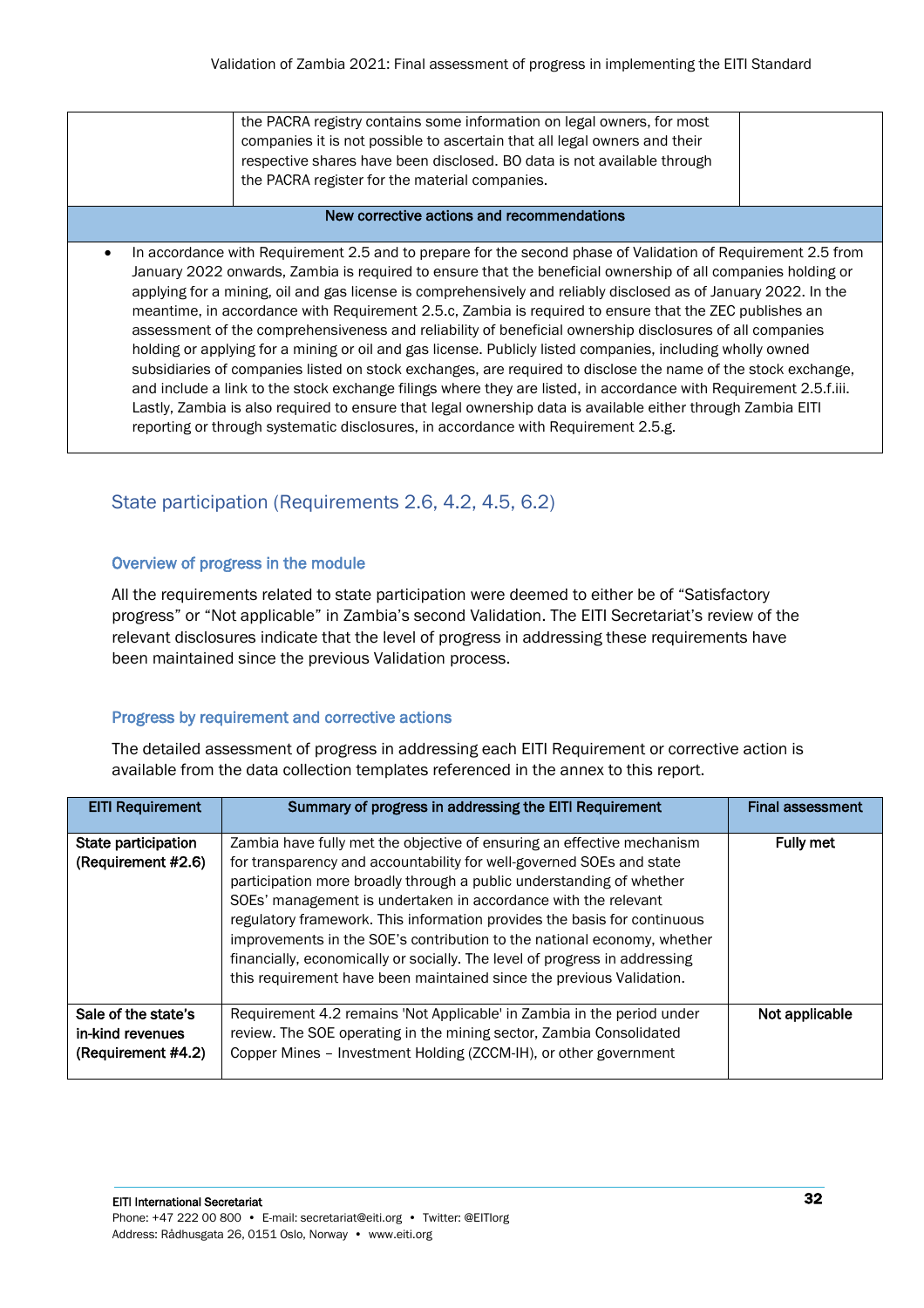|                                                                                    | agencies do not receive revenues paid in kind or directly from the sale of<br>the state's share of production.                                                                                                                                                                                                                                                                                                  |                  |
|------------------------------------------------------------------------------------|-----------------------------------------------------------------------------------------------------------------------------------------------------------------------------------------------------------------------------------------------------------------------------------------------------------------------------------------------------------------------------------------------------------------|------------------|
| <b>Transactions related</b><br>to state-owned<br>enterprises<br>(Requirement #4.5) | Zambia have fully met the objective of ensuring the traceability of<br>payments and transfers involving SOEs and strengthen public<br>understanding of whether revenues accruable to the state are effectively<br>transferred to the state and of the level of state financial support for SOEs.<br>The level of progress in addressing this requirement have been<br>maintained since the previous Validation. | <b>Fully met</b> |
| Quasi-fiscal<br>expenditures<br>(Requirement #6.2)                                 | Requirement 6.2 remains 'Not Applicable' in Zambia in the period under<br>review. The SOE operating in the mining sector, Zambia Consolidated<br>Copper Mines - Investment Holding (ZCCM-IH), does not appear to make<br>material quasi-fiscal payments. There is only evidence of smaller social<br>contributions being made, which are disclosed in the company's annual<br>financial report.                 | Not applicable   |

# <span id="page-32-0"></span>Production and exports (Requirements 3.2, 3.3)

# Overview of progress in the module

<span id="page-32-2"></span><span id="page-32-1"></span>The requirements related to production and export data were deemed to be of "Satisfactory progress" during Zambia's second Validation. The EITI Secretariat's review of disclosures for the 2019 fiscal year indicates that the level of progress in addressing this requirement have declined. While EITI reporting in Zambia continue to monitor production volumes and values, as well as export volumes and values, the 2019 Zambia EITI Report and Validation templates did not contain production values for amethyst, dolomites and quartz. Although Zambia EITI in the past published supplementary data files50,51 that covered for these data gaps (and *several* other commodities), no additional data disclosures were located other than through the 2019 Report. ZEC comments to the draft version of this assessment imply that the Mines Development Department does not assign any values to industrial minerals largely due to its informal nature, referencing a letter provided by the agency. Furthermore, ZEC comments imply that valueassignment is only possible to ascertain once the "sector is fully understood by the government." These comments, while they may explain why Zambia EITI did not publish additional production data on volumes and values, do not explain why the same level of data was not made available as for previous years (ref footnotes [50](#page-32-1) and [51\)](#page-32-2).

Export data, although progressing greatly by applying international data standards for commodities, did not provide a complete picture of export volumes and values of commodities produced in Zambia. Export volumes and values were not available for coal and silver, though does not present a significant gap as it is due to domestic consumption and lack of exports (confirmed by both stakeholders and the Independent Administrator). Lastly, 2019 export values

<sup>50</sup> Zambia EITI (2019), 'Mineral Production Values 2013-2018'. Available at: [http://zambiaeiti.org/wp](http://zambiaeiti.org/wp-content/uploads/2019/04/Mineral-Production-Values-2013-to-2018.xlsx)[content/uploads/2019/04/Mineral-Production-Values-2013-to-2018.xlsx](http://zambiaeiti.org/wp-content/uploads/2019/04/Mineral-Production-Values-2013-to-2018.xlsx) 51 Zambia EITI (2019), 'Mineral Production Data 2016-2019'. Available at[: http://zambiaeiti.org/wp-](http://zambiaeiti.org/wp-content/uploads/2019/04/Mineral-Production-Data-2016-2019.xlsx)

[content/uploads/2019/04/Mineral-Production-Data-2016-2019.xlsx](http://zambiaeiti.org/wp-content/uploads/2019/04/Mineral-Production-Data-2016-2019.xlsx)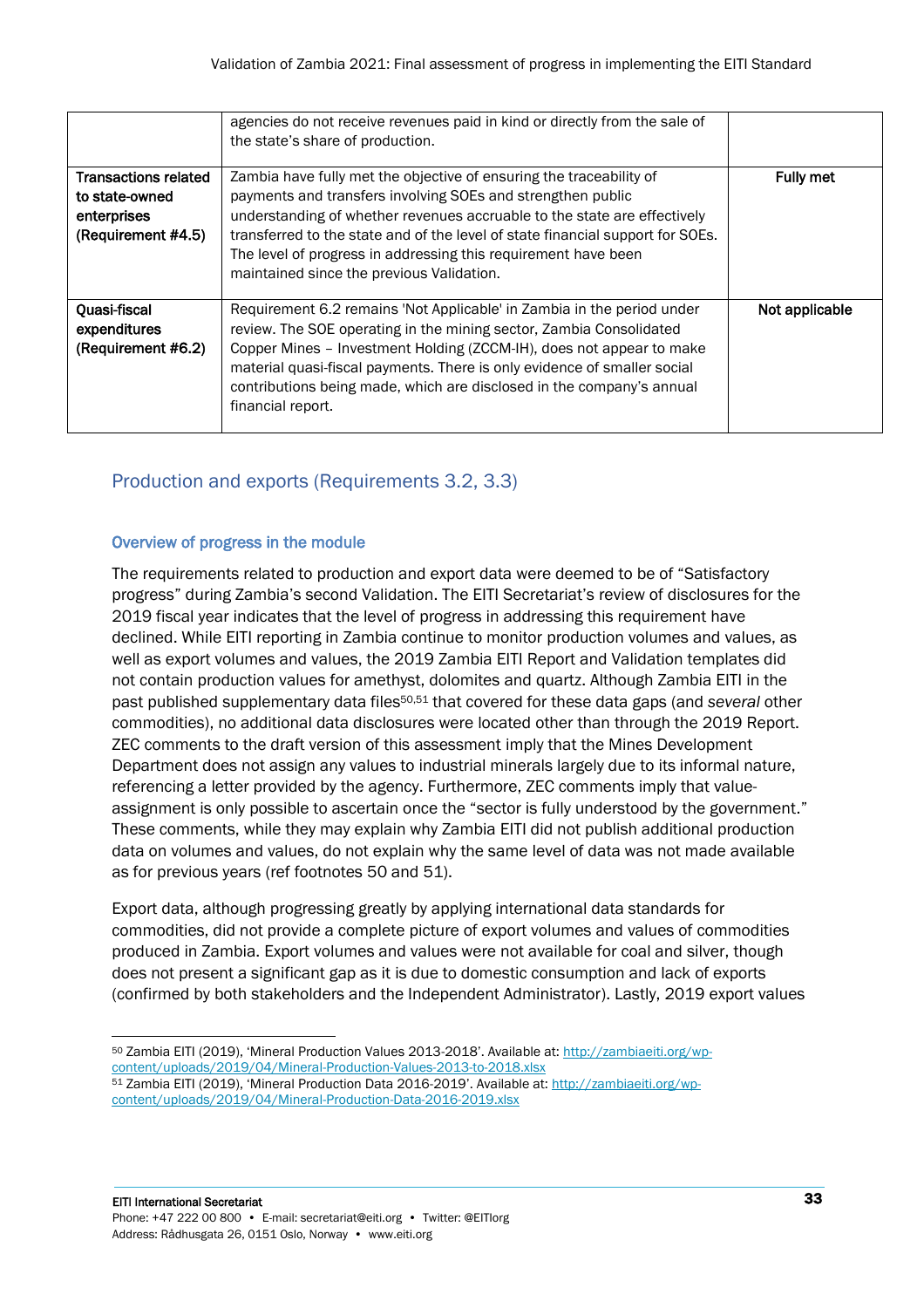were not provided for different precious stones, nor for cement and limestone exports, separately. ZEC comments indicated that values are only collected by ZRA after a sale or auction, and in some instances ZRA does its own calculations. The comments referred to example data from ZRA, though none of the information appeared to cover the gaps of 2019 export volumes and values for all commodities.

Zambia EITI has managed to position itself as an integral part of the country's efforts to monitor production and exports, given the license/royalty regime. The Mineral Output Statistical Evaluation System (MOSES) system made mineral production and export data collection increasingly efficient and led to improved compliance of reporting for extractive companies, by removing duplication of efforts.

Companies submit data through MOSES within 15 days from the end of the month. A monthly report is distributed to government stakeholders by the end of the following month. However, in the event that government agencies question the submitted information, the data remains static. It triggers a process to request companies to clarify or address inconsistencies, though there are no procedures in place currently in the event of refusal.

Another challenge associated with the MOSES system is coverage. It encompasses production and export of base metals and precious metals only. While the administrators have sought funding to expand this scope to apply for gemstones and other commodities as well, disruption in available funding has halted any expansion. The closure of the Mineral Value Chain Monitoring Project (MVCMP), which spawned the MOSES system, is related to the issue of missing production and export data. Furthermore a letter from the Geological Survey Department indicates that values exports and sales are valued on a "lot by lot basis", making aggregation and average price estimation difficult. Stakeholder consultations confirmed this, and indicated that new trading permits are not permissible to persons or companies that have not provided monthly returns for the last three months, but the quality of then-reported data is very difficult to ascertain. This has also been highlighted through Zambia's participation in a forthcoming study exploring what production and export disclosures take place in EITI countries, including the systems for monitoring such activities.

The 2019 EITI Report indicates MMMD is responsible for an initial valuation of gemstones, which was confirmed by stakeholders to be done based on quantity, clarity and colour. The main gemstone in production is emeralds. Stakeholders also noted that actual auction/sales prices differ substantially from this initial valuation, and while MMMD strives to monitor these sales, it is a challenge to ensure comprehensiveness of reporting due to capacity constraints. Consultations confirmed that any monitoring of gemstones, industry minerals or energy minerals rely on hardcopy filings and is not readily accessible, and quality assurance remains a challenge due to the number of filings per month in hard copy, with subsequent transposition to an excel workbook.

In conclusion, due to the capacity constraints of MMMD's monitoring systems, comprehensive monitoring of the production and/or sales values is challenging, and might help explain the missing production data for some gemstones, and other commodities. However, export data is regularly monitored through ZRA's customs department, even though some representatives highlighted issues in ensuring high-quality data. It does not seem to explain the issue of insufficient disaggregation of export data for cement and limestones. While Zambia EITI published additional data supplementing ZEITI reports of the past and ensured comprehensive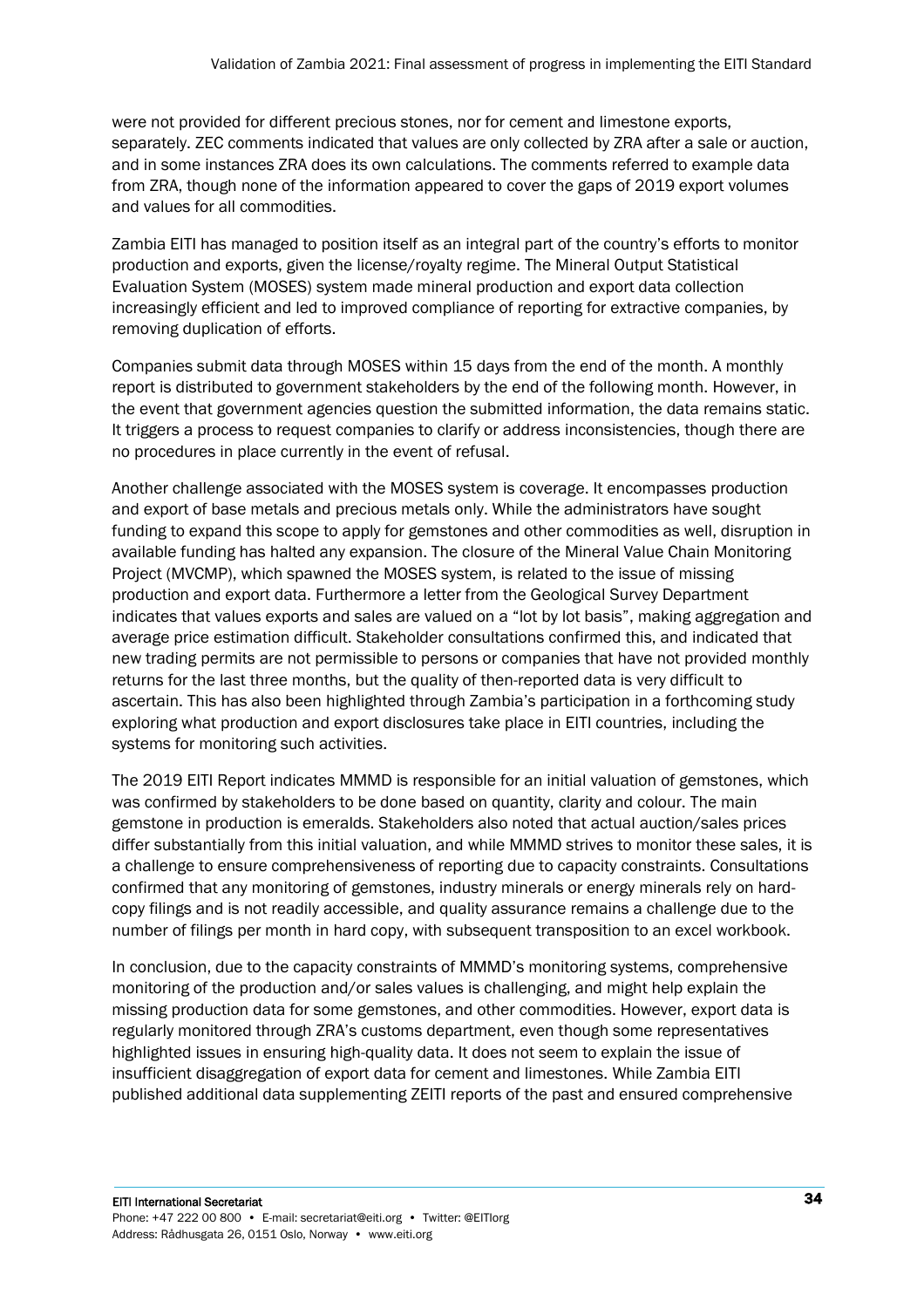disclosure for all commodities, no such publication exists covering gemstones, industry minerals or energy minerals in 2019.

#### Progress by requirement and corrective actions

| <b>EITI Requirement</b>                                                                                                                                                                                                                                                                                                                                                                                                                                                                                                                                                                                                                                                                                                                                                                                                                                                                                                                                                                                                                                                                                                                            | Summary of progress in addressing the EITI Requirement                                                                                                                                                                                                                                                                                                                                                                                                                                                                                                                                                                                                                                                                                                                                                                                                                                                                                                                                                                                                                                                                        | <b>Final assessment</b> |
|----------------------------------------------------------------------------------------------------------------------------------------------------------------------------------------------------------------------------------------------------------------------------------------------------------------------------------------------------------------------------------------------------------------------------------------------------------------------------------------------------------------------------------------------------------------------------------------------------------------------------------------------------------------------------------------------------------------------------------------------------------------------------------------------------------------------------------------------------------------------------------------------------------------------------------------------------------------------------------------------------------------------------------------------------------------------------------------------------------------------------------------------------|-------------------------------------------------------------------------------------------------------------------------------------------------------------------------------------------------------------------------------------------------------------------------------------------------------------------------------------------------------------------------------------------------------------------------------------------------------------------------------------------------------------------------------------------------------------------------------------------------------------------------------------------------------------------------------------------------------------------------------------------------------------------------------------------------------------------------------------------------------------------------------------------------------------------------------------------------------------------------------------------------------------------------------------------------------------------------------------------------------------------------------|-------------------------|
| Production<br>(Requirement #3.2)                                                                                                                                                                                                                                                                                                                                                                                                                                                                                                                                                                                                                                                                                                                                                                                                                                                                                                                                                                                                                                                                                                                   | Zambia have mostly met the objective of ensuring public understanding of<br>extractive commodity(ies) production levels and the valuation of extractive<br>commodity output, as a basis for addressing production-related issues in<br>the extractive industries. Since the previous Validation production values of<br>Amethysts, Dolomites and Quartz have not been provided for 2019. ZEITI<br>has also not performed additional disclosures as in past years to cover<br>additional commodities missing from EITI reports. Comments from ZEC<br>provided reasoning behind why such data is difficult to collect and publish,<br>but did not indicate why Zambia EITI's former disclosures of production data<br>were not extended to 2019. Lastly, as identified in previous Validations,<br>constraints continue to exist in the MOSES system's scope. Thus this leads<br>to capacity constraints of the related government agencies (MMMD and<br>ZRA), providing comprehensive and disaggregated production data due to a<br>non-digital monitoring system for industrial and energy minerals, as well as<br>gemstones. | Mostly met              |
| <b>Exports</b><br>(Requirement #3.3)                                                                                                                                                                                                                                                                                                                                                                                                                                                                                                                                                                                                                                                                                                                                                                                                                                                                                                                                                                                                                                                                                                               | Zambia have mostly met the objective of ensuring the public understands of<br>extractive commodity(ies) export levels and the valuation of extractive<br>commodity exports, as a basis for addressing export-related issues in the<br>extractive industries. Since the previous Validation, Zambia has improved on<br>data access and interoperability by publishing export numbers in open data<br>formats applying international data standards. However, export volumes and<br>values of different gemstones and industrial minerals have not been<br>provided for individual commodities nor has it been for cement or limestone<br>products specifically. Comments from ZEC referred to example data from<br>ZRA, though none of the information appeared to cover the gaps of 2019<br>export volumes and values for all commodities.                                                                                                                                                                                                                                                                                    | Mostly met              |
|                                                                                                                                                                                                                                                                                                                                                                                                                                                                                                                                                                                                                                                                                                                                                                                                                                                                                                                                                                                                                                                                                                                                                    | New corrective actions and recommendations                                                                                                                                                                                                                                                                                                                                                                                                                                                                                                                                                                                                                                                                                                                                                                                                                                                                                                                                                                                                                                                                                    |                         |
| In accordance with EITI Requirement 3.2, Zambia should ensure that production volumes and values are made<br>$\bullet$<br>publicly accessible for all commodities, including for each gemstone and industrial/energy mineral produced.<br>In accordance with EITI Requirement 3.3, Zambia should ensure that export volumes and values are made<br>$\bullet$<br>available for all commodities, including for coal and silver where production do not translate into exports.<br>Additionally, Zambia should ensure that export volumes and values are publicly accessible for various gemstones,<br>and for different construction-related products such as cement versus limestone.<br>To further enhance the impact of EITI implementation, the Zambia EITI Council is encouraged to engage with the<br>Ministry of Mines and Minerals Development and the Zambian Revenue Authority to further expand the scope and<br>added value of the MOSES system, in order to ensure regular monitoring and valuation of commodities beyond<br>base and precious metals. The Government of Zambia through the Ministry of Minerals and Mining Development |                                                                                                                                                                                                                                                                                                                                                                                                                                                                                                                                                                                                                                                                                                                                                                                                                                                                                                                                                                                                                                                                                                                               |                         |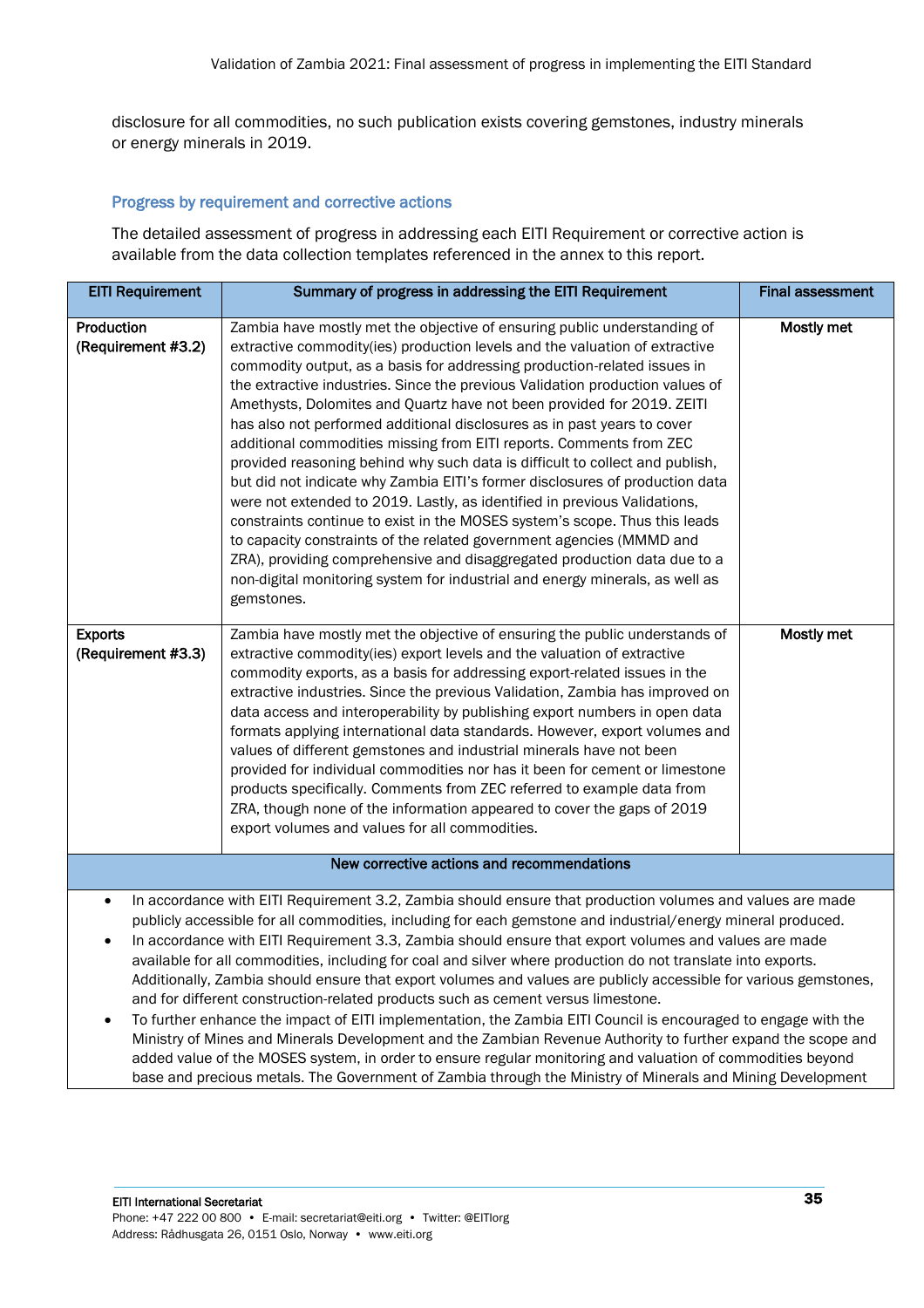should consider options for obtaining the necessary funds to ensure expansion of the MOSES system to cover industrial and energy minerals and gemstones. This could include use of the national budget or engaging with development partners.

# <span id="page-35-0"></span>Revenue collection (Requirements 4.1, 4.3, 4.4, 4.7, 4.8, 4.9)

## Overview of progress in the module

With the exception of EITI Requirement 4.9 on Data quality, all the requirements related to revenue collection were deemed to either be of "Satisfactory progress" or "Not applicable" during Zambia's second Validation. The EITI Secretariat's review of the relevant disclosures indicate that the level of progress in addressing these requirements have been maintained since the previous Validation process.

Additionally, since the previous Validation a new requirement has come into force related to disaggregation. EITI countries are, for any fiscal year ending on or after 31 December 2018, to ensure that EITI data is disaggregated by each individual project – defined as each legal agreement between companies and governments that form the basis for payment liabilities. The only exceptions are either (i) where multiple agreements are substantially interconnected both operationally and geographically, or (ii) where payment obligations are levied at company level instead of per project.

In Zambia, a lot of progress has been made on project-level reporting to overcome challenges of government systems to adequately monitor extractive sector revenues at a granular level. The first issue has been existing systems and legislation related to the ZRA, and their ability to provide data on a per-license basis. As noted in EITI reporting, and through stakeholder consultations, ZRA only monitors payments per taxpayer identification number not by license numbers. However, a government representative did indicate that certain income taxes were subject to ring-fencing laws in the events that a single license agreement covered multiple deposits. Another government representative also indicated that there are provisions in existing laws that award the Minister of Mines and Minerals Development with powers to ask companies to provide additional data as the ministry deems necessary, within certain limitations.<sup>52</sup>

As such, the government systems are not currently fit to comprehensively monitor extractive operations and payments to the government per individual project. As an interim measure to overcome this barrier to systematic disclosure, Zambia EITI relied on corporate reporting to ensure public disclosure of per-project revenue data. Zambia EITI, through the 2018 and 2019 EITI reports, identified what constitutes a project (a single license), as well as which payment types are indeed levied and imposed at the level of licenses.<sup>53</sup>

In 2018, the first attempt at project-level disclosures in Zambia, 30% of the revenues levied or imposed at license level was reported as such. In 2019, payments made by material companies

<sup>52</sup> See MMDA 2015, section 117(2)(e).

<sup>53</sup> These include Annual Business Fees, Application Fees, Area Charges, Chemical analysis, Environmental Protection Fund payments, Ground Rent, Mineral Royalty, Property Rates, Property Transfer Tax, and Valuation Fees.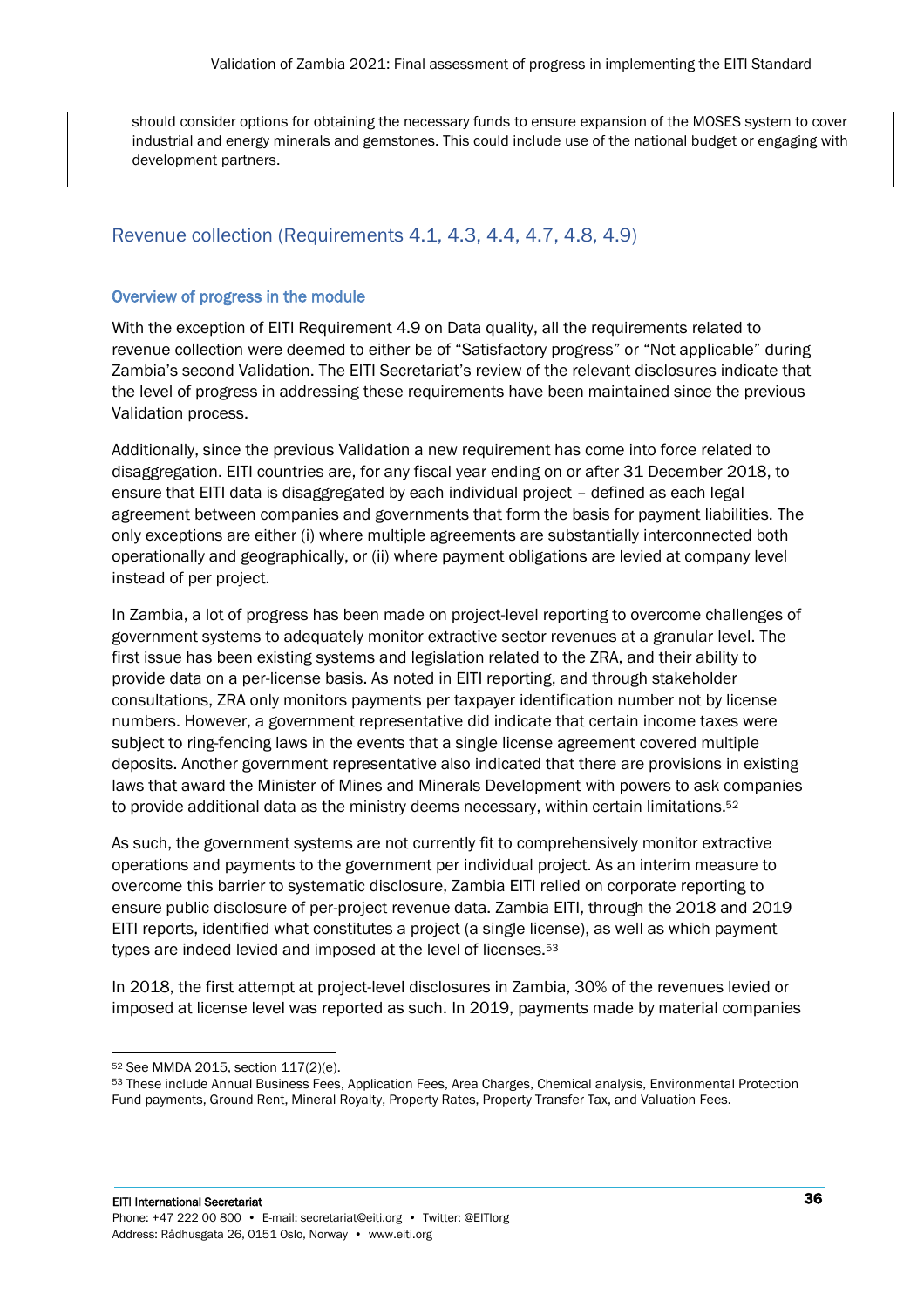that were levied on license level amounted to ZMW 4.4 billion, or more than 30% of total extractive sector receipts. Only some of the 16 companies did not provide data by project, namely Kalumbila Minerals Limited, ZCCM Investments Holdings Plc, Kagem Mining Ltd, Sino-Metals Leach Zambia Ltd, Lafarge Cement Zambia Plc, and CNMC Luanshya Copper Mines Plc. The reported payments encompass more than 70% of companies payments that should have been disaggregated by project, representing a 40-percentage point increase in coverage – a significant improvement.

However, to ensure that project-level reporting remains a sustainable and regular monitoring practice of the Zambian government, reforms in legislation and monitoring systems needs to be sought. The level of legislative and practicable changes needed, however, depends on which government agency should uphold project-level monitoring. According to a draft mainstreaming feasibility study, submitted for the purpose of this Validation process, recommendations are being developed to ensure that Zambia is able to progress further on its routine monitoring of revenues at the project-level. A representative from ZEC confirmed the highlighted restrictions of government systems, and noted that long term solutions for systematic disclosure at project level would entail significant changes to the government's tax system. However, the comments did not consider other alternative approaches such as ring-fencing requirements or other regular reports to government agencies. Otherwise the comment by the ZEC representative confirmed the findings of this Validation report and does not dispel that ZEITI can function as an interim platform to ensure these disclosures are made through ZEITI reporting.

Lastly, in Zambia's second Validation<sup>54</sup>, the EITI Board concluded that Zambia had met most of the aspects required for data reliability, but not all. According to the Board's decision, ZEITI had altered their procedures for data quality assurances after completing data collection, and the Independent Administrator had not provided an assessment of the data's reliability.

For their 2019 EITI Report, Zambia EITI deviated from the standard procedures of Requirement 4.9.b, as part of the Board-approved application of flexible reporting.<sup>55</sup> Zambia EITI used a Terms of Reference and procedure which continues to use a form of reconciliation, though companies and revenue streams were selected using a risk-based approach. The full details are included in the Transparency template annex. ZEC meeting minutes and other documentation proves that Zambia EITI and the ZEC followed the standardised, though flexible, Terms of References (ToR).

Additionally, the Zambia has further improved on assessments of reliability and comprehensiveness, as the IA now provides such assessments in the 2019 EITI Report. In fact, the IA provided an opinion that there were issues with the data due to unresolved discrepancies that exceeded the 1% maximum threshold agreed by the ZEC, but that the overall integrity of the revenue data was maintained due to the regular and additional data assurances.<sup>56</sup> However, some procedural gaps occurred in Zambia's assessment of audit practices by companies; falling short of assessing whether all companies were subject to credible, independent audits, applying

<sup>54</sup> EITI (2019), 'Board decision 2019-71: The Board agreed that Zambia has made meaningful progress with considerable improvements in implementing the 2016 Standard.'. Available at: [https://eiti.org/board-decision/2019-](https://eiti.org/board-decision/2019-71) [71](https://eiti.org/board-decision/2019-71)

<sup>55</sup> EITI (2020), 'The Board approved measures relating to reporting deadlines and extension requests'. Available at: <https://eiti.org/board-decision/2020-31>

<sup>56</sup> These assurances included a review of existing controls as well as senior officials' signatures and certifications that the accounts provided were truthful.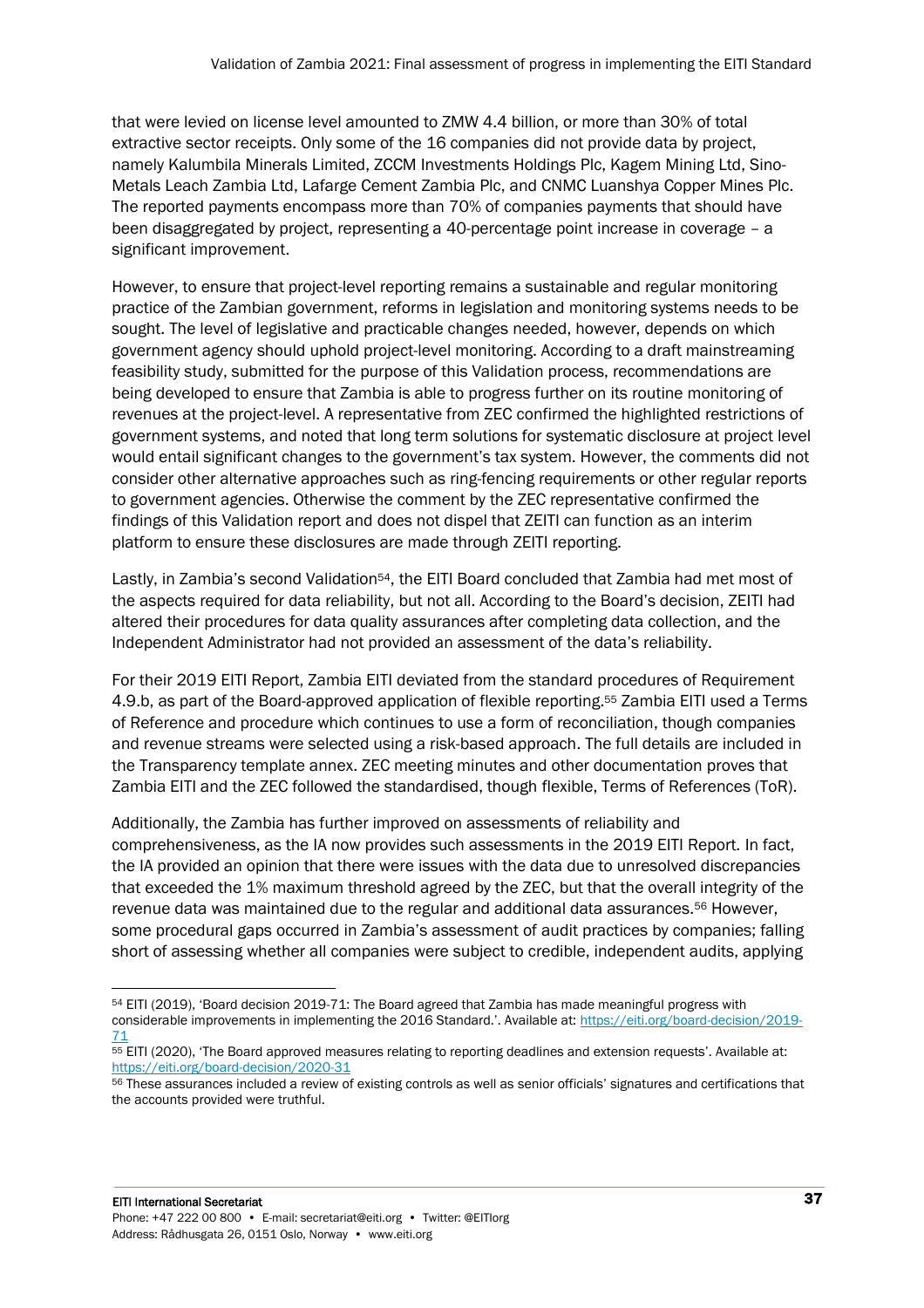international auditing standards. The legislative environment and various requirements for audits have been adequately performed, as per EITI Requirement 4.9.a, though no assessment of *practice* was undertaken to clarify which companies had undergone audits of their 2019 accounts, versus those that had not.

Supplementing this review, the EITI Secretariat purchased company entry printouts for all the companies located through PACRA's online portal. Fourteen of the 16 companies were possible to locate. Of these, all of the 14 companies with the exception of one<sup>57</sup> indicated that all Annual returns had been filed, but did not indicate whether the filings were adequate or included audited financial statements.

Stakeholders consulted with these findings in mind, did not view EITI data reliability as concerning. Some industry representatives also implied that additional audits undertaken by ZRA are on-going in addition to regular and independent audits by external auditors. Stakeholders indicated that the additional assurances, combined with the reconciliation exercise was sufficient for them to conclude that the data was comprehensive and reliable, satisfying the overall objective of Requirement 4.9. According to the IA, companies were all subject to a compliancecheck review using PACRA's filings portal, and assessed whether companies applied (i) international accounting standards, (ii) whether annual accounts were subject to audits, and (iii) whether international auditing standards were applied to these audits. While not explicitly documented in the EITI Report, the IA clarified in writing that ECAF and IAA scores were considered as *medium* for non-listed companies, and *high* for listed companies. Neither the EITI Report nor the written feedback explicitly identifies why this score was reached per company, nor which companies were represented in each group. The IA's written response provided hyperlinks to eight material companies' annual reports for 2019<sup>58</sup>, that were not identified through EITI reporting. Thus, Zambia is recommended to improve their procedures to ensure that a detailed assessment is made explicit through EITI reporting, identifying for each corporate and government entity which weaknesses exist in their accounting and assurance procedures.

# Progress by requirement and corrective actions

| <b>EITI Requirement</b>                                                    | Summary of progress in addressing the EITI Requirement                                                                                                                                                                                                                                                                                                                                          | <b>Final</b><br>assessment |
|----------------------------------------------------------------------------|-------------------------------------------------------------------------------------------------------------------------------------------------------------------------------------------------------------------------------------------------------------------------------------------------------------------------------------------------------------------------------------------------|----------------------------|
| Comprehensive<br>disclosure of taxes and<br>revenues (Requirement<br>#4.1) | Zambia have fully met the objective of ensuring comprehensive disclosures<br>of company payments and government revenues from oil, gas, and mining<br>as the basis for detailed public understanding of the contribution of the<br>extractive industries to government revenues. The level of progress in<br>addressing this requirement have been maintained since the previous<br>Validation. | <b>Fully met</b>           |

<sup>57</sup> Under the heading of Annual returns, one company's entry was blank: Kalumbila Minerals Limited. <sup>58</sup> Chambishi Copper Smelter Limited, CNMC Luanshya Copper Mines Plc, Kansanshi Mining Plc, Konkola Copper Mines Plc, Lumwana Mining Company Limited, NFC Africa Mining Limited, SINO – Kalumbila Minerals Company Limited, and ZCCM-IH.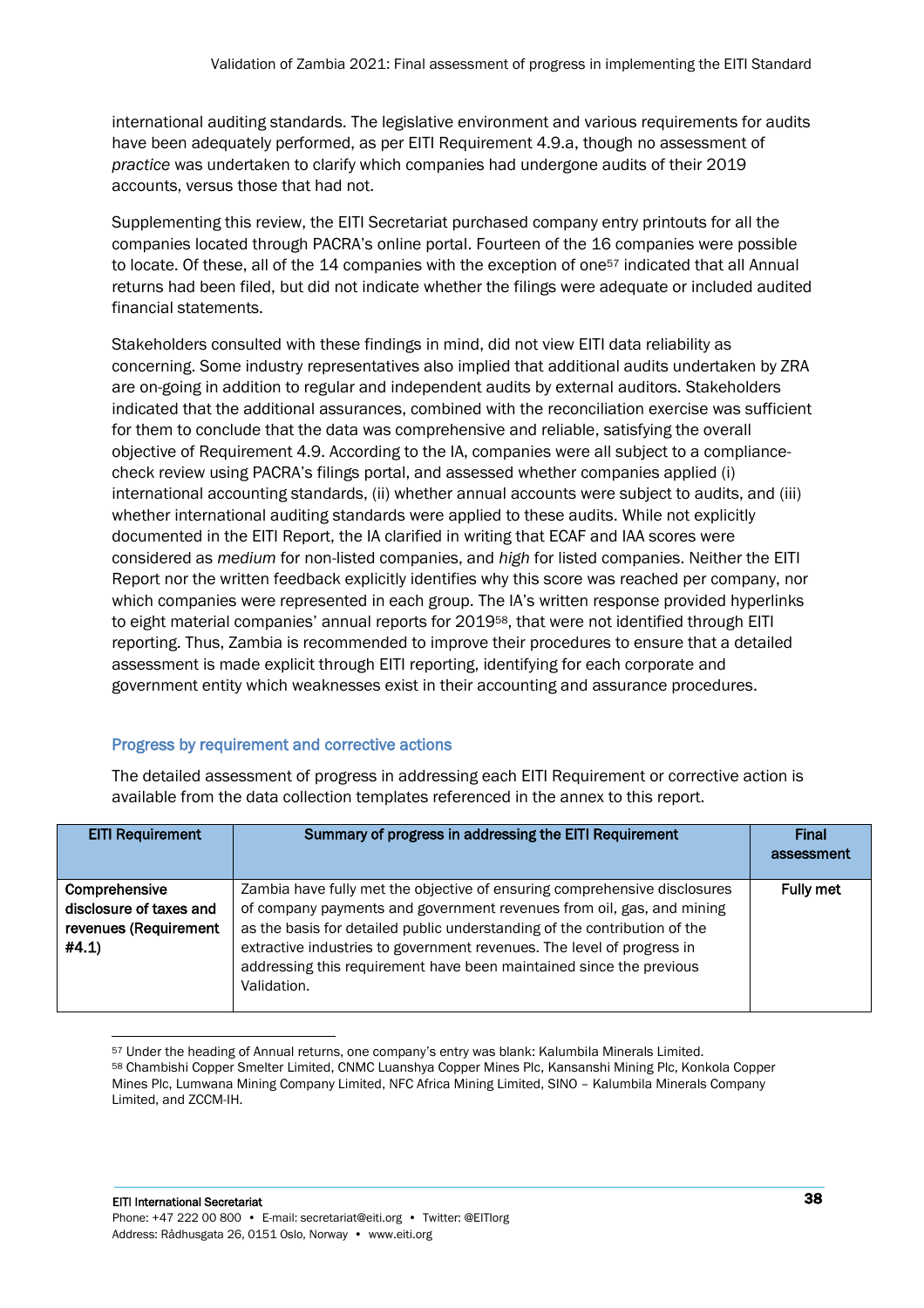| Infrastructure<br>provisions and barter             | Requirement 4.3 remains 'Not Applicable' in Zambia in the period under<br>review. The level of progress in addressing this requirement have been                                                                                                                                                                                                                                                                                                                                                                                                                                                                                                                                                                                                                                                                                                                                                                                                                                                                                                                                                                                                                                                                                                                                                                                                                                                                                                                                                                                                                                                                                                   | Not applicable |
|-----------------------------------------------------|----------------------------------------------------------------------------------------------------------------------------------------------------------------------------------------------------------------------------------------------------------------------------------------------------------------------------------------------------------------------------------------------------------------------------------------------------------------------------------------------------------------------------------------------------------------------------------------------------------------------------------------------------------------------------------------------------------------------------------------------------------------------------------------------------------------------------------------------------------------------------------------------------------------------------------------------------------------------------------------------------------------------------------------------------------------------------------------------------------------------------------------------------------------------------------------------------------------------------------------------------------------------------------------------------------------------------------------------------------------------------------------------------------------------------------------------------------------------------------------------------------------------------------------------------------------------------------------------------------------------------------------------------|----------------|
| arrangements<br>(Requirement #4.3)                  | maintained since the previous Validation.                                                                                                                                                                                                                                                                                                                                                                                                                                                                                                                                                                                                                                                                                                                                                                                                                                                                                                                                                                                                                                                                                                                                                                                                                                                                                                                                                                                                                                                                                                                                                                                                          |                |
| Transportation<br>revenues (Requirement<br>#4.4)    | Requirement 4.4 remains 'Not Applicable' in Zambia in the period under<br>review. The level of progress in addressing this requirement have been<br>maintained since the previous Validation.                                                                                                                                                                                                                                                                                                                                                                                                                                                                                                                                                                                                                                                                                                                                                                                                                                                                                                                                                                                                                                                                                                                                                                                                                                                                                                                                                                                                                                                      | Not applicable |
| Level of disaggregation<br>(Requirement #4.7)       | Zambia have mostly met the objective of this requirement to ensure<br>disaggregation in public disclosures of company payments and government<br>revenues from oil, gas and mining that enables the public to assess the<br>extent to which the government can monitor its revenue receipts as defined<br>by its legal and fiscal framework, and that the government receives what it<br>ought to from each individual extractive project. Zambia has adequately<br>identified what constitutes a project in the Zambian context, as well as<br>which revenue streams are levied/imposed on project level. The approach<br>taken to report revenues by Zambia EITI is also fully in line EITI's<br>Requirement 4.7. However, there are weaknesses in companies' actual<br>reporting of revenues by project, where only 70% of companies' payments<br>that were made by project were reported as such. The companies that failed<br>to provide information with adequate detail include Kalumbila Minerals<br>Limited, ZCCM Investments Holdings Plc, Kagem Mining Ltd, Sino-Metals<br>Leach Zambia Ltd, Larfage Cement Zambia Plc, and CNMC Luanshya Copper<br>Mines Plc. Even so Zambia EITI has greatly increased the coverage of data<br>per project, increasing its coverage from 30% in 2018 to 70% in 2019.<br>However, the barriers for the government to report mineral revenues by<br>project is an issue for the sustainability for the availability of project-level<br>data, and the report falls short of providing concrete recommendations for<br>how to overcome this issue of government systems in the medium- to long-<br>term. | Mostly met     |
| Data timeliness<br>(Requirement #4.8)               | Zambia have fully met the objective of ensuring that public disclosures of<br>company payments and government revenues from oil, gas and mining are<br>sufficiently timely, as defined by the EITI Standard, to be relevant to inform<br>public debate and policy-making. The level of progress in addressing this<br>requirement have been maintained since the previous Validation.                                                                                                                                                                                                                                                                                                                                                                                                                                                                                                                                                                                                                                                                                                                                                                                                                                                                                                                                                                                                                                                                                                                                                                                                                                                              | Fully met      |
| Data quality and<br>assurance<br>(Requirement #4.9) | Zambia have fully met the objective of ensuring that appropriate measures<br>have been taken to ensure the reliability of disclosures of company<br>payments and government revenues from oil, gas and mining. The aim is for<br>the EITI to contribute to strengthening routine government and company<br>audit and assurance systems and practices and ensure that stakeholders<br>can have confidence in the reliability of the financial data on payments and<br>revenues.<br>The EITI report falls short of providing an explicit/detailed overview of which<br>precise companies or government entities have undergone audits. Still,<br>stakeholder consultations confirmed that the additional assurance<br>procedures are sufficient for stakeholders to maintain confidence in the<br>reliability of the financial data in the EITI Report. Finally, the report improves<br>from previous validations of Zambia by providing an assessment of the                                                                                                                                                                                                                                                                                                                                                                                                                                                                                                                                                                                                                                                                                        | Fully met      |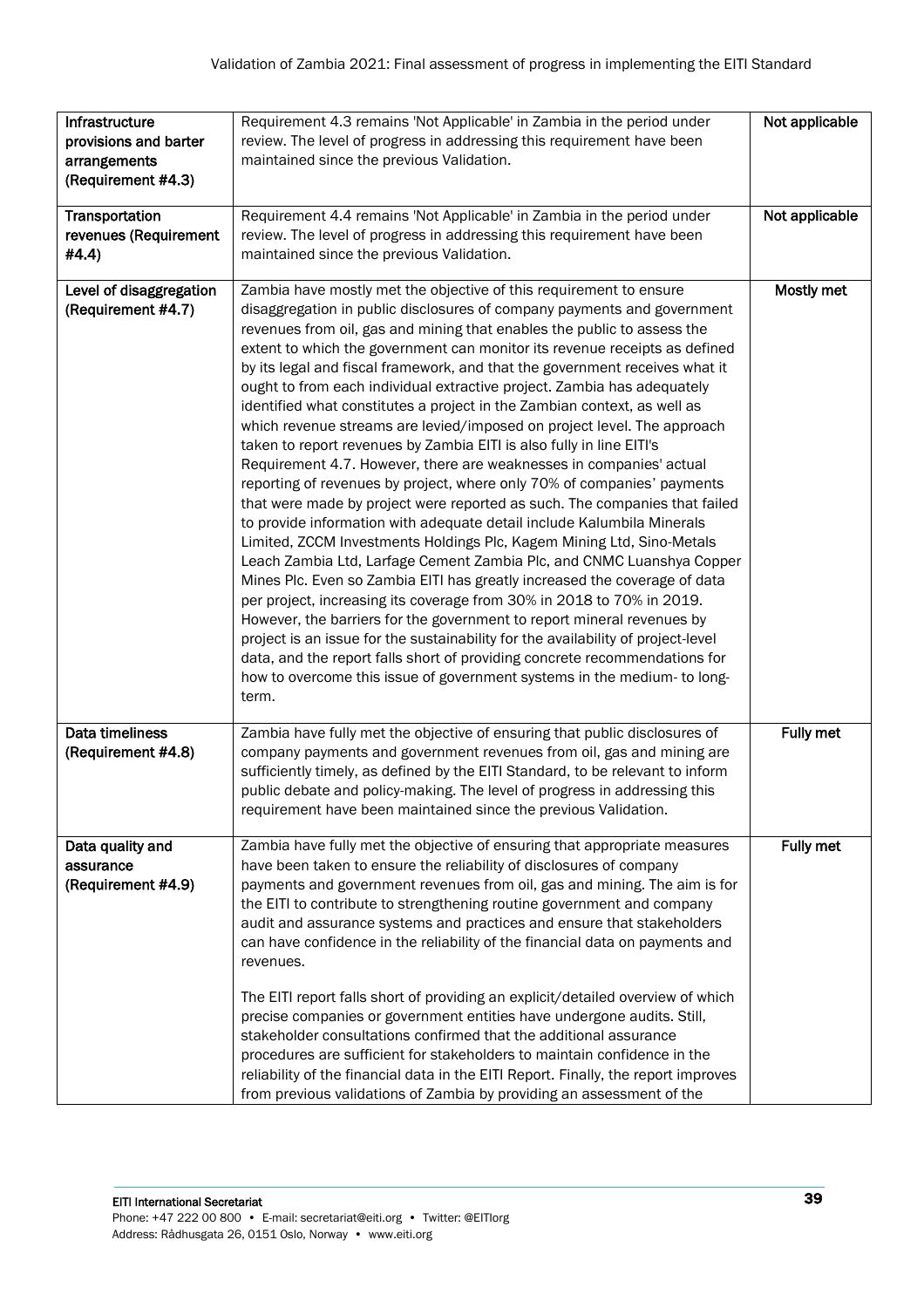| reliability of government and company data, and an independent review by<br>the EITI Secretariat of companies' filings did not reveal any significant |  |
|-------------------------------------------------------------------------------------------------------------------------------------------------------|--|
| deviation by companies from their annual returns obligations to PACRA,<br>even if deviations were publicly accessible and confirmed by the IA.        |  |
|                                                                                                                                                       |  |

#### New corrective actions and recommendations

- In accordance with Requirement 4.7, the ZEC should continue to improve its coverage of government revenues by project (license). In order to further improve on Zambian government systems, and their ability to monitor payments on a per-license basis, Zambia EITI is encouraged to engage the MMMD and ZRA to ensure that government revenues are recorded as part of regular corporate reports to government that occur on a per-license basis. While exploring with these government agencies whether any changes are needed in laws or in statutory instruments and regulations, Zambia may wish to focus these additions to existing reports on a per-license basis that may cover other topical areas such as Forms XXXI to XXXIV of the Mines and Minerals Development (General) Regulations of 2016 (or other more relevant statutory instruments) to ensure that any changes are cost-effective.
- To ensure continued adherence with Requirement 4.9.a, the ZEC should rectify the procedural errors which are highlighted as part of this Validation report. Zambia should ensure that there is a clear assessment, for each material company, whether they have conformed with applicable laws and regulations related to external audits. The assessment should indicate (i) which companies should be subject to credible and independent audits, and (ii) which companies undertook such audits and complied with filing obligations towards government entities.

# <span id="page-39-0"></span>Revenue management (Requirements 5.1, 5.3)

## Overview of progress in the module

The requirements related to revenue management were deemed to be of "Satisfactory progress" during Zambia's second Validation. The EITI Secretariat's review of the relevant disclosures indicate that the level of progress in addressing these requirements have been maintained since the previous Validation process.

# Progress by requirement and corrective actions

| <b>EITI Requirement</b>                                                  | Summary of progress in addressing the EITI Requirement                                                                                                                                                                                                                                                                                                                 | <b>Final assessment</b> |
|--------------------------------------------------------------------------|------------------------------------------------------------------------------------------------------------------------------------------------------------------------------------------------------------------------------------------------------------------------------------------------------------------------------------------------------------------------|-------------------------|
| Distribution of<br>extractive industry<br>revenues<br>(Requirement #5.1) | Zambia have fully met the objective of ensuring the traceability of extractive<br>revenues to the national budget and ensure the same level of transparency<br>and accountability for extractive revenues that are not recorded in the<br>national budget. The level of progress in addressing this requirement have<br>been maintained since the previous Validation. | <b>Fully met</b>        |
| Revenue                                                                  | Progress in addressing Requirement 5.3 is not assessed in Validation unless                                                                                                                                                                                                                                                                                            | Not assessed            |
| management and                                                           | there is evidence that the country has exceeded the requirement. The level of                                                                                                                                                                                                                                                                                          |                         |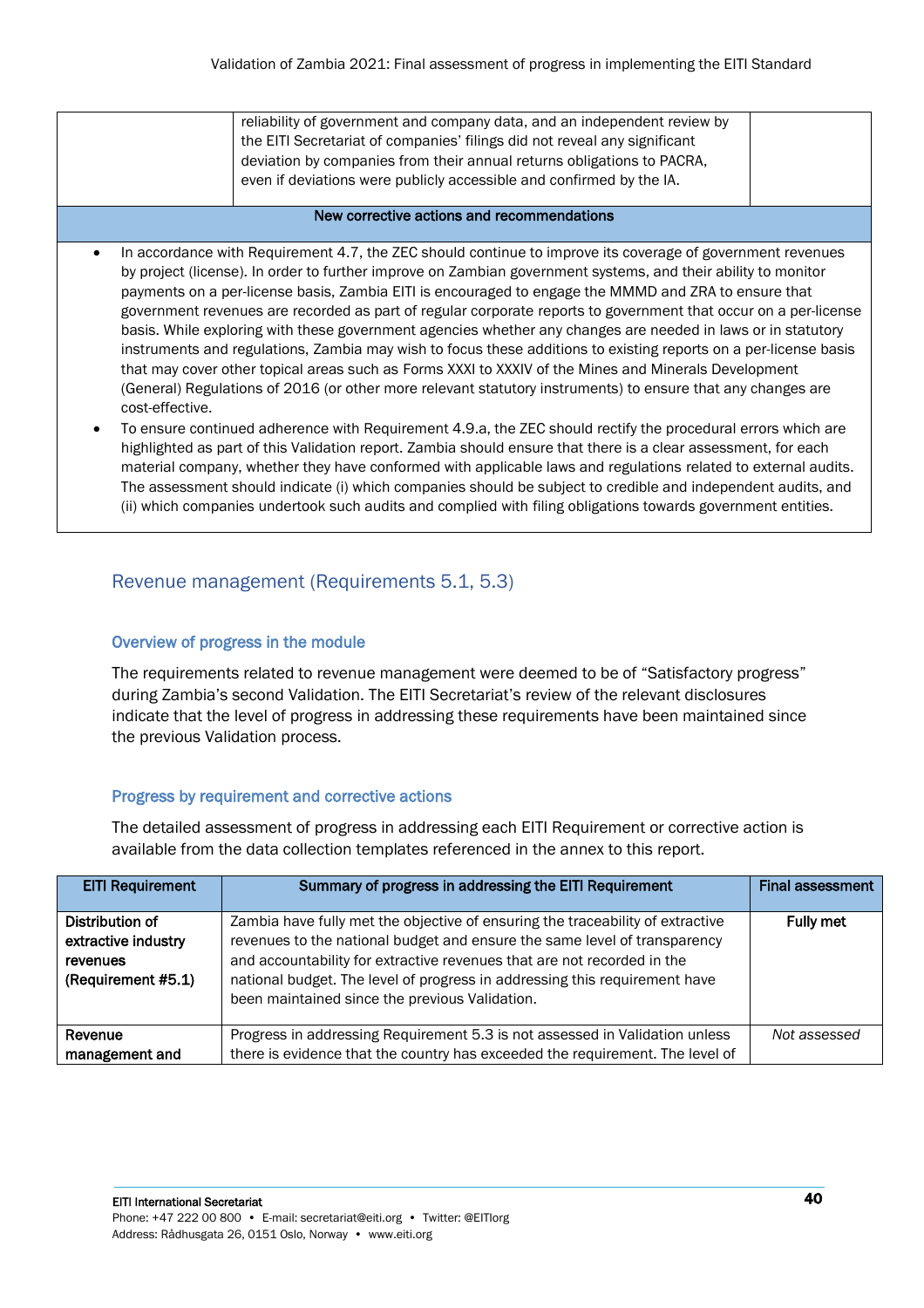| expenditures       | progress in addressing this requirement have been maintained since the |  |
|--------------------|------------------------------------------------------------------------|--|
| (Requirement #5.3) | previous Validation.                                                   |  |
|                    |                                                                        |  |

# <span id="page-40-0"></span>Subnational contribution (Requirements 4.6, 5.2, 6.1)

## Overview of progress in the module

All the requirements related to the subnational contributions of the extractive sector were deemed to either be of "Satisfactory progress" or "Not applicable" during Zambia's second Validation. The EITI Secretariat's review of the relevant disclosures indicate that the level of progress in addressing these requirements have been maintained since the previous Validation process.

## Progress by requirement and corrective actions

| <b>EITI Requirement</b>                                           | Summary of progress in addressing the EITI Requirement                                                                                                                                                                                                                                                                                                                                                                                                                                                                                                                                                                                                                                                                                                                                                                                                                                     | <b>Final</b><br>assessment |
|-------------------------------------------------------------------|--------------------------------------------------------------------------------------------------------------------------------------------------------------------------------------------------------------------------------------------------------------------------------------------------------------------------------------------------------------------------------------------------------------------------------------------------------------------------------------------------------------------------------------------------------------------------------------------------------------------------------------------------------------------------------------------------------------------------------------------------------------------------------------------------------------------------------------------------------------------------------------------|----------------------------|
| Subnational<br>payments<br>(Requirement #4.6)                     | Zambia have fully met the objective to enable stakeholders to gain an<br>understanding of benefits that accrue to local governments through<br>transparency in companies' direct payments to subnational entities and to<br>strengthen public oversight of subnational governments' management of their<br>internally-generated extractive revenues. Direct payments made by companies<br>to subnational government entities are included in the EITI Report, consisting of<br>property rates and annual business fees paid directly to local councils. The level<br>of progress in addressing this requirement have been maintained since the<br>previous Validation.                                                                                                                                                                                                                     | <b>Fully met</b>           |
| Subnational<br>transfers<br>(Requirement #5.2)                    | Requirement 5.2 remains 'Not Applicable' in Zambia in the period under review.<br>No transfers between national and subnational government entities are<br>explicitly related to only revenues generated by the extractive industries and<br>mandated to be distributed using a revenue-sharing formula. The level of<br>progress in addressing this requirement have been maintained since the<br>previous Validation.                                                                                                                                                                                                                                                                                                                                                                                                                                                                    | Not applicable             |
| Social and<br>environmental<br>expenditures<br>(Requirement #6.1) | Requirement 6.1 remains 'Not applicable' in Zambia in the period under review.<br>Zambia does not have mandatory social expenditures. Voluntary expenditures<br>(Annex 8) have been unliterally disclosed disaggregated by beneficiary, cash/in-<br>kind and the nature of support (with the exception of Lubambe, Maamba,<br>Kansanshi). Mandatory environmental payments that relate to the Environment<br>Production Fund are partially disclosed though we do not find to be payments to<br>government. Payments to the EPF only appear to be held in trust by the<br>Government of Zambia, until mine project closure. If a company adequately<br>rehabilitate their mine areas, a company would be reimbursed their original<br>contribution to the EPF. On this basis, we conclude that payments to the EPF<br>are not environmental payments from companies to governments, as the | Not applicable             |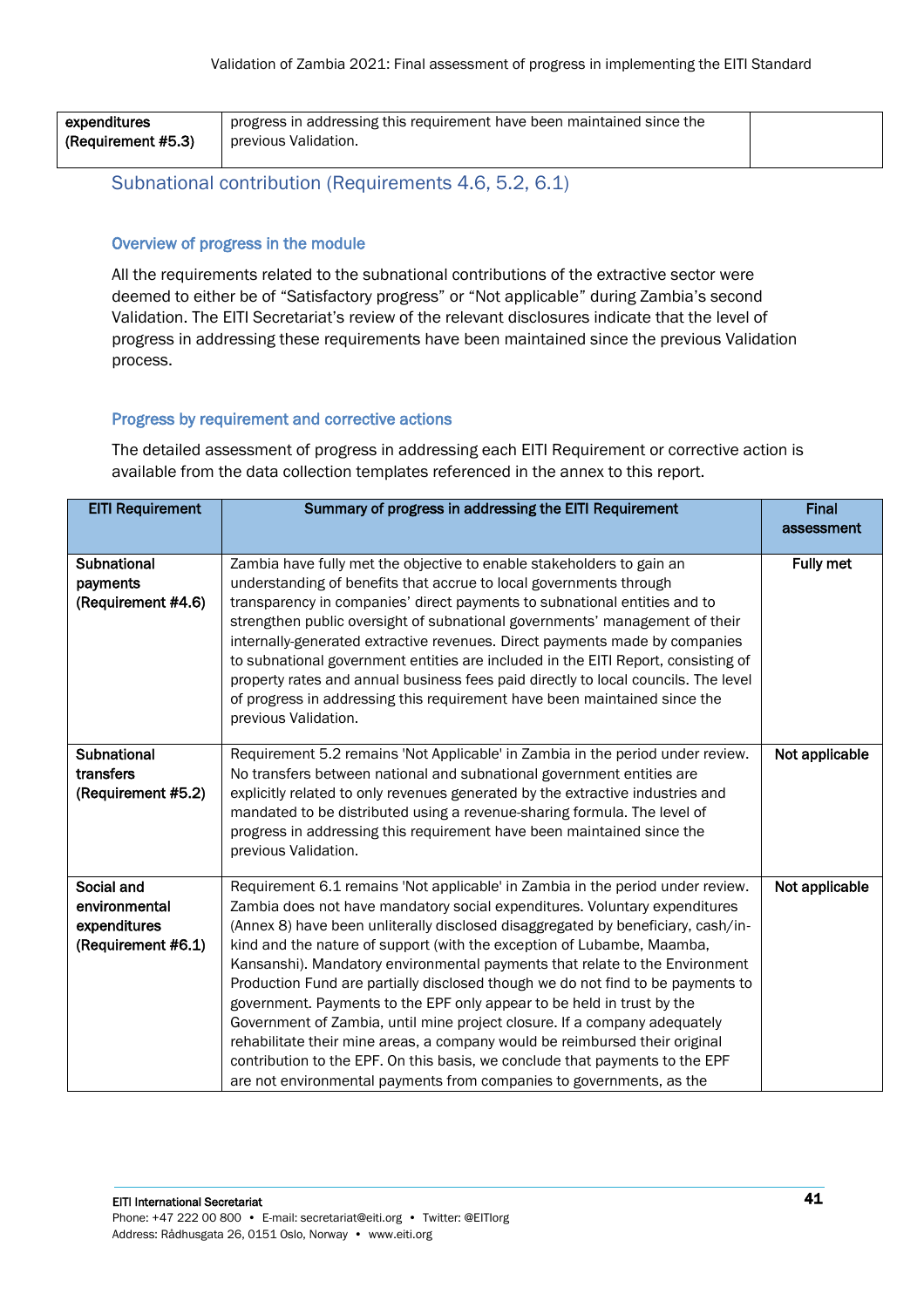| government only has a contingent claim to the EPF assets. This requirement     |
|--------------------------------------------------------------------------------|
| would therefore only be applicable under Requirement 6.4. Therefore, the level |
| of progress in addressing this requirement have been maintained since the      |
| previous Validation.                                                           |
|                                                                                |

# <span id="page-41-0"></span>**Background**

#### Overview of the extractive industries

An overview of the extractive industries is accessible on th[e country page](https://eiti.org/zambia) of the EITI website for Zambia.

## History of EITI implementation

The history of implementation is accessible on the **country page** of the EITI website for Zambia.

## Explanation of the Validation process

An overview of the Validation process is available on the EITI website.<sup>59</sup> The [Validation Guide](https://eiti.org/document/validation-guide) provides detailed guidance on assessing EITI Requirements, while the more detailed [Validation](https://eiti.org/document/validation-procedures)  [procedure](https://eiti.org/document/validation-procedures) include a standardised procedure for undertaking Validation by the EITI International Secretariat.

The International Secretariat's country implementation support team include Bady Balde, Ines Schjolberg Marques and Gilbert Makore, while the Validation team was comprised of Christoffer Claussen and Gilbert Makore.

#### **Confidentiality**

The detailed data collection and assessment templates are publicly accessible, on the internal Validation Committee page [here](https://extractives.sharepoint.com/sites/ValidationCommittee_/SitePages/Zambi-Validation-(2021).aspx) (only accessible by EITI Board members).

The practice in attribution of stakeholder comments in EITI Validation reports is by constituency, without naming the stakeholder or its organisation. Where requested, the confidentiality of stakeholders' identities is respected, and comments are not attributed by constituency.

# Timeline of Validation

The Validation of Zambia commenced on 1 July 2021. A public call for stakeholder views was issued on 1 March 2021. Stakeholder consultations were held virtually from 14 July to 19 August 2021 – the prolonged consultation period was due to Covid-19-related issues and difficulties in consulting stakeholders. The draft Validation report was finalised on 27 August 2021. Following

<sup>59</sup> See<https://eiti.org/validation>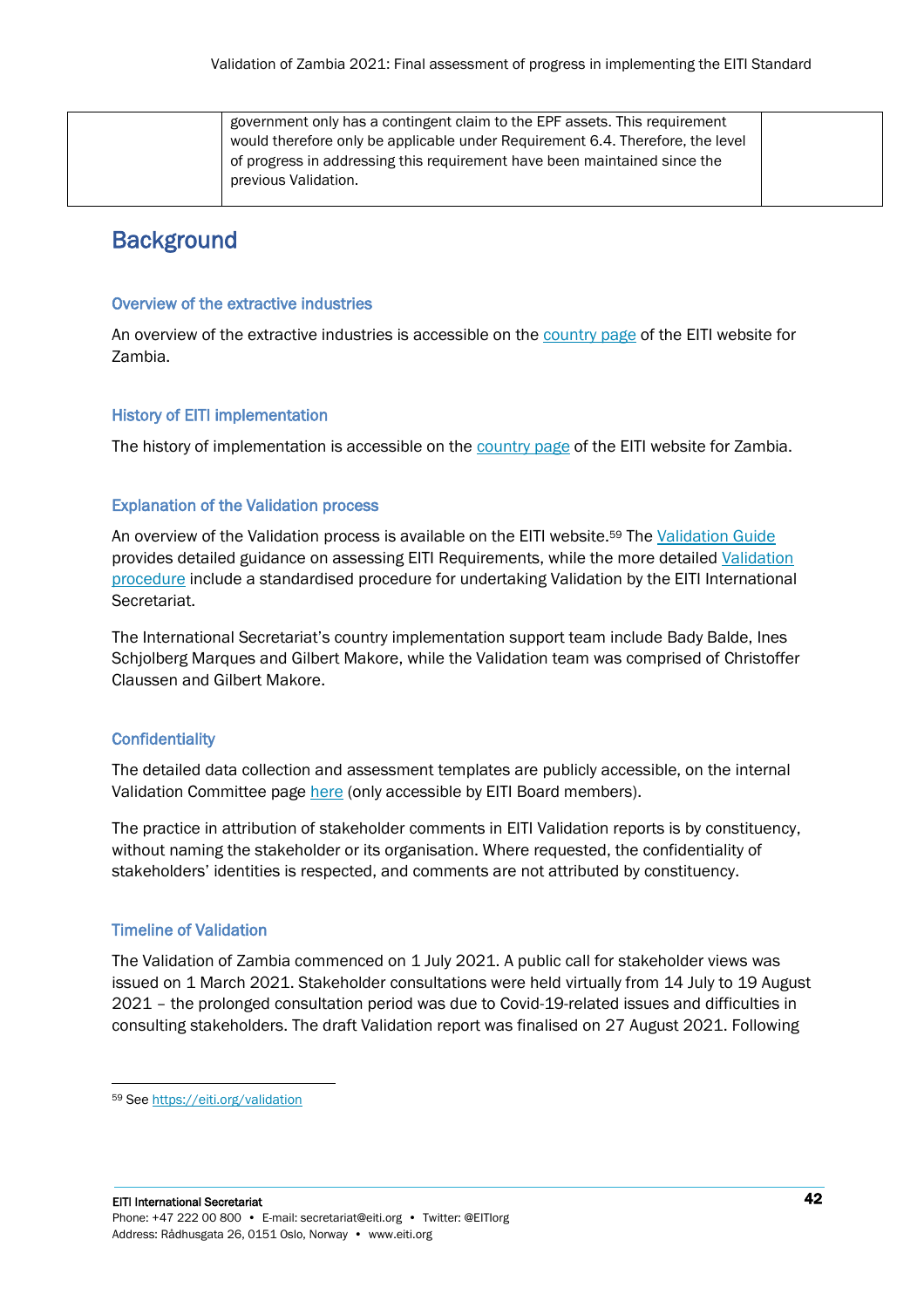comments from the ZEC submitted on 24 October 2021, the Validation report will be finalised for consideration by the EITI Board.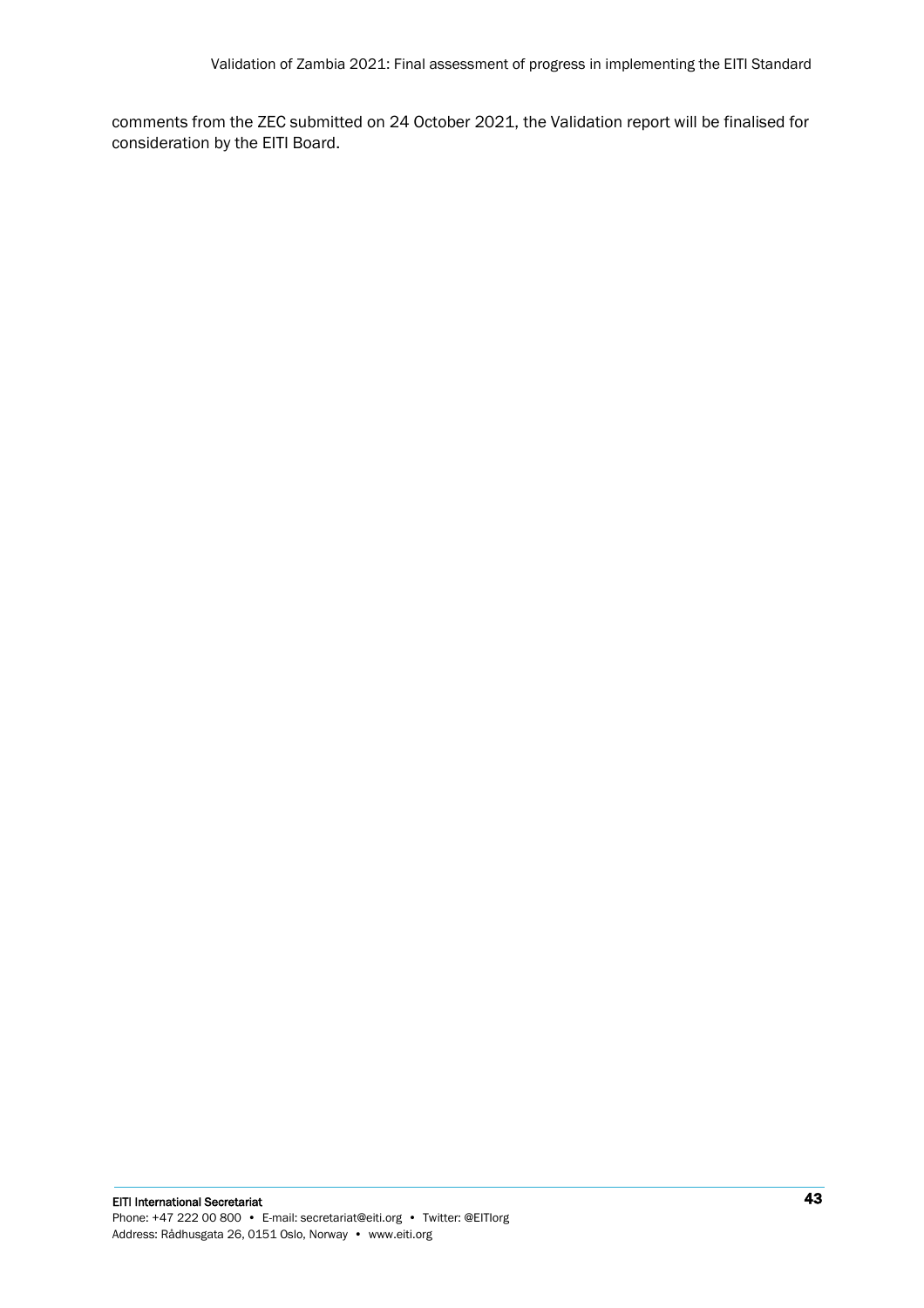# <span id="page-43-0"></span>**Resources**

- Validation data collection file [Stakeholder engagement](https://extractives.sharepoint.com/:w:/s/ValidationCommittee_/EWwg7k6NrAZMvkew1NU_5bkBw5U_32KGvii8lfe5BW-CGw?e=TAdXLf)
- Validation data collection file [Transparency](https://extractives.sharepoint.com/:x:/s/ValidationCommittee_/Edd5lKzzE5FHusASCxoucacBIuv-CC_qK8Ei5Ye3Np1Prw?e=8gXn9L)
- Validation data collection file [Outcomes and impact](https://extractives.sharepoint.com/:w:/s/ValidationCommittee_/EZw4C69f9VVOsv5tsYKwQKcBBBYATTcZgNI2gWPrsVhFkA?e=ac6wPd)